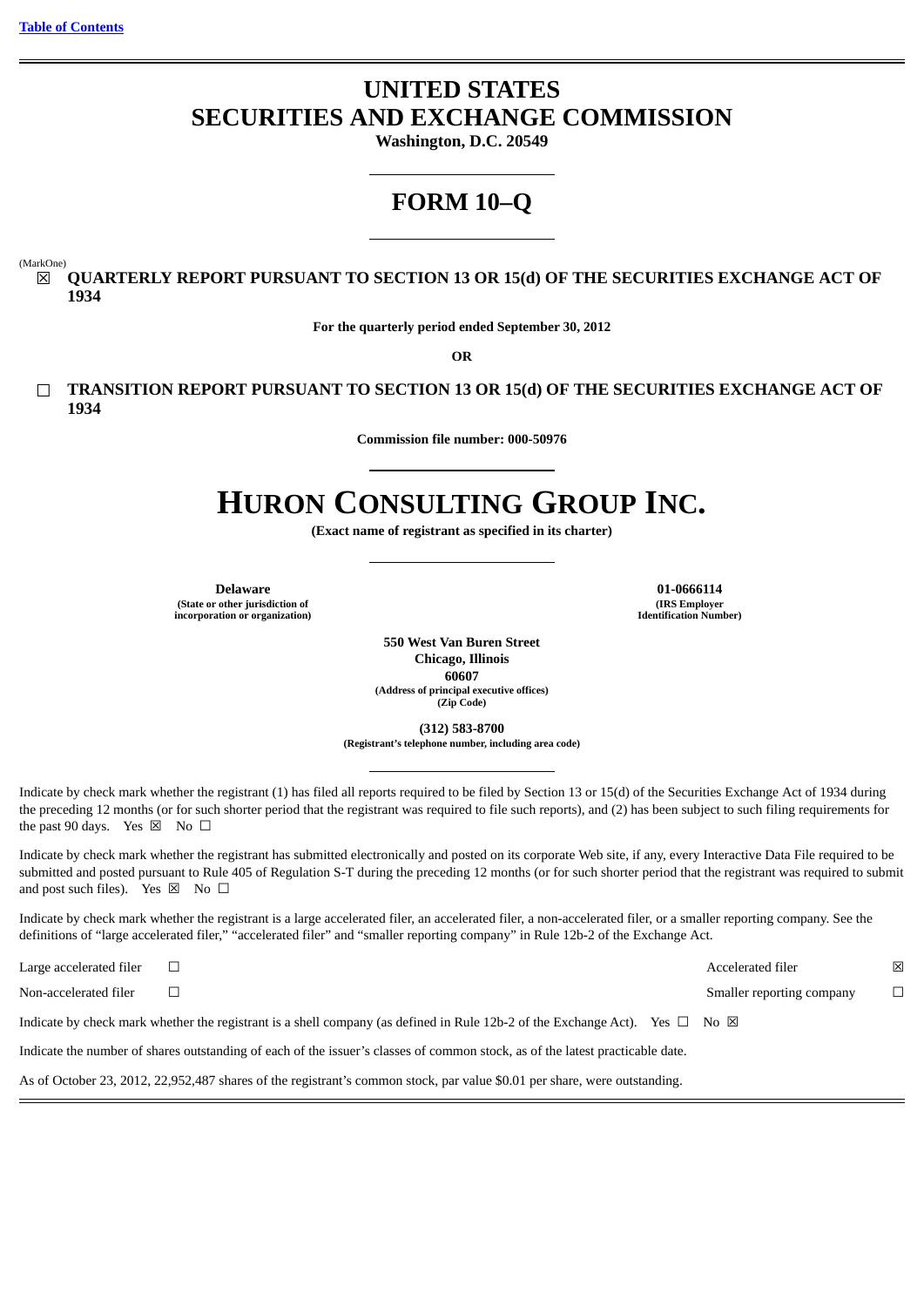**Huron Consulting Group Inc.**

## **HURON CONSULTING GROUP INC.**

## **INDEX**

<span id="page-1-0"></span>**Page**

| <b>Part I – Financial Information</b> |  |
|---------------------------------------|--|
|                                       |  |

| Item 1.                            | <b>Consolidated Financial Statements</b>                                                     |                         |
|------------------------------------|----------------------------------------------------------------------------------------------|-------------------------|
|                                    | <b>Consolidated Balance Sheets</b>                                                           | $\mathbf{1}$            |
|                                    | <b>Consolidated Statements of Earnings and Other Comprehensive Income</b>                    | $\overline{\mathbf{c}}$ |
|                                    | <b>Consolidated Statement of Stockholders' Equity</b>                                        | 3                       |
|                                    | <b>Consolidated Statements of Cash Flows</b>                                                 | 4                       |
|                                    | <b>Notes to Consolidated Financial Statements</b>                                            | 5                       |
| Item 2.                            | <b>Management's Discussion and Analysis of Financial Condition and Results of Operations</b> | 19                      |
| Item 3.                            | <b>Quantitative and Qualitative Disclosures About Market Risk</b>                            | 36                      |
| Item 4.                            | <b>Controls and Procedures</b>                                                               | 36                      |
| <b>Part II – Other Information</b> |                                                                                              |                         |
| Item 1.                            | <b>Legal Proceedings</b>                                                                     | 36                      |
|                                    | Item 1A. Risk Factors                                                                        | 37                      |
| Item 2.                            | <b>Unregistered Sales of Equity Securities and Use of Proceeds</b>                           | 37                      |
| Item 3.                            | Defaults Upon Senior Securities                                                              | 37                      |
| Item 4.                            | <b>Mine Safety Disclosures</b>                                                               | 37                      |
| Item 5.                            | <b>Other Information</b>                                                                     | 37                      |
| Item 6.                            | <b>Exhibits</b>                                                                              | 38                      |
| <u>Signature</u>                   |                                                                                              | 39                      |
|                                    |                                                                                              |                         |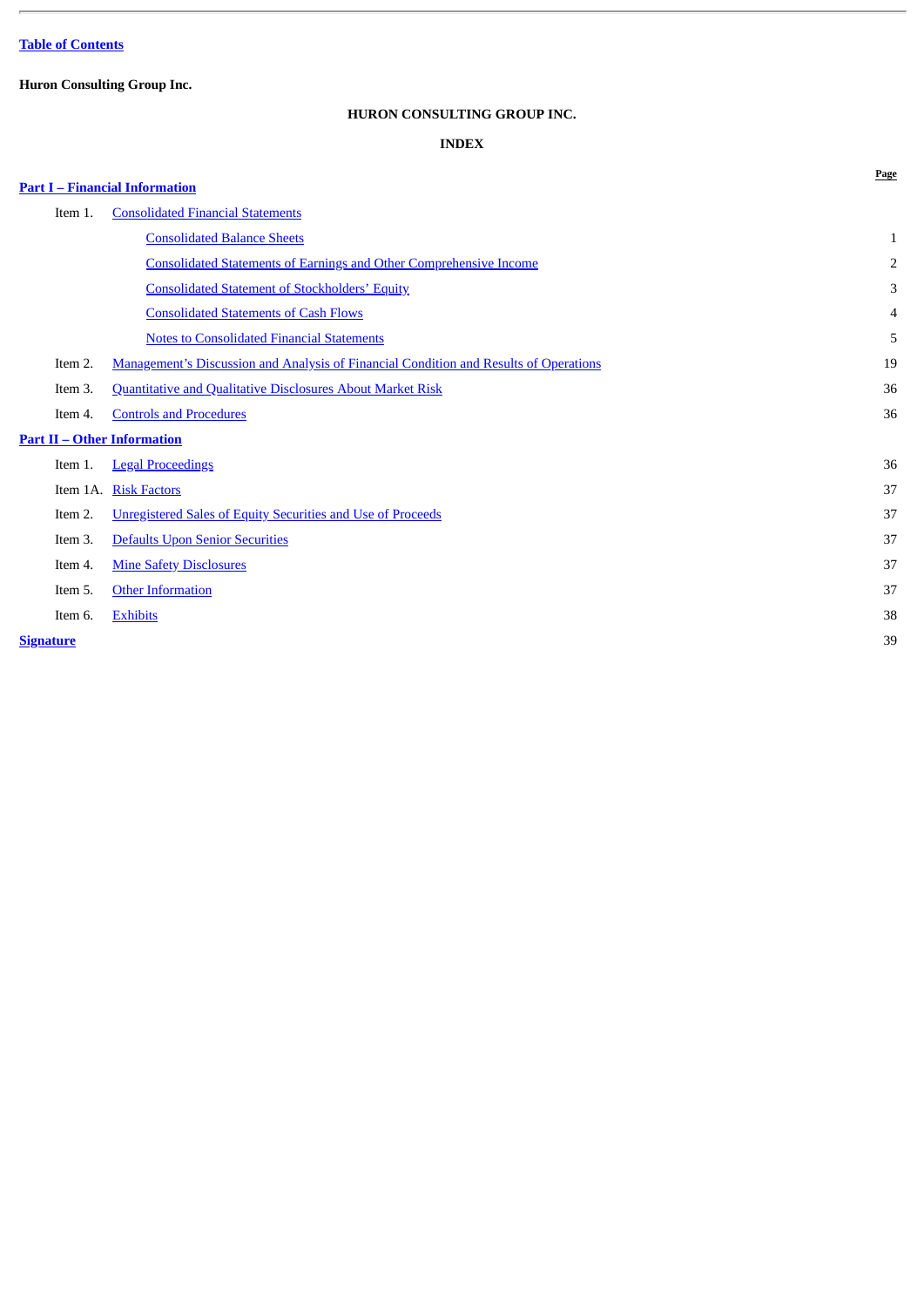## **PART I - FINANCIAL INFORMATION ITEM 1. CONSOLIDATED FINANCIAL STATEMENTS**

## **HURON CONSULTING GROUP INC. CONSOLIDATED BALANCE SHEETS (In thousands, except share and per share amounts) (Unaudited)**

<span id="page-2-2"></span><span id="page-2-1"></span><span id="page-2-0"></span>

|                                                                         | September 30,<br>2012 | December 31.<br>2011  |
|-------------------------------------------------------------------------|-----------------------|-----------------------|
| <b>Assets</b>                                                           |                       |                       |
| Current assets:                                                         |                       |                       |
| Cash and cash equivalents                                               | $\mathbb{S}$<br>3,212 | $\mathbb{S}$<br>5,080 |
| Receivables from clients, net                                           | 104,037               | 107,820               |
| Unbilled services, net                                                  | 58.866                | 49,056                |
| Income tax receivable                                                   | 42                    | 19,501                |
| Deferred income taxes, net                                              | 10,588                | 12,531                |
| Prepaid expenses and other current assets                               | 14,602                | 14,191                |
| Current assets of discontinued operations                               | 251                   | 3,345                 |
| Total current assets                                                    | 191,598               | 211,524               |
| Property and equipment, net                                             | 31,872                | 31,176                |
| Other non-current assets                                                | 15,048                | 14,892                |
| Intangible assets, net                                                  | 20,350                | 16,867                |
| Goodwill                                                                | 518,472               | 512,185               |
| <b>Total assets</b>                                                     | 777,340<br>\$         | \$786,644             |
| Liabilities and stockholders' equity                                    |                       |                       |
| Current liabilities:                                                    |                       |                       |
| Accounts payable                                                        | \$<br>8,254           | \$<br>8,084           |
| Accrued expenses                                                        | 18,641                | 22,505                |
| Accrued payroll and related benefits                                    | 41,919                | 66,464                |
| Accrued consideration for business acquisitions, current portion        | 7,581                 | 35,062                |
| Income tax payable                                                      | 145                   | 101                   |
| Deferred revenues                                                       | 21,853                | 36,721                |
| Current liabilities of discontinued operations                          | 106                   | 765                   |
| Total current liabilities                                               | 98,499                | 169,702               |
| Non-current liabilities:                                                |                       |                       |
| Deferred compensation and other liabilities                             | 7,962                 | 7,856                 |
| <b>Bank borrowings</b>                                                  | 222,500               | 193,500               |
| Deferred lease incentives                                               | 6,533                 | 6,670                 |
| Deferred income taxes                                                   | 13,178                | 12,078                |
| Accrued consideration for business acquisitions, net of current portion | 4,814                 |                       |
| Non-current liabilities of discontinued operations                      |                       | 49                    |
| Total non-current liabilities                                           | 254,987               | 220,153               |
| <b>Commitments and Contingencies</b>                                    |                       |                       |

## **Stockholders' equity**

| 238        | 234       |
|------------|-----------|
| (82, 177)  | (75, 735) |
| 416.252    | 400.597   |
| 90,728     | 72,902    |
| (1,187)    | (1,209)   |
| 423,854    | 396,789   |
| \$ 777,340 | \$786,644 |
|            |           |

*The accompanying notes are an integral part of the consolidated financial statements.*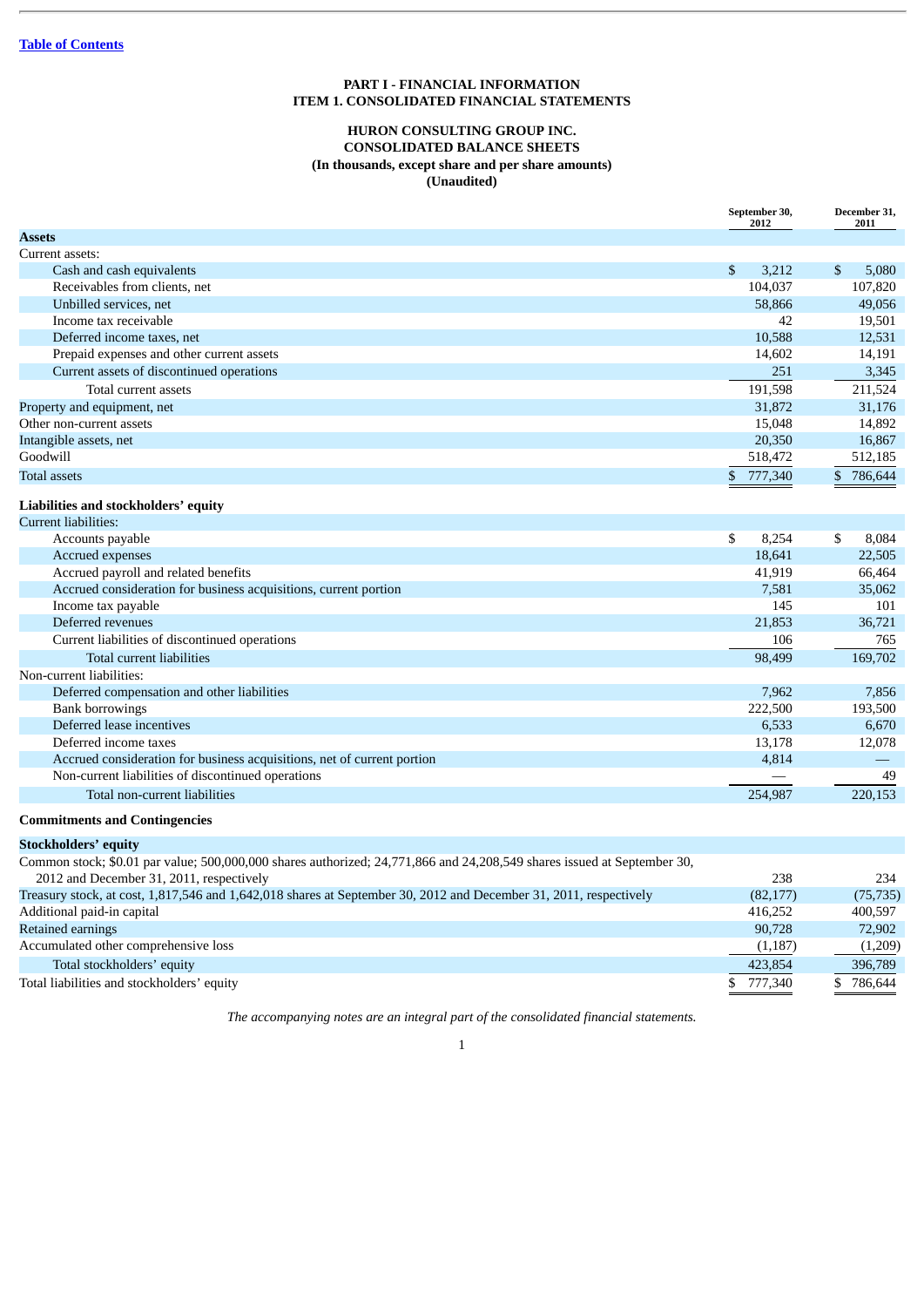## **HURON CONSULTING GROUP INC. CONSOLIDATED STATEMENTS OF EARNINGS AND OTHER COMPREHENSIVE INCOME (In thousands, except per share amounts)**

**(Unaudited)**

<span id="page-3-0"></span>

|                                                                                             | <b>Three Months Ended</b><br>September 30, |              | <b>Nine Months Ended</b><br>September 30, |                         |
|---------------------------------------------------------------------------------------------|--------------------------------------------|--------------|-------------------------------------------|-------------------------|
|                                                                                             | 2012                                       | 2011         | 2012                                      | 2011                    |
| <b>Revenues and reimbursable expenses:</b>                                                  |                                            |              |                                           |                         |
| Revenues                                                                                    | \$161,888                                  | \$153,579    | \$445,196                                 | \$443,270               |
| Reimbursable expenses                                                                       | 13,470                                     | 13,140       | 41,820                                    | 38,280                  |
| Total revenues and reimbursable expenses                                                    | 175,358                                    | 166,719      | 487,016                                   | 481,550                 |
| Direct costs and reimbursable expenses (exclusive of depreciation and amortization shown in |                                            |              |                                           |                         |
| operating expenses):                                                                        |                                            |              |                                           |                         |
| Direct costs                                                                                | 89,283                                     | 92,865       | 277,942                                   | 272,072                 |
| Intangible assets amortization                                                              | 787                                        | 1,309        | 3,071                                     | 4,111                   |
| Reimbursable expenses                                                                       | 13,405                                     | 13,005       | 41,808                                    | 38,386                  |
| Total direct costs and reimbursable expenses                                                | 103,475                                    | 107,179      | 322,821                                   | 314,569                 |
| <b>Operating expenses:</b>                                                                  |                                            |              |                                           |                         |
| Selling, general and administrative                                                         | 31,095                                     | 27,617       | 92,437                                    | 88,256                  |
| Restructuring charges                                                                       | 2,194                                      | 394          | 3,253                                     | 1,379                   |
| Restatement related expenses                                                                | 68                                         | 845          | 1,785                                     | 3,870                   |
| Litigation settlements, net                                                                 |                                            |              | 1,150                                     | 1,096                   |
| Depreciation and amortization                                                               | 4,879                                      | 5,007        | 13,585                                    | 13,589                  |
| Goodwill impairment charge                                                                  | 13,083                                     | 21,973       | 13,083                                    | 21,973                  |
| Total operating expenses                                                                    | 51,319                                     | 55,836       | 125,293                                   | 130,163                 |
| Operating income                                                                            | 20,564                                     | 3,704        | 38,902                                    | 36,818                  |
| Other income (expense):                                                                     |                                            |              |                                           |                         |
| Interest expense, net of interest income                                                    | (2,312)                                    | (2,762)      | (6, 193)                                  | (9,869)                 |
| Other income (expense)                                                                      | 136                                        | (571)        | 306                                       | (532)                   |
| Total other expense                                                                         | (2, 176)                                   | (3, 333)     | (5,887)                                   | (10, 401)               |
| Income from continuing operations before income tax expense                                 | 18,388                                     | 371          | 33,015                                    | 26,417                  |
| Income tax expense (benefit)                                                                | 7,972                                      | (681)        | 15,707                                    | 12,727                  |
|                                                                                             |                                            |              |                                           |                         |
| Net income from continuing operations                                                       | 10,416                                     | 1,052        | 17,308                                    | 13,690                  |
| Income (loss) from discontinued operations, net of tax                                      | 47                                         | (563)        | 518                                       | 324                     |
| Net income                                                                                  | 10,463<br>\$                               | \$<br>489    | \$17,826                                  | \$14,014                |
| Net earnings per basic share:                                                               |                                            |              |                                           |                         |
| Net income from continuing operations                                                       | \$<br>0.47                                 | \$<br>0.05   | \$<br>0.79                                | \$<br>0.65              |
| Income (loss) from discontinued operations, net of tax                                      | \$<br>0.01                                 | \$<br>(0.03) | \$<br>0.02                                | \$<br>0.01              |
| Net income                                                                                  | \$<br>0.48                                 | \$<br>0.02   | \$<br>0.81                                | $\overline{\$}$<br>0.66 |
| Net earnings per diluted share:                                                             |                                            |              |                                           |                         |
| Net income from continuing operations                                                       | \$<br>0.47                                 | \$<br>0.05   | \$<br>0.78                                | \$<br>0.64              |
| Income (loss) from discontinued operations, net of tax                                      | \$                                         | \$<br>(0.03) | \$<br>0.02                                | \$<br>0.01              |
| Net income                                                                                  | \$<br>0.47                                 | \$<br>0.02   | \$<br>0.80                                | \$<br>0.65              |
| Weighted average shares used in calculating earnings per share:                             |                                            |              |                                           |                         |
| <b>Basic</b>                                                                                | 21,950                                     | 21,551       | 21,881                                    | 21,224                  |
| Diluted                                                                                     | 22,326                                     | 21,968       | 22,247                                    | 21,535                  |
|                                                                                             |                                            |              |                                           |                         |
| <b>Comprehensive Income:</b>                                                                |                                            |              |                                           |                         |
| Net income                                                                                  | \$10,463                                   | \$<br>489    | \$17,826                                  | \$14,014                |
| Foreign currency translation (loss) gain, net of tax                                        | 496                                        | (346)        | 358                                       | 257                     |
| Unrealized (loss) gain on cash flow hedging instruments, net of tax                         | (144)                                      | 234          | (336)                                     | 541                     |
| Other comprehensive (loss) income                                                           | 352                                        | (112)        | 22                                        | 798                     |
| Comprehensive income                                                                        | \$10,815                                   | 377<br>\$    | \$17,848                                  | \$14,812                |

*The accompanying notes are an integral part of the consolidated financial statements.*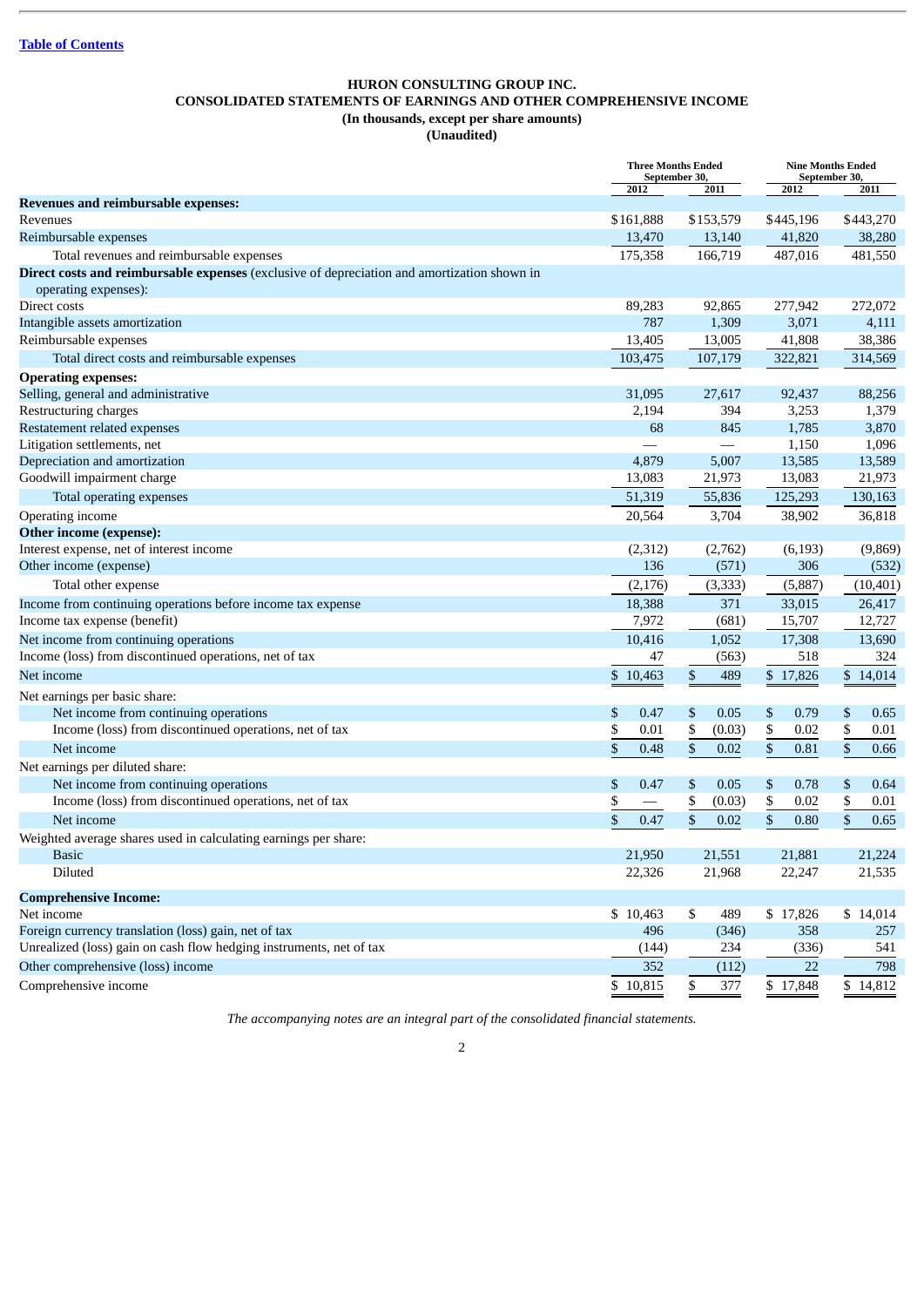## **HURON CONSULTING GROUP INC. CONSOLIDATED STATEMENT OF STOCKHOLDERS' EQUITY (In thousands, except share amounts) (Unaudited)**

<span id="page-4-0"></span>

|                                                | Common Stock<br><b>Treasury Stock</b> |            |               |                |                                              |                             |                                                   |                         |
|------------------------------------------------|---------------------------------------|------------|---------------|----------------|----------------------------------------------|-----------------------------|---------------------------------------------------|-------------------------|
|                                                | <b>Shares</b>                         | Amount     | <b>Shares</b> | Amount         | <b>Additional Paid-</b><br><b>In Capital</b> | Retained<br><b>Earnings</b> | <b>Accumulated Other</b><br>Comprehensive<br>Loss | Stockholders'<br>Equity |
| Balance at December 31, 2011                   | 23,362,828                            | 234<br>S.  | (1,679,033)   | $$(75,735)$ \; | 400,597                                      | \$72,902                    | (1,209)                                           | 396,789<br>S            |
| Comprehensive income                           |                                       |            |               |                |                                              | 17,826                      | 22                                                | 17,848                  |
| Issuance of common stock in connection with:   |                                       |            |               |                |                                              |                             |                                                   |                         |
| Restricted stock awards, net of cancellations  | 405,870                               | 4          | (62, 147)     | (2,568)        | 2,564                                        |                             |                                                   |                         |
| Exercise of stock options                      | 22,808                                |            |               |                | 29                                           |                             |                                                   | 29                      |
| Share-based compensation                       |                                       |            |               |                | 12,353                                       |                             |                                                   | 12,353                  |
| Shares withheld for employee tax withholdings  |                                       |            | (101, 839)    | (3,874)        |                                              |                             |                                                   | (3,874)                 |
| Income tax benefit on share-based compensation |                                       |            |               |                | 709                                          |                             |                                                   | 709                     |
| Balance at September 30, 2012                  | 23,791,506                            | 238<br>\$. | (1,843,019)   | \$(82,177)     | 416.252                                      | \$90,728                    | (1, 187)                                          | 423,854                 |

*The accompanying notes are an integral part of the consolidated financial statements.*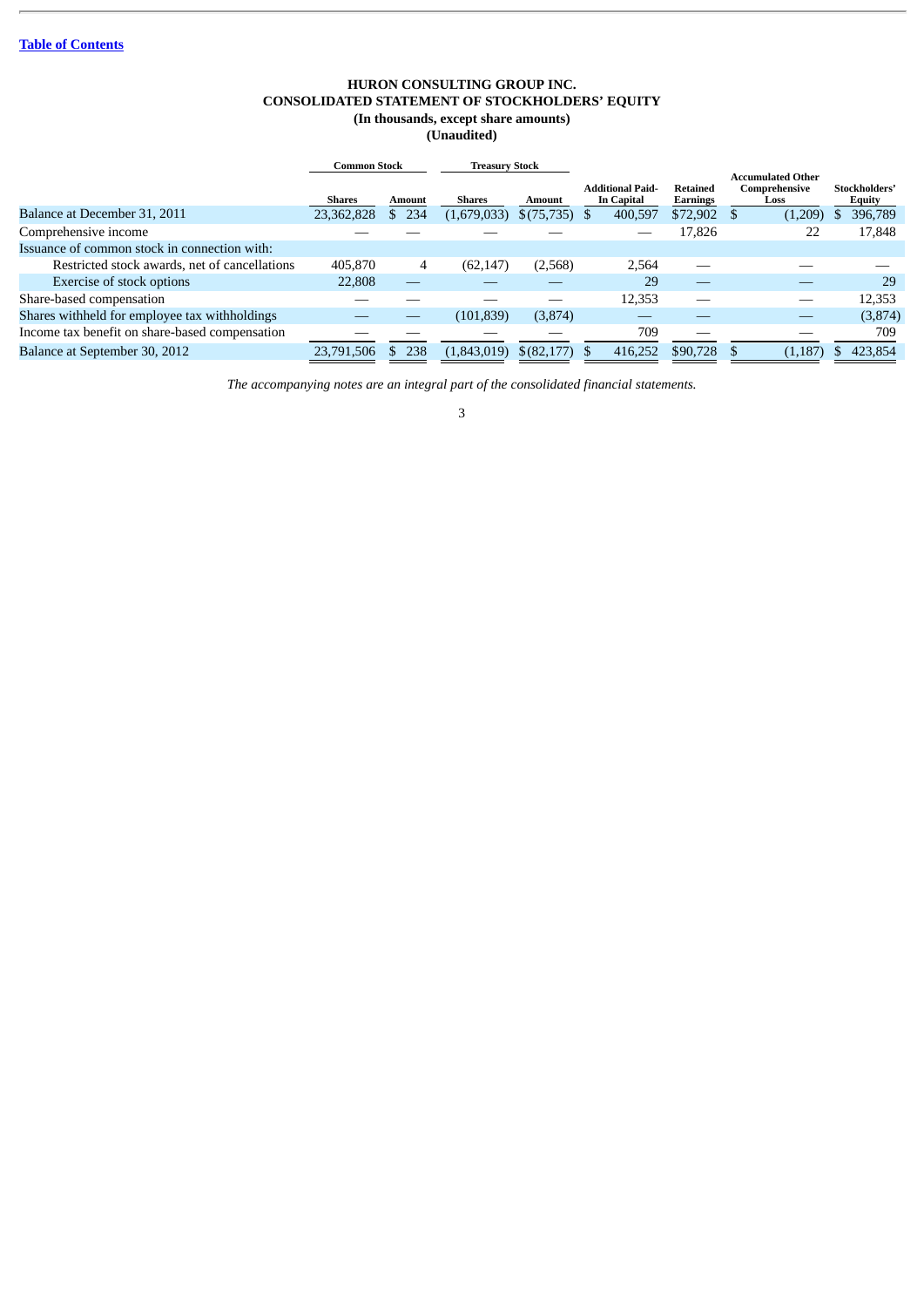## **HURON CONSULTING GROUP INC. CONSOLIDATED STATEMENTS OF CASH FLOWS (In thousands) (Unaudited)**

<span id="page-5-0"></span>

|                                                                                   |              | <b>Nine Months Ended</b><br>September 30 |  |  |  |
|-----------------------------------------------------------------------------------|--------------|------------------------------------------|--|--|--|
|                                                                                   | 2012         | 2011                                     |  |  |  |
| <b>Cash flows from operating activities:</b><br>Net income                        | \$17,826     | \$<br>14,014                             |  |  |  |
| Adjustments to reconcile net income to net cash provided by operating activities: |              |                                          |  |  |  |
| Depreciation and amortization                                                     | 18,994       | 17,875                                   |  |  |  |
| Share-based compensation                                                          | 11,183       | 14,149                                   |  |  |  |
| Allowances for doubtful accounts and unbilled services                            | 1,723        | (1,542)                                  |  |  |  |
| Deferred income taxes                                                             | 2,458        | 3,802                                    |  |  |  |
| Loss on disposal of property and equipment                                        |              | 20                                       |  |  |  |
| Goodwill impairment charge                                                        | 13,083       | 23,900                                   |  |  |  |
| Non-cash portion of litigation settlement                                         |              | 1,096                                    |  |  |  |
| Changes in operating assets and liabilities, net of businesses acquired:          |              |                                          |  |  |  |
| Decrease (increase) in receivables from clients                                   | 9,532        | (15, 885)                                |  |  |  |
| Increase in unbilled services                                                     | (10,698)     | (21, 148)                                |  |  |  |
| Decrease in current income tax receivable, net                                    | 19,502       | 2,294                                    |  |  |  |
| Decrease in other assets                                                          | 256          | 1,374                                    |  |  |  |
| Decrease in accounts payable and accrued liabilities                              | (4,783)      | (937)                                    |  |  |  |
| (Decrease) increase in accrued payroll and related benefits                       | (24,092)     | 1,725                                    |  |  |  |
| (Decrease) increase in deferred revenues                                          | (14, 616)    | 14,116                                   |  |  |  |
| Net cash provided by operating activities                                         | 40,368       | 54,853                                   |  |  |  |
| <b>Cash flows from investing activities:</b>                                      |              |                                          |  |  |  |
| Purchases of property and equipment, net                                          | (14, 344)    | (10, 473)                                |  |  |  |
| Net investment in life insurance policies                                         | (569)        | (143)                                    |  |  |  |
| Purchases of businesses                                                           | (53, 832)    | (23, 866)                                |  |  |  |
|                                                                                   |              |                                          |  |  |  |
| Net cash used in investing activities                                             | (68, 745)    | (34, 482)                                |  |  |  |
| <b>Cash flows from financing activities:</b>                                      |              |                                          |  |  |  |
| Proceeds from exercise of stock options                                           | 30           | 219                                      |  |  |  |
| Shares redeemed for employee tax withholdings                                     | (3,874)      | (2,626)                                  |  |  |  |
| Tax benefit from share-based compensation                                         | 1,325        | 211                                      |  |  |  |
| Proceeds from borrowings under credit facility                                    | 244,000      | 230,000                                  |  |  |  |
| Repayments on credit facility                                                     | (215,000)    | (253, 250)                               |  |  |  |
| Payments of capital lease obligations                                             | (8)          | (55)                                     |  |  |  |
| Net cash provided by (used in) financing activities                               | 26,473       | (25, 501)                                |  |  |  |
| Effect of exchange rate changes on cash                                           | 36           | 256                                      |  |  |  |
| Net decrease in cash and cash equivalents                                         | (1,868)      | (4,874)                                  |  |  |  |
| Cash and cash equivalents at beginning of the period (1)                          | 5,080        | 6,347                                    |  |  |  |
| Cash and cash equivalents at end of the period                                    | \$<br>3,212  | \$<br>1,473                              |  |  |  |
|                                                                                   |              |                                          |  |  |  |
| Supplemental disclosure of cash flow information:                                 |              |                                          |  |  |  |
| Non-cash financing activities:                                                    |              |                                          |  |  |  |
| Issuance of common stock in connection with settlement of class action lawsuit    | \$           | 13,648<br>\$                             |  |  |  |
| Deferred payments related to business acquisitions                                | \$<br>10,272 | \$                                       |  |  |  |

(1) Cash and cash equivalents presented herein includes \$0.1 million of cash and cash equivalents classified as discontinued operations as of December 31, 2010.

*The accompanying notes are an integral part of the consolidated financial statements.*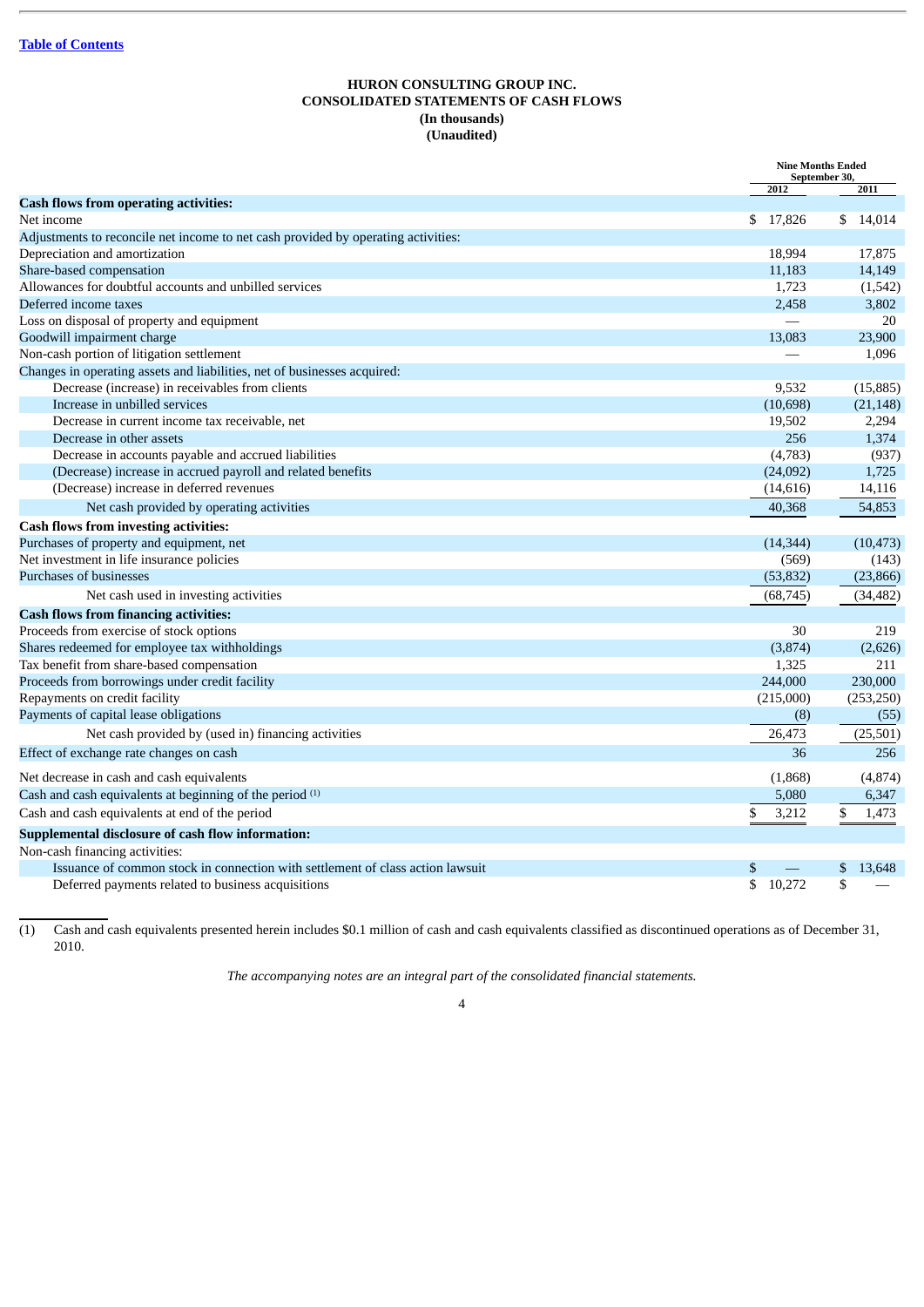#### <span id="page-6-0"></span>**1. Description of Business**

We are a leading provider of operational and financial consulting services. We help clients in diverse industries improve performance, comply with complex regulations, reduce costs, recover from distress, leverage technology, process and review large amounts of complex data, and stimulate growth. We team with our clients to deliver sustainable and measurable results. Our professionals employ their expertise in healthcare administration, finance and operations to provide our clients with specialized analyses and customized advice and solutions that are tailored to address each client's particular challenges and opportunities. We provide consulting services to a wide variety of both financially sound and distressed organizations, including healthcare organizations, leading academic institutions, governmental entities, Fortune 500 companies, medium-sized businesses, and the law firms that represent these various organizations.

#### **2. Basis of Presentation**

The accompanying unaudited Consolidated Financial Statements reflect the financial position, results of operations and cash flows as of and for the three and nine months ended September 30, 2012 and 2011. These financial statements have been prepared in accordance with the rules and regulations of the U.S. Securities and Exchange Commission ("SEC") for Quarterly Reports on Form 10-Q. Accordingly, these financial statements do not include all of the information and note disclosures required by accounting principles generally accepted in the United States of America ("GAAP") for annual financial statements. In the opinion of management, these financial statements reflect all adjustments of a normal, recurring nature necessary for the fair presentation of our financial position, results of operations and cash flows for the interim periods presented in conformity with GAAP. These financial statements should be read in conjunction with the Consolidated Financial Statements and notes thereto for the year ended December 31, 2011 included in our Annual Report on Form 10-K and our Quarterly Reports on Form 10-Q for the periods ended March 31, 2012 and June 30, 2012.

Certain amounts reported in the previous year have been reclassified to conform to the 2012 presentation. Our results for any interim period are not necessarily indicative of results for a full year or any other interim period.

#### **3. New Accounting Pronouncements**

In June 2011, the FASB issued ASU 2011-05, "Comprehensive Income (Topic 220): Presentation of Comprehensive Income," which amends current comprehensive income guidance. This accounting update eliminates the option to present the components of other comprehensive income as part of the statement of shareholders' equity. Instead, the Company must report comprehensive income in either a single continuous statement of comprehensive income which contains two sections, net income and other comprehensive income, or in two separate but consecutive statements. The Company adopted this pronouncement in the first quarter of 2012. However, ASU 2011-12, "Deferral of the Effective Date for Amendments to the Presentation of Reclassifications of Items Out of Accumulated Other Comprehensive Income in Accounting Standards Update No. 2011-05," has deferred the specific requirement within ASU 2011-05 to present on the face of the financial statements items that are reclassified from accumulated other comprehensive income to net income separately with their respective components of net income and other comprehensive income. ASU 2011-12 would still require companies to report reclassifications out of accumulated other comprehensive income consistent with the presentation requirements in effect before ASU 2011-05. The Company does not expect the guidance in ASU 2011-12 to impact its Consolidated Financial Statements, as it only requires a change in the format of presentation.

#### **4. Discontinued Operations**

In recent years, we have undertaken several separate initiatives to divest certain practices within the Financial Consulting segment in order to enable us to devote more of our energy and financial resources to the remaining businesses of the Company where we have a more substantial market presence. On December 30, 2011, we sold the Accounting Advisory ("AA") practice to a group of investors including the managing director of the practice at the time. On September 30, 2010, we completed a sale of a portion of the Disputes and Investigations ("D&I") practice and wound down the remaining practice operations as of that same date. Additionally, during the third quarter of 2010 we exited the Utilities Consulting ("Utilities") practice. In December 2009, our Board of Directors approved a plan to divest the businesses that included the international operations of our Japan office ("Japan"). On June 30, 2010, we exited Japan via a wind down of the business.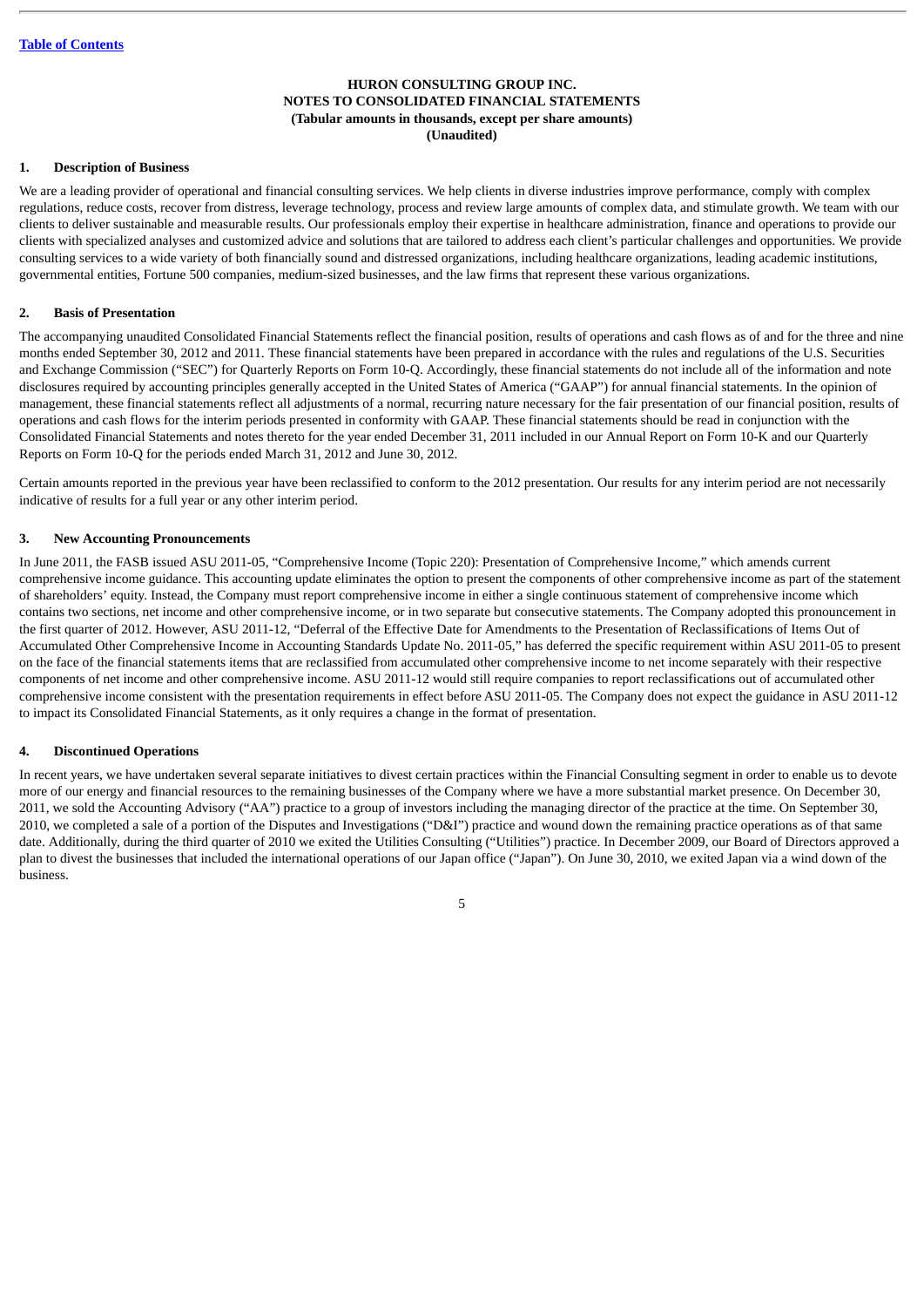The Company recognized a loss of \$1.9 million in connection with the sale of AA in 2011 and a gain of \$1.2 million in connection with the sale of D&I in 2010.

As a result of these actions, the operating results of AA, D&I, Utilities and Japan are reported as "discontinued operations." All other operations of the business are considered "continuing operations." Amounts previously reported have been reclassified to conform to this presentation in accordance with FASB ASC Topic 205, "Presentation of Financial Statements," to allow for meaningful comparison of continuing operations. The Consolidated Balance Sheets as of September 30, 2012 and December 31, 2011 aggregate amounts associated with the discontinued operations as described above. Summarized operating results of discontinued operations are presented in the following table (amounts in thousands):

|                                                                                     | <b>Three Months Ended</b><br>September 30. |         |       | <b>Nine Months Ended</b><br>September 30. |     |
|-------------------------------------------------------------------------------------|--------------------------------------------|---------|-------|-------------------------------------------|-----|
|                                                                                     | 2012                                       | 2011    | 2012  | 2011                                      |     |
| Revenues                                                                            |                                            | 5.322   | \$683 | \$18,038                                  |     |
| Income (loss) from discontinued operations before income tax expense <sup>(1)</sup> | \$ 78                                      | (1,393) | \$836 |                                           | 20  |
| Net income (loss) from discontinued operations                                      | -47<br><sup>S</sup>                        | (563)   | \$518 |                                           | 324 |

(1) Includes goodwill impairment charge of \$1.9 million for both the three and nine months ended September 30, 2011, respectively, allocated to the accounting advisory practice.

The carrying amounts of the major classes of assets and liabilities aggregated in discontinued operations in the Consolidated Balance Sheets as of September 30, 2012 and December 31, 2011 are presented in the following table.

|                                                          | September 30,<br>2012 |     | December 31.<br>2011 |  |
|----------------------------------------------------------|-----------------------|-----|----------------------|--|
| <b>Assets</b>                                            |                       |     |                      |  |
| Receivables from clients, net                            | \$                    | 251 | \$<br>3,301          |  |
| Other current assets                                     |                       |     | 44                   |  |
| Total current assets                                     |                       | 251 | 3,345                |  |
| Total assets                                             |                       | 251 | 3,345                |  |
| Liabilities                                              |                       |     |                      |  |
| Accrued payroll and related benefits                     | \$                    |     | \$<br>585            |  |
| Accounts payable, accrued expenses and other liabilities |                       | 106 | 180                  |  |
| Total current liabilities                                |                       | 106 | 765                  |  |
| Other non-current liabilities                            |                       |     | 49                   |  |
| <b>Total liabilities</b>                                 |                       | 106 | 814                  |  |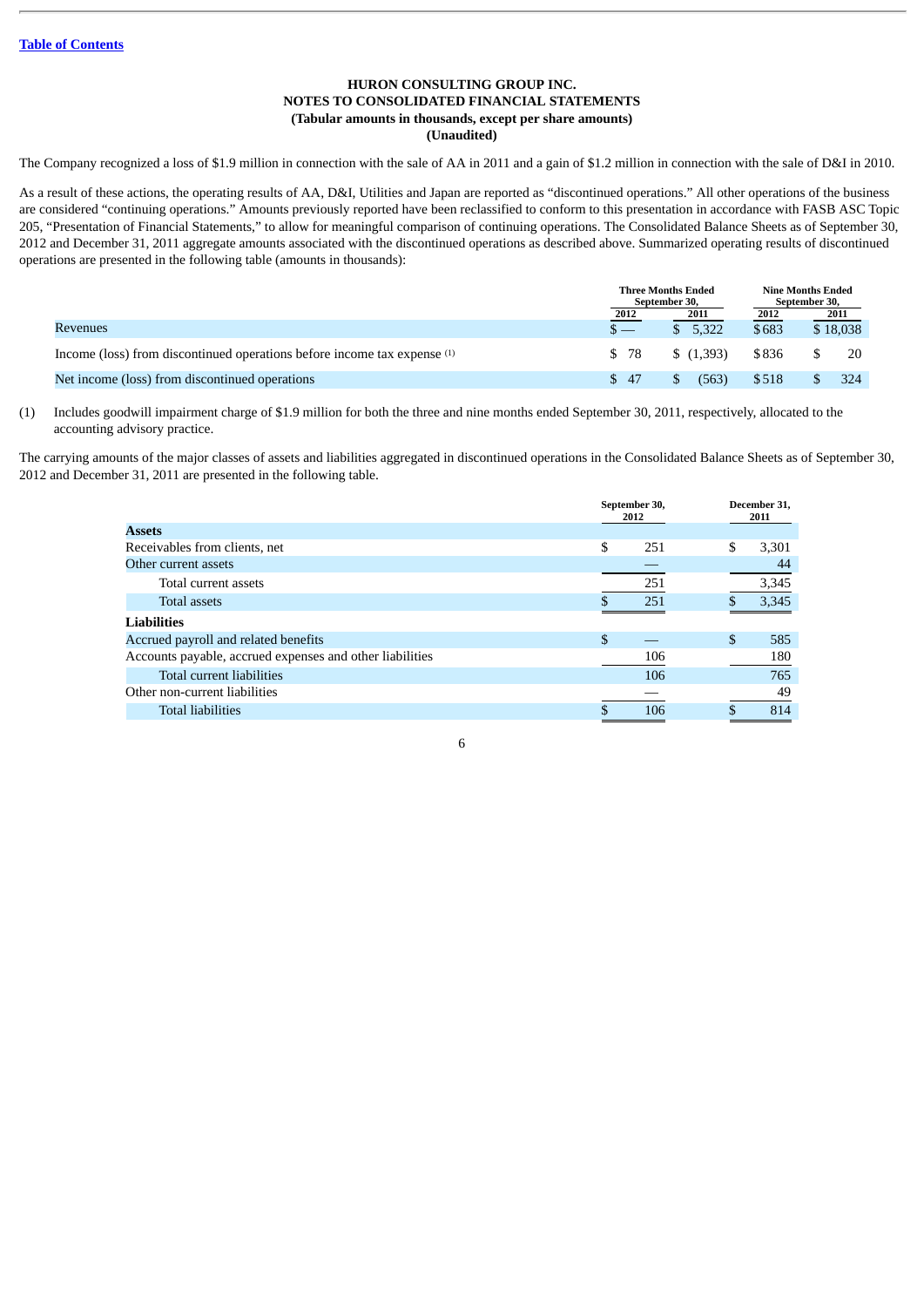## **5. Goodwill and Intangible Assets**

The table below sets forth the changes in the carrying amount of goodwill by segment for the nine months ended September 30, 2012.

|                                                            | <b>Health and</b><br><b>Education</b><br>Consulting | Legal<br><b>Consulting</b> | Financial<br><b>Consulting</b> | Total     |
|------------------------------------------------------------|-----------------------------------------------------|----------------------------|--------------------------------|-----------|
| Balance as of December 31, 2011:                           |                                                     |                            |                                |           |
| Goodwill                                                   | \$450,828                                           | \$33,180                   | \$158,077                      | \$642,085 |
| Accumulated impairment                                     |                                                     |                            | (129,900)                      | (129,900) |
| Goodwill, net as of December 31, 2011                      | 450,828                                             | 33,180                     | 28,177                         | 512,185   |
| Goodwill recorded in connection with business combinations | (364)                                               | 19,312                     |                                | 18,948    |
| Foreign currency translation                               |                                                     | 422                        |                                | 422       |
| Goodwill reallocation                                      | (1,000)                                             |                            | 1.000                          |           |
| Impairment charge                                          |                                                     |                            | (13,083)                       | (13,083)  |
| Goodwill, net as of September 30, 2012                     | \$449,464                                           | \$52,914                   | 16,094<br>5                    | \$518,472 |

In the second quarter of 2012, our Financial Consulting segment leadership undertook several initiatives intended to improve the segment's financial performance. While the segment's third quarter financial results improved over the second quarter results, the progress of the financial, operational, and business development improvements was not in line with our expectations. We now believe the likely time frame to improve the segment's performance will be longer than originally anticipated. Therefore, we concluded that the carrying value of the segment likely exceeds its fair value and, in connection with the preparation of our financial statements for the quarter ended September 30, 2012, we performed an interim impairment test.

Goodwill impairment is determined using a two-step process. The first step of the goodwill impairment test is to identify potential impairment by comparing the fair value of a reporting unit with its net book value (or carrying amount), including goodwill. If the fair value of a reporting unit exceeds its carrying amount, goodwill of the reporting unit is considered not to be impaired and the second step of the impairment test is unnecessary. If the carrying amount of the reporting unit exceeds its fair value, the second step of the goodwill impairment test is performed to measure the amount of the impairment loss, if any. The second step of the goodwill impairment test compares the implied fair value of the reporting unit's goodwill with the carrying amount of that goodwill. If the carrying amount of the reporting unit's goodwill exceeds the implied fair value of that goodwill, an impairment loss is recognized in an amount equal to that excess. The implied fair value of goodwill is determined in the same manner as the amount of goodwill recognized in a business combination. That is, the fair value of the reporting unit is allocated to all of the assets and liabilities of that unit (including any unrecognized intangible assets) as if the reporting unit had been acquired in a business combination and the fair value of the reporting unit was the purchase price paid to acquire the reporting unit.

Based on the result of the first step of the goodwill impairment analysis, we determined that the fair value of our Financial Consulting segment was less than its carrying value as of September 30, 2012 and, as such, we applied the second step of the goodwill impairment test to this segment. Based on the result of this second step of the goodwill impairment analysis, we recorded a \$13.1 million non-cash pretax charge to reduce the carrying value of goodwill in our Financial Consulting segment. As a result of the charge recognized during the third quarter, the carrying amount of our total goodwill was reduced to \$518.5 million at September 30, 2012.

During the first nine months of 2012, the Company completed two acquisitions within the Legal Consulting segment; Ascertus Ltd., a London-based source of software solutions and professional services for corporate legal departments and law firms, and AdamsGrayson, a managed review and legal staffing firm based in Washington, D.C. The aggregate purchase price of the two acquisitions totaled \$32.0 million. In accordance with FASB ASC Topic 805, "Business Combinations", we recorded \$8.6 million of intangible assets and \$19.3 million of goodwill related to these two acquisitions.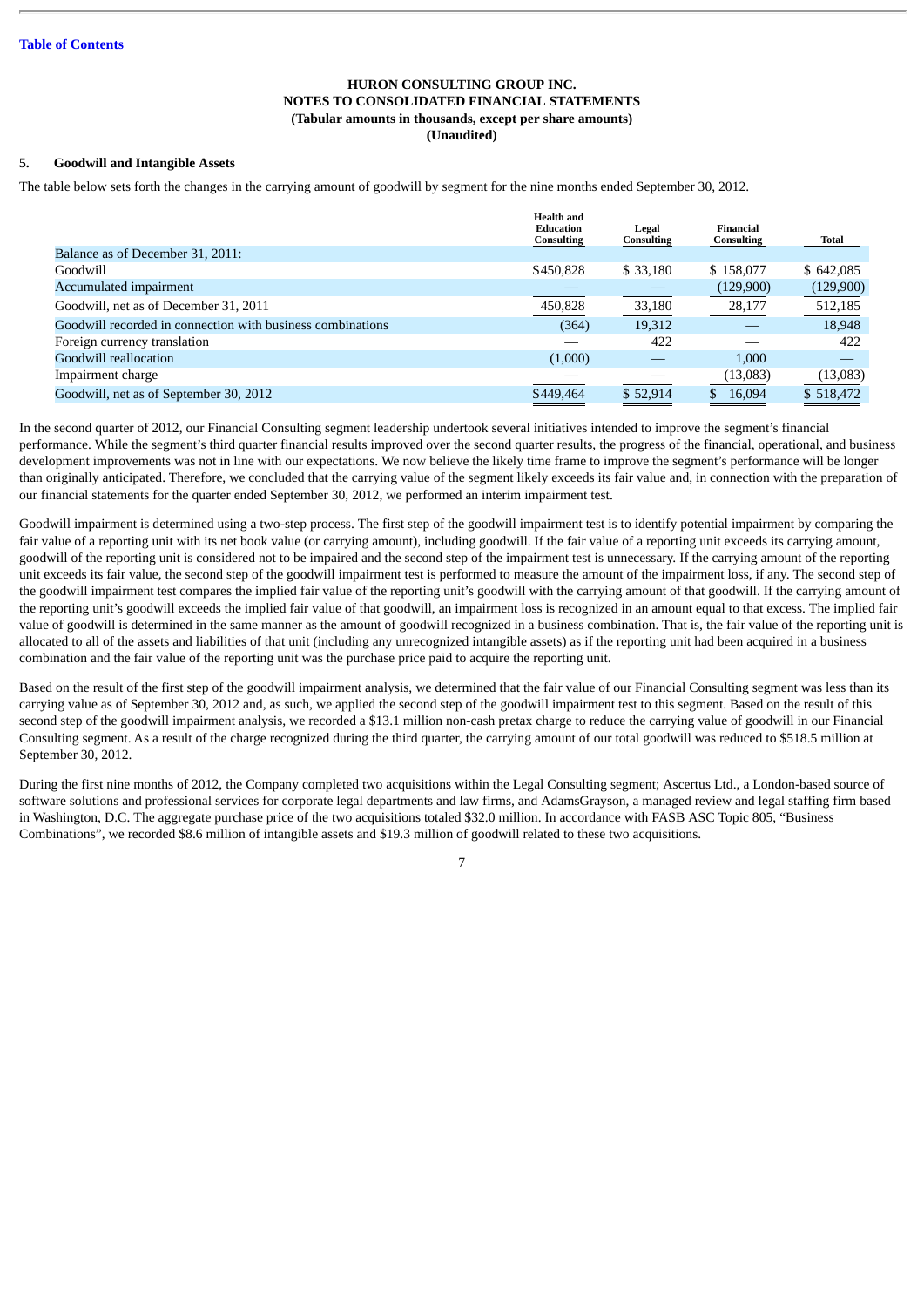From time to time, we reorganize our internal organizational structure to better align our service offerings. During the first quarter of 2012, we moved our healthcare valuation consulting practice from our Health and Education Consulting segment to our Financial Consulting segment. As a result, \$1.0 million of related goodwill was also reallocated between these segments using a relative fair value approach.

Intangible assets as of September 30, 2012 and December 31, 2011 consisted of the following:

|                            | September 30, 2012                 |                                    | <b>December 31, 2011</b>    |                                           |  |
|----------------------------|------------------------------------|------------------------------------|-----------------------------|-------------------------------------------|--|
|                            | <b>Gross</b><br>Carrying<br>Amount | <b>Accumulated</b><br>Amortization | Gross<br>Carrying<br>Amount | <b>Accumulated</b><br><b>Amortization</b> |  |
| Customer relationships     | \$24,856                           | 9,353                              | \$17,367                    | 6,950<br>D                                |  |
| Non-competition agreements | 7.256                              | 5,425                              | 6,693                       | 4,442                                     |  |
| Trade names                | 120                                | $\overline{4}$                     | 247                         | 192                                       |  |
| Technology and software    | 4.149                              | 1,654                              | 11.949                      | 7,805                                     |  |
| Document reviewer database | 450                                | 45                                 |                             |                                           |  |
| Total                      | \$36,831                           | 16.481                             | \$36,256                    | 19,389                                    |  |

Identifiable intangible assets with finite lives are amortized over their estimated useful lives. Customer contracts are amortized on a straight-line basis over relatively short lives due to the short-term nature of the services provided under these contracts. The majority of customer relationships are amortized on an accelerated basis to correspond to the cash flows expected to be derived from the relationships. All other customer relationships, non-competition agreements, trade names, technology and software, and the document reviewer database are amortized on a straight-line basis.

Intangible assets amortization expense was \$1.9 million and \$5.1 million for the three and nine months ended September 30, 2012, respectively. Intangible assets amortization expense was \$2.0 million and \$6.3 million for the three and nine months ended September 30, 2011, respectively. Estimated annual intangible assets amortization expense is \$7.0 million for 2012, \$5.6 million for 2013, \$4.4 million for 2014, \$3.0 million for 2015, \$1.8 million for 2016 and \$1.2 million for 2017. Actual future amortization expense could differ from these estimated amounts as a result of future acquisitions and other factors.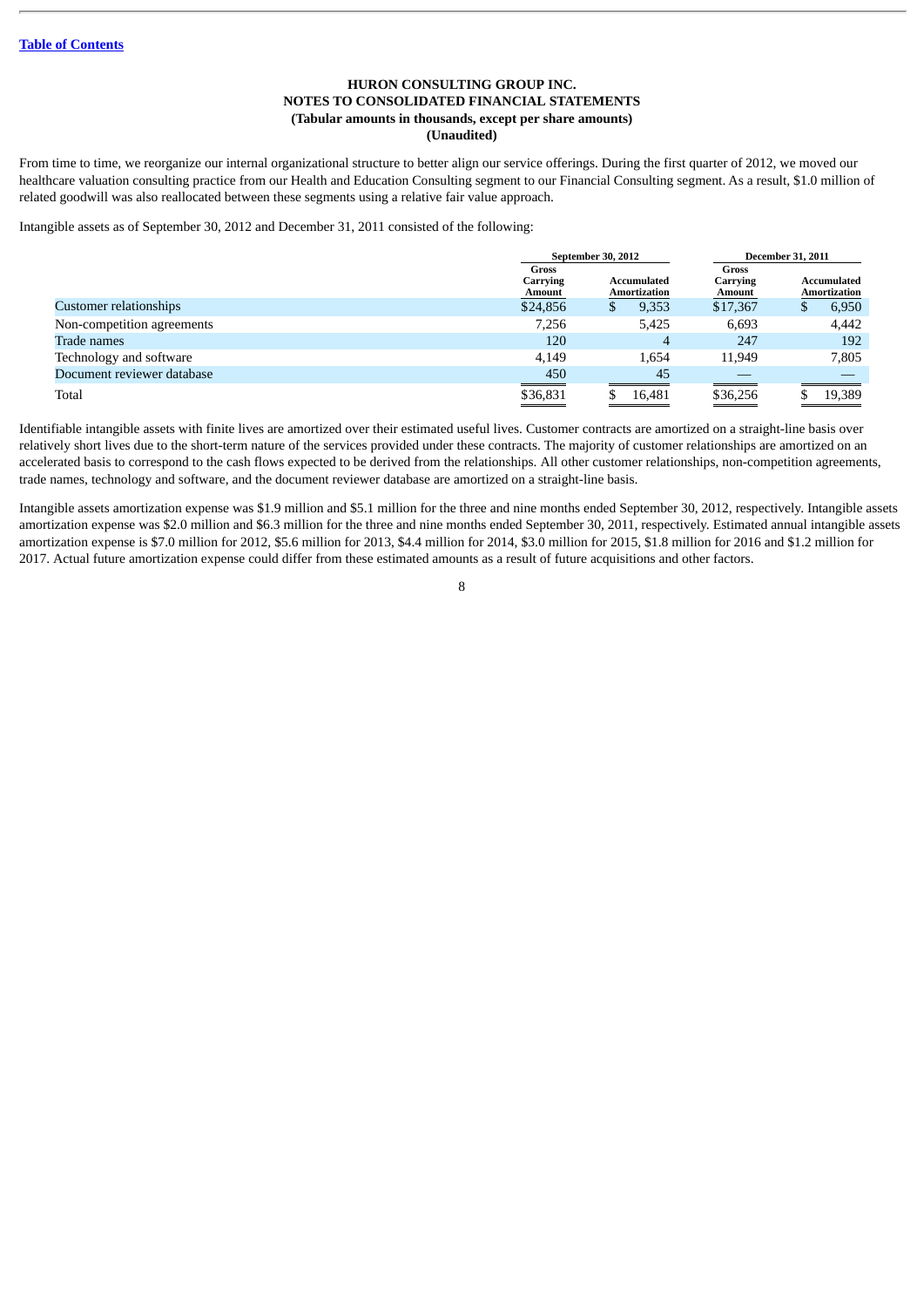## **6. Earnings Per Share**

Basic earnings per share excludes dilution and is computed by dividing net income by the weighted average number of common shares outstanding for the period, excluding unvested restricted common stock. Diluted earnings per share reflects the potential reduction in earnings per share that could occur if securities or other contracts to issue common stock were exercised or converted into common stock under the treasury stock method. Earnings per share under the basic and diluted computations are as follows:

|                                                        |            | <b>Three Months Ended</b><br>September 30, | <b>Nine Months Ended</b> | September 30, |
|--------------------------------------------------------|------------|--------------------------------------------|--------------------------|---------------|
|                                                        | 2012       | 2011                                       | 2012                     | 2011          |
| Net income from continuing operations                  | \$10,416   | \$1,052                                    | \$17,308                 | \$13,690      |
| Income (loss) from discontinued operations, net of tax | 47         | (563)                                      | 518                      | 324           |
| Net income                                             | \$10,463   | $\mathbb{S}$<br>489                        | \$17,826                 | \$14,014      |
| Weighted average common shares outstanding – basic     | 21,950     | 21,551                                     | 21,881                   | 21,224        |
| Weighted average common stock equivalents              | 376        | 417                                        | 366                      | 311           |
| Weighted average common shares outstanding - diluted   | 22,326     | 21,968                                     | 22,247                   | 21,535        |
| Net earnings per basic share:                          |            |                                            |                          |               |
| Income from continuing operations                      | \$<br>0.47 | \$.<br>0.05                                | \$<br>0.79               | \$<br>0.65    |
| Income (loss) from discontinued operations, net of tax | 0.01       | (0.03)                                     | 0.02                     | 0.01          |
| Net income                                             | 0.48       | \$0.02                                     | 0.81<br>S.               | 0.66<br>S.    |
| Net earnings per diluted share:                        |            |                                            |                          |               |
| Income from continuing operations                      | \$<br>0.47 | \$<br>0.05                                 | \$<br>0.78               | \$.<br>0.64   |
| Income (loss) from discontinued operations, net of tax |            | (0.03)                                     | 0.02                     | 0.01          |
| Net income                                             | \$<br>0.47 | \$<br>0.02                                 | 0.80<br>S.               | 0.65<br>S.    |

The computation of diluted earnings per share excludes outstanding options and other common stock equivalents in periods where inclusion of such potential common stock instruments would be anti-dilutive. The weighted average common stock equivalents presented above do not include the effect of approximately 42,200 and 53,700 common stock equivalents for the three months ended September 30, 2012 and 2011, respectively, and approximately 85,300 and 354,400 common stock equivalents for the nine months ended September 30, 2012 and 2011, respectively, because their inclusion would be anti-dilutive.

#### **7. Borrowings**

During 2011, the Company and certain of the Company's subsidiaries as guarantors entered into an Amended and Restated Credit Agreement with various financial institutions, as amended by the first amendment to the credit agreement dated as of August 31, 2012 (collectively, the "2011 Credit Agreement"). The 2011 Credit Agreement replaced the previous Credit Agreement, dated as of June 7, 2006, and all subsequent amendments thereto, by and among the Company and the lenders therein.

The 2011 Credit Agreement consists of a senior secured credit facility in an aggregate principal amount of \$450.0 million comprised of a five-year revolving credit facility ("Revolver") under which the Company may borrow from time to time up to \$247.5 million and a \$202.5 million five-year term loan facility ("Term Loan") that was funded in a single advance on the closing date of the first amendment. The 2011 Credit Agreement provides for the option to increase the revolving credit facility in an aggregate amount of up to \$50 million subject to certain requirements as defined in the 2011 Credit Agreement. The proceeds of the senior secured credit facility were used to refinance existing indebtedness and will continue to be used for working capital, capital expenditures, and other corporate purposes.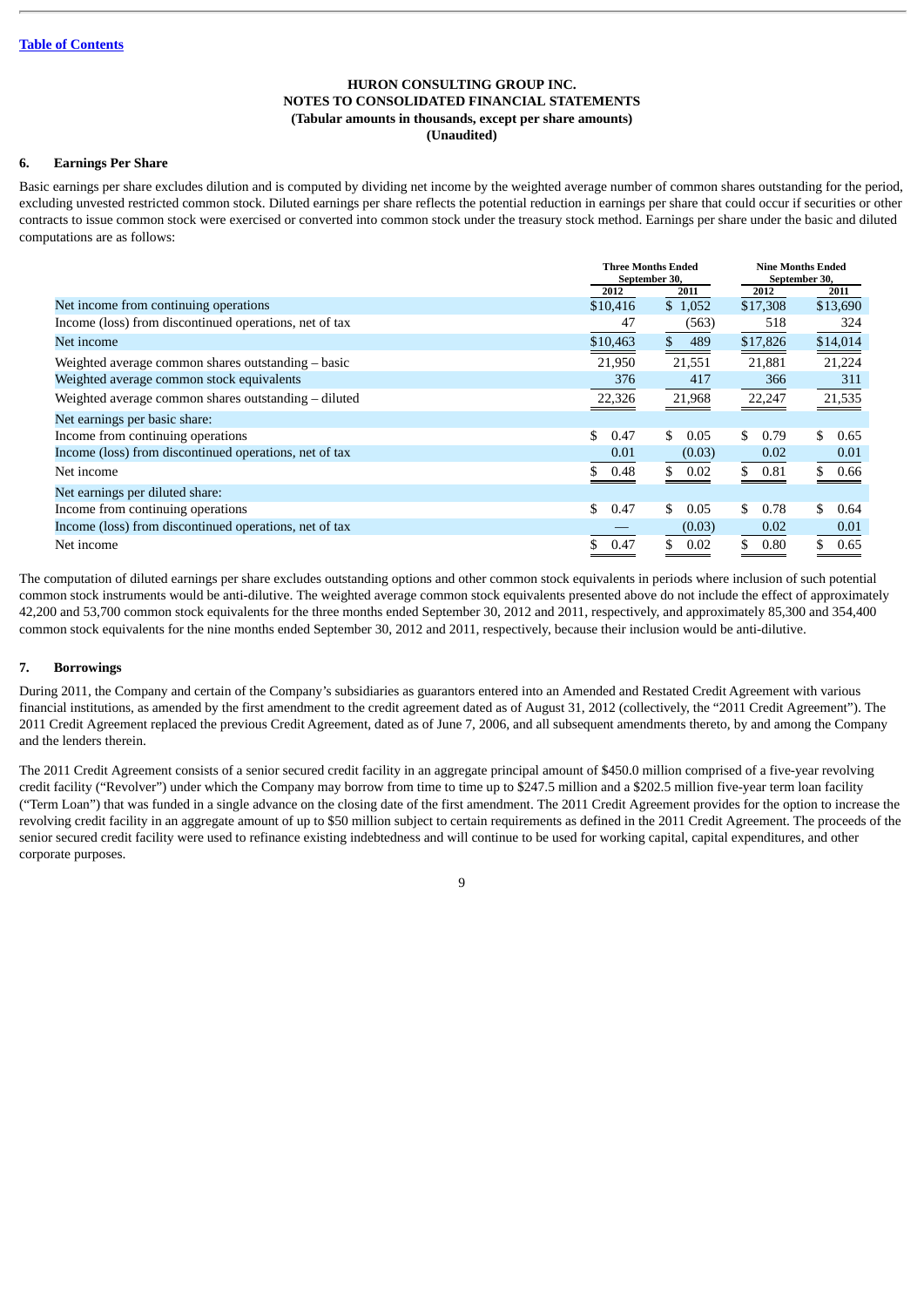The obligations under the 2011 Credit Agreement are secured pursuant to a Security Agreement with Bank of America as Administrative Agent. The Security Agreement grants Bank of America, N.A. for the ratable benefit of the lenders under the 2011 Credit Agreement, a first-priority lien, subject to permitted liens, on substantially all of the personal property assets of the Company and the subsidiary guarantors. The Revolver and Term Loan are also secured by a pledge of 100% of the voting stock or other equity interests in our domestic subsidiaries and 65% of the voting stock or other equity interests in our foreign subsidiaries.

Fees and interest on borrowings vary based on our total debt to earnings before interest, taxes, depreciation and amortization ("EBITDA") ratio as set forth in the 2011 Credit Agreement. Interest is based on a spread over the London Interbank Offered Rate ("LIBOR") or a spread over the base rate, as selected by the Company. The base rate is the greater of (a) the Federal Funds Rate plus 0.5%, (b) the Prime Rate and (c) except during a Eurodollar Unavailability Period, the Eurodollar Rate plus 1.0%.

The Term Loan, as amended, is subject to scheduled quarterly amortization payments equal to 10.5% of the original principal balance in year one, 12.3% in year two, 13.0% in year three, 14.8% in year four, and 49.4% in year five, as set forth in the 2011 Credit Agreement. The maturity date for the Term Loan is August 31, 2017, at which time the outstanding principal balance and all accrued interest will be due and payable in full. All outstanding borrowings under the Revolver, as amended, will be due upon expiration of the 2011 Credit Agreement on August 31, 2017.

Under the 2011 Credit Agreement, dividends are restricted to an amount up to \$50 million plus 50% of cumulative consolidated net income from the closing date of the 2011 Credit Agreement plus 50% of the net cash proceeds from equity issuances. In addition, certain acquisitions and similar transactions need to be approved by the lenders.

The 2011 Credit Agreement contains quarterly financial covenants that require us to maintain a minimum fixed charge coverage ratio of 2.25 to 1.00 and a maximum leverage ratio of 3.00 to 1.00 with step-downs in subsequent periods, as those ratios are defined therein, as well as a minimum net worth greater than \$150 million. At September 30, 2012, we were in compliance with these financial covenants with a fixed charge coverage ratio of 3.36 to 1.00, a leverage ratio of 2.07 to 1.00, and net worth greater than \$150 million. At December 31, 2011, we were also in compliance with our financial debt covenants.

The borrowing capacity under the 2011 Credit Agreement is reduced by any outstanding letters of credit and payments under the Term Loan. At September 30, 2012, outstanding letters of credit totaled \$3.9 million and are primarily used as security deposits for our office facilities. As of September 30, 2012, the unused borrowing capacity under the 2011 Credit Agreement was \$218.6 million. Borrowings outstanding under this credit facility at September 30, 2012 totaled \$222.5 million. These borrowings carried a weighted average interest rate of 2.7%, including the effect of the interest rate swaps described below in Note 9 "Derivative Instrument and Hedging Activity." All of the borrowings outstanding under the 2011 Credit Agreement are classified as long-term on our Consolidated Balance Sheets as the principal under the Revolver is not due until 2017 and we intend to fund scheduled quarterly payments under the Term Loan with availability under the Revolver. Borrowings outstanding at December 31, 2011 were \$193.5 million and carried a weighted average interest rate of 3.3%.

## **8. Restructuring Charges**

During the third quarter of 2012, we incurred a \$2.2 million pre-tax restructuring charge primarily consisting of \$0.9 million related to the consolidation of office space in Washington, D.C. and \$1.1 million related to our office relocation in New York. The Washington, D.C. charge included \$0.7 million related to the remaining lease payments, net of estimated sublease income, for office space we vacated during the quarter and \$0.2 million of accelerated depreciation on leasehold improvements for that space. The New York charge included \$0.4 million of accelerated depreciation and \$0.7 million for brokerage fees related to the execution of a sublease arrangement for the space we plan to vacate during the fourth quarter of 2012. During the first and second quarters of 2012 we incurred charges of \$1.1 million primarily related to accelerated depreciation on our New York office leasehold improvements, partially offset by the net favorable impact of updated assumptions for lease accruals related to previously vacated office spaces.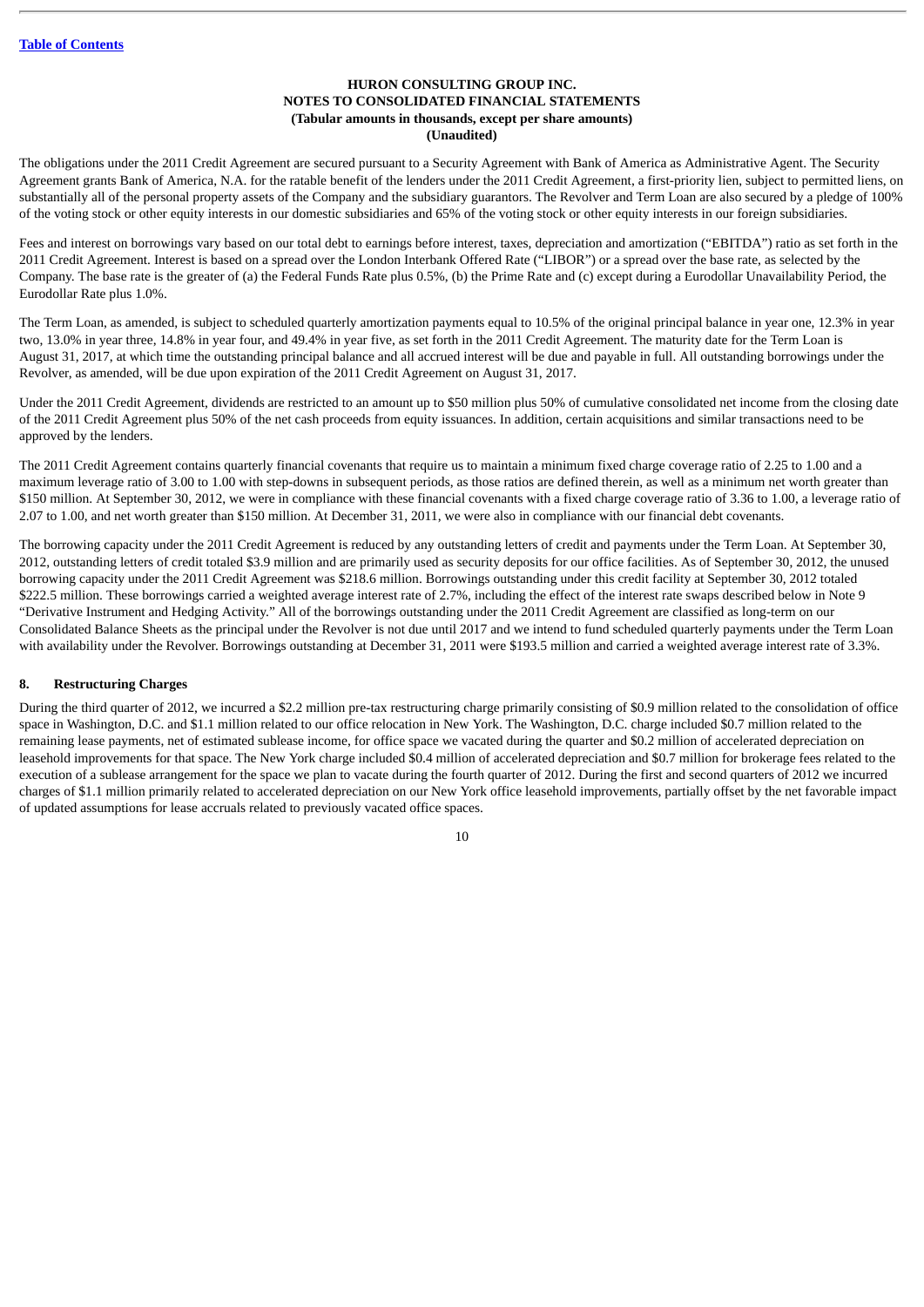We expect the remaining accelerated depreciation charge in 2012 related to our New York office to be \$0.4 million. We also expect to incur approximately \$0.1 million of additional charges in 2012 upon relocating our New York office space.

During the nine months ended September 30, 2011, we incurred \$1.4 million in restructuring charges primarily related to the consolidation of office space in Chicago, the relocation of our Boston office and severance expense.

As of September 30, 2012, our restructuring charge liability is \$1.8 million, and primarily consists of the present value of remaining lease payments, net of estimated sublease income, for our vacated office space in San Francisco, Chicago and Washington, D.C. The restructuring charge liability is included as a component of Accrued expenses and Deferred compensation and other liabilities.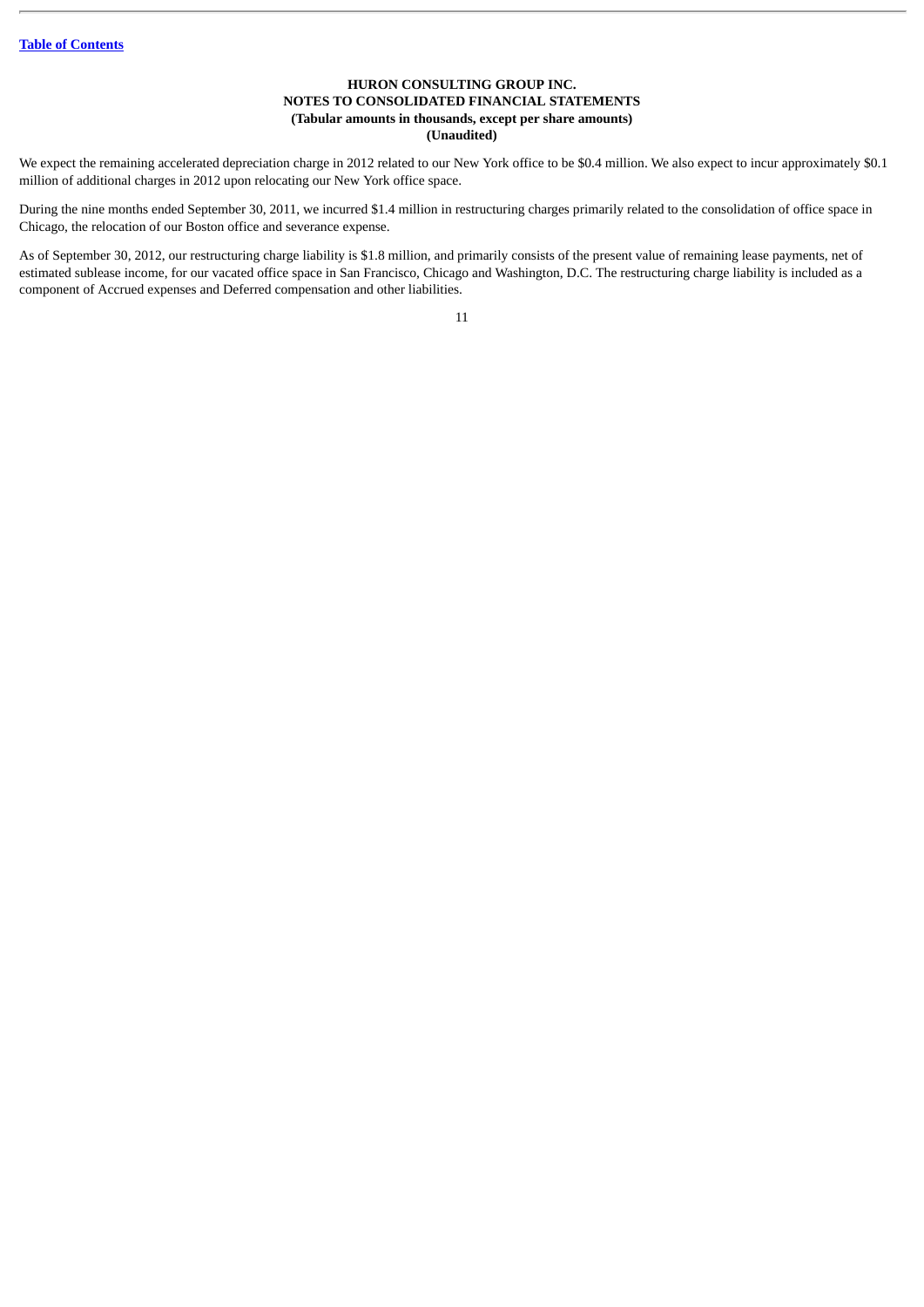#### **9. Derivative Instrument and Hedging Activity**

On March 20, 2009, we entered into an interest rate swap agreement for a notional amount of \$100.0 million effective on March 31, 2009 and ending on February 23, 2012. We entered into this derivative instrument to hedge against the risk of changes in future cash flows related to changes in interest rates on \$100.0 million of the total variable-rate borrowings outstanding described above in Note 7 "Borrowings." Under the terms of the interest rate swap agreement, we received from the counterparty interest on the \$100.0 million notional amount based on one-month LIBOR and we paid to the counterparty a fixed rate of 1.715%. This swap effectively converted \$100.0 million of our variable-rate borrowings to fixed-rate borrowings beginning on March 31, 2009 and through February 23, 2012.

On December 8, 2011, we entered into a forward amortizing interest rate swap agreement effective on February 29, 2012 and ending on April 14, 2016. We entered into this derivative instrument to continue hedging against the interest rate risks of our variable-rate borrowings described above. The swap had an initial notional amount of \$56.6 million and amortizes throughout the term. Under the terms of the interest rate swap agreement, we receive from the counterparty interest on the notional amount based on one-month LIBOR and we pay to the counterparty a fixed rate of 0.9875%.

On May 30, 2012, we entered into an additional forward amortizing interest rate swap agreement effective on May 31, 2012 and ending on April 14, 2016. We entered into this derivative instrument to further hedge against the interest rate risks of our variable-rate borrowings described above. The swap has an initial notional amount of \$37.0 million and amortizes throughout the term. Under the terms of the interest rate swap agreement, we receive from the counterparty interest on the notional amount based on one-month LIBOR and we pay to the counterparty a fixed rate of 0.70%.

FASB ASC Topic 815, "Derivatives and Hedging," requires companies to recognize all derivative instruments as either assets or liabilities at fair value on the balance sheet. In accordance with ASC Topic 815, we have designated these derivative instruments as cash flow hedges. As such, changes in the fair value of the derivative instruments are recorded as a component of other comprehensive income ("OCI") to the extent of effectiveness and reclassified into interest expense upon settlement. The ineffective portion of the change in fair value of the derivative instruments is recognized in interest expense. As of September 30, 2012, it was anticipated that \$0.3 million of the net losses, net of tax, currently recorded in OCI will be reclassified into earnings within the next 12 months. Our interest rate swap agreements were effective during the three and nine months ended September 30, 2012.

The tables below set forth additional information relating to these interest rate swaps designated as cash flow hedging instruments as of September 30, 2012 and December 31, 2011, and for the three and nine months ended September 30, 2012 and 2011.

|                                             |               | <b>Fair Value (Derivative Liability)</b> |              |  |  |  |  |
|---------------------------------------------|---------------|------------------------------------------|--------------|--|--|--|--|
|                                             | September 30. |                                          | December 31. |  |  |  |  |
| <b>Balance Sheet Location</b>               | 2012          | 2011                                     |              |  |  |  |  |
| Accrued expenses                            |               |                                          | 216          |  |  |  |  |
| Deferred compensation and other liabilities | 506           |                                          | 250          |  |  |  |  |

|                                                                            | <b>Three Months</b><br>Ended<br>September 30, |           |          | <b>Nine Months Ended</b><br>September 30, |
|----------------------------------------------------------------------------|-----------------------------------------------|-----------|----------|-------------------------------------------|
|                                                                            | 2012                                          | 2011      | 2012     | 2011                                      |
| Net unrealized losses on cash flow hedges, net of tax, beginning of period | \$(467)                                       | \$(565)   | \$(275)  | (872)<br>S.                               |
| Change in fair value, net of tax                                           | $$^{(287)}$                                   | \$(154)   | \$ (852) | (589)<br>S.                               |
| Reclassification adjustments into earnings, net of tax                     | \$144                                         | \$ 388    | \$517    | \$1,130                                   |
| Net unrealized losses on cash flow hedges, net of tax, end of period       | \$(610)                                       | $$$ (331) | \$ (610) | (331)<br>S.                               |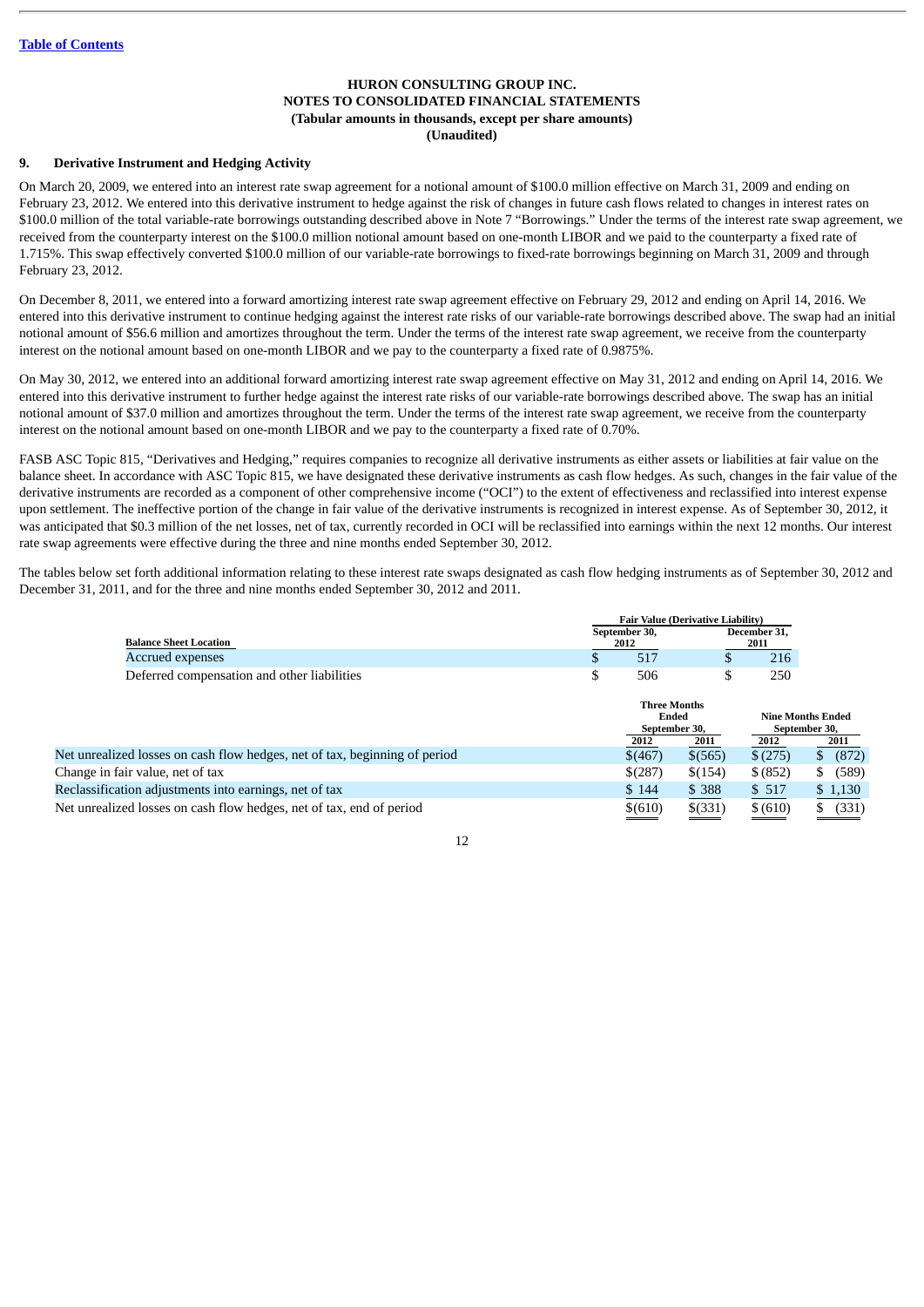We do not use derivative instruments for trading or other speculative purposes, and we did not have any other derivative instruments or hedging activities as of September 30, 2012.

#### **10. Fair Value of Financial Instruments**

Certain of our assets and liabilities are measured at fair value. FASB ASC Topic 820, "Fair Value Measurements and Disclosures," defines fair value as the price that would be received to sell an asset or the price that would be paid to transfer a liability in an orderly transaction between market participants at the measurement date. ASC Topic 820 establishes a fair value hierarchy for inputs used in measuring fair value and requires companies to maximize the use of observable inputs and minimize the use of unobservable inputs. The fair value hierarchy consists of three levels based on the objectivity of the inputs as follows:

Level 1 Inputs Quoted prices in active markets for identical assets or liabilities that the reporting entity has the ability to access at the measurement date.

Level 2 Inputs Quoted prices in active markets for similar assets or liabilities; quoted prices for identical or similar assets or liabilities in markets that are not active; inputs other than quoted prices that are observable for the asset or liability; or inputs that are derived principally from or corroborated by observable market data by correlation or other means.

Level 3 Inputs Unobservable inputs for the asset or liability, and include situations in which there is little, if any, market activity for the asset or liability.

Cash and cash equivalents are stated at cost, which approximates fair market value. The carrying values for receivables from clients, unbilled services, accounts payable, deferred revenues and other accrued liabilities reasonably approximate fair market value due to the nature of the financial instrument and the short-term maturity of these items. The carrying values of our bank borrowings reported in the Consolidated Balance Sheets approximate fair value, using level 2 inputs, since they bear interest at variable rates based on market rates as set forth in the 2011 Credit Agreement. Refer to Note 7 "Borrowings."

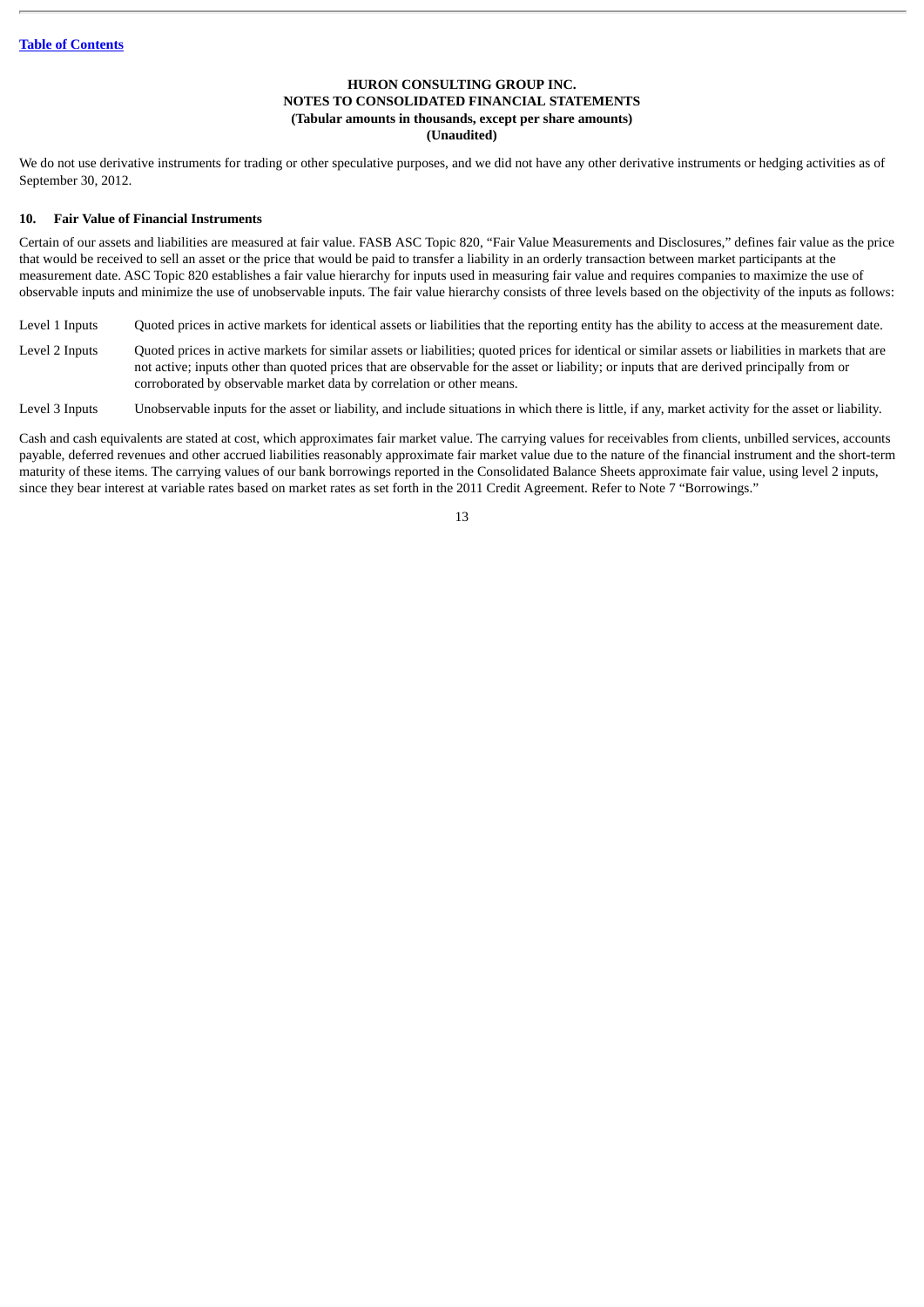The table below sets forth our fair value hierarchy for our financial assets and liabilities measured at fair value on a recurring basis as of September 30, 2012 and December 31, 2011.

|                                           | <b>Quoted Prices</b><br>in Active<br><b>Markets</b> for<br><b>Identical</b><br><b>Assets</b><br>(Level 1) | Significant<br>Other<br><b>Observable</b><br>Inputs<br>(Level 2) | <b>Significant</b><br>Unobservable<br><b>Inputs</b><br>(Level 3) | Total     |
|-------------------------------------------|-----------------------------------------------------------------------------------------------------------|------------------------------------------------------------------|------------------------------------------------------------------|-----------|
| September 30, 2012                        |                                                                                                           |                                                                  |                                                                  |           |
| Asset:                                    |                                                                                                           |                                                                  |                                                                  |           |
| Promissory note                           | \$                                                                                                        | $\mathbb{S}$                                                     | $\mathbb{S}$<br>2,839                                            | \$2,839   |
| Liability:                                |                                                                                                           |                                                                  |                                                                  |           |
| Interest rate swaps                       | \$<br>$\overline{\phantom{m}}$                                                                            | \$1,023                                                          | $\mathfrak{S}$                                                   | \$1,023   |
| <b>December 31, 2011</b><br><b>Asset:</b> |                                                                                                           |                                                                  |                                                                  |           |
|                                           |                                                                                                           |                                                                  |                                                                  |           |
| Promissory note                           | \$                                                                                                        | \$                                                               | \$<br>2,680                                                      | \$2,680   |
| <b>Liability:</b>                         |                                                                                                           |                                                                  |                                                                  |           |
| Interest rate swaps                       | \$                                                                                                        | \$<br>466                                                        | \$                                                               | \$<br>466 |

As part of the consideration received for the sale of our AA practice on December 30, 2011, the Company received a \$3.5 million promissory note payable over four years. The note will be paid to the Company in quarterly installments of approximately \$0.2 million beginning in April 2013 with a final payment of approximately \$1.1 million on the maturity date in December 2015. The fair value of the note was derived by multiplying the projected cash flows by a discount rate of 14%, which accounts for the risks associated with the note. The increase in the fair value of the note during the first nine months of 2012 reflects the accretion of interest income in excess of interest payments received.

The fair value of the interest rate swaps was derived using estimates to settle the interest rate swap agreements, which are based on the net present value of expected future cash flows on each leg of the swaps utilizing market-based inputs and discount rates reflecting the risks involved.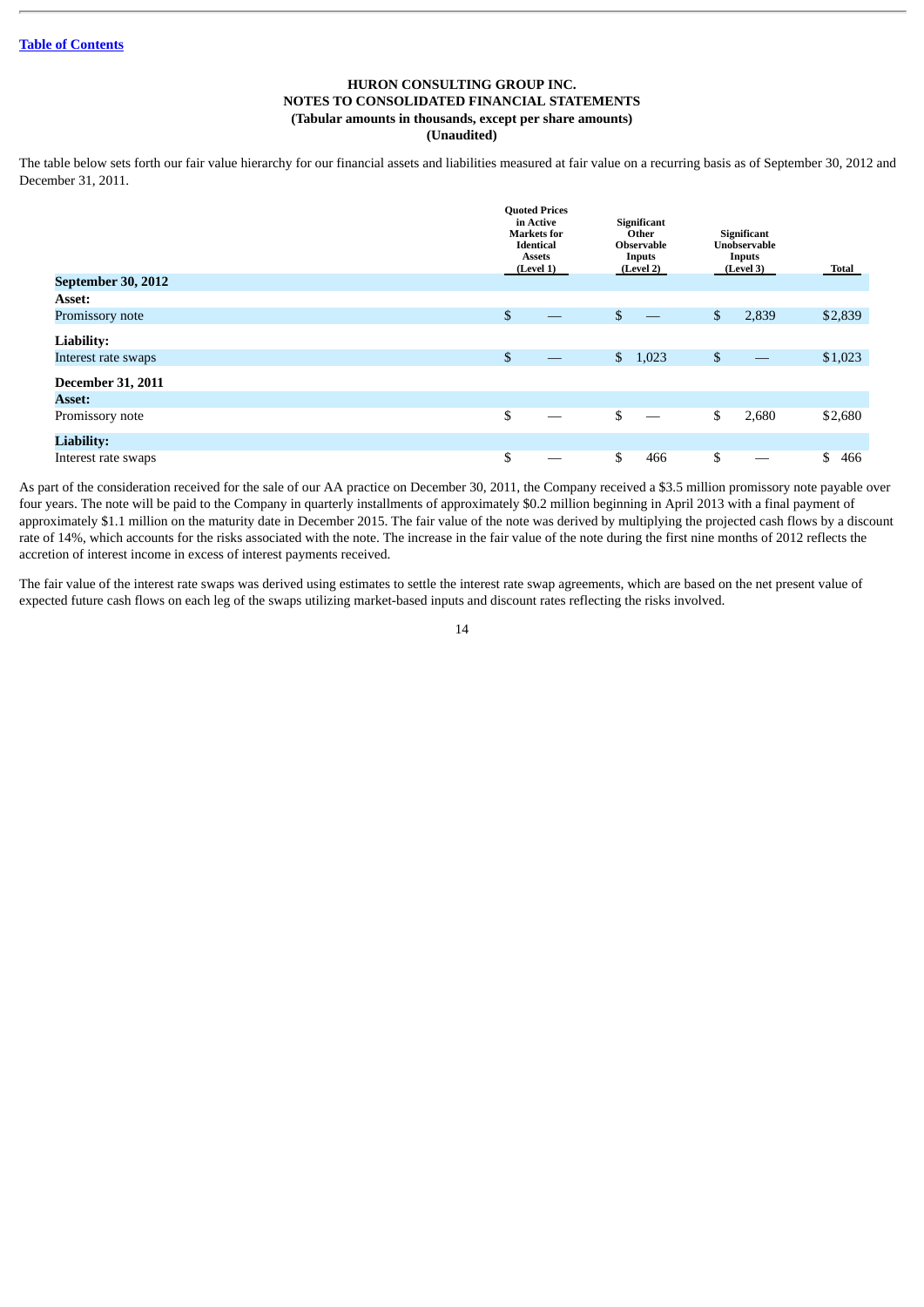## **11. Comprehensive Income**

The table below sets forth the components of comprehensive income for the three and nine months ended September 30, 2012 and 2011.

|                                                        |                        | <b>Three Months Ended</b><br>September 30, 2012<br>Tax |         |           |                 | <b>Three Months Ended</b><br>September 30, 2011<br>Tax |  |                          |                 |
|--------------------------------------------------------|------------------------|--------------------------------------------------------|---------|-----------|-----------------|--------------------------------------------------------|--|--------------------------|-----------------|
|                                                        | <b>Before</b><br>Taxes |                                                        | Benefit | (Expense) | Net of<br>Taxes | <b>Before</b><br>Taxes                                 |  | (Expense)<br>Benefit     | Net of<br>Taxes |
| Net income                                             |                        |                                                        |         |           | \$10,463        |                                                        |  |                          | \$489           |
| Other comprehensive (loss) income:                     |                        |                                                        |         |           |                 |                                                        |  |                          |                 |
| Foreign currency translation adjustment                | \$496                  |                                                        |         |           | 496             | \$(409)                                                |  | 63                       | (346)           |
| Unrealized (loss) gain on cash flow hedging instrument | (238)                  |                                                        |         | 94        | (144)           | 390                                                    |  | (156)                    | 234             |
| Other comprehensive (loss) income                      | \$258                  |                                                        |         | 94        | 352             | \$ (19)                                                |  | (93)                     | (112)           |
| Comprehensive income                                   |                        |                                                        |         |           | \$10,815        |                                                        |  |                          | \$ 377          |
|                                                        |                        | <b>Nine Months Ended</b>                               |         |           |                 |                                                        |  | <b>Nine Months Ended</b> |                 |

|                                                        | September 30, 2012            |  |                             |                                      | September 30, 2011     |    |                             |                     |
|--------------------------------------------------------|-------------------------------|--|-----------------------------|--------------------------------------|------------------------|----|-----------------------------|---------------------|
|                                                        | <b>Before</b><br><b>Taxes</b> |  | Tax<br>(Expense)<br>Benefit | Net of<br>Taxes                      | <b>Before</b><br>Taxes |    | Tax<br>(Expense)<br>Benefit | Net of<br>Taxes     |
| Net income                                             |                               |  |                             | \$17,826                             |                        |    |                             | \$14,014            |
| Other comprehensive (loss) income:                     |                               |  |                             |                                      |                        |    |                             |                     |
| Foreign currency translation adjustment                | \$403                         |  | (45)                        | 358                                  | 253                    |    | $\overline{4}$              | 257                 |
| Unrealized (loss) gain on cash flow hedging instrument | (558)                         |  | 222                         | (336)                                | 901                    |    | (360)                       | 541                 |
| Other comprehensive (loss) income                      | \$(155)                       |  | 177                         | 22                                   | \$1,154                | ٦h | (356)                       | 798                 |
| Comprehensive income                                   |                               |  |                             | \$17,848<br>$\overline{\phantom{a}}$ |                        |    |                             | \$14,812<br>_______ |

#### **12. Income Taxes**

The Company's effective tax rate for the three months ended September 30, 2012 was expense of 43.4% compared with a benefit for the three months ended September 30, 2011. The Company's effective tax rates for the nine months ended September 30, 2012 and 2011 were 47.6% and 48.2%, respectively. The effective tax rates for both the three and nine months ended September 30, 2012 periods were higher than the statutory rate, inclusive of state income taxes, primarily due to the impact of foreign losses with no tax benefit, partially offset by the release of reserves for uncertain tax positions. The benefit rate for the three months ended September 30, 2011 was higher than the statutory rate, inclusive of state income taxes, due primarily to the impact of certain credits and deductions recorded based on updated information obtained in the quarter, partially offset by the impact of foreign losses with no tax benefits. The effective tax rate for the nine months ended September 30, 2011 was higher than the statutory rate, inclusive of state income taxes, primarily due to the impact of foreign losses with no tax benefits, partially offset by certain credits and deductions recorded in the third quarter based on updated information obtained during the quarter.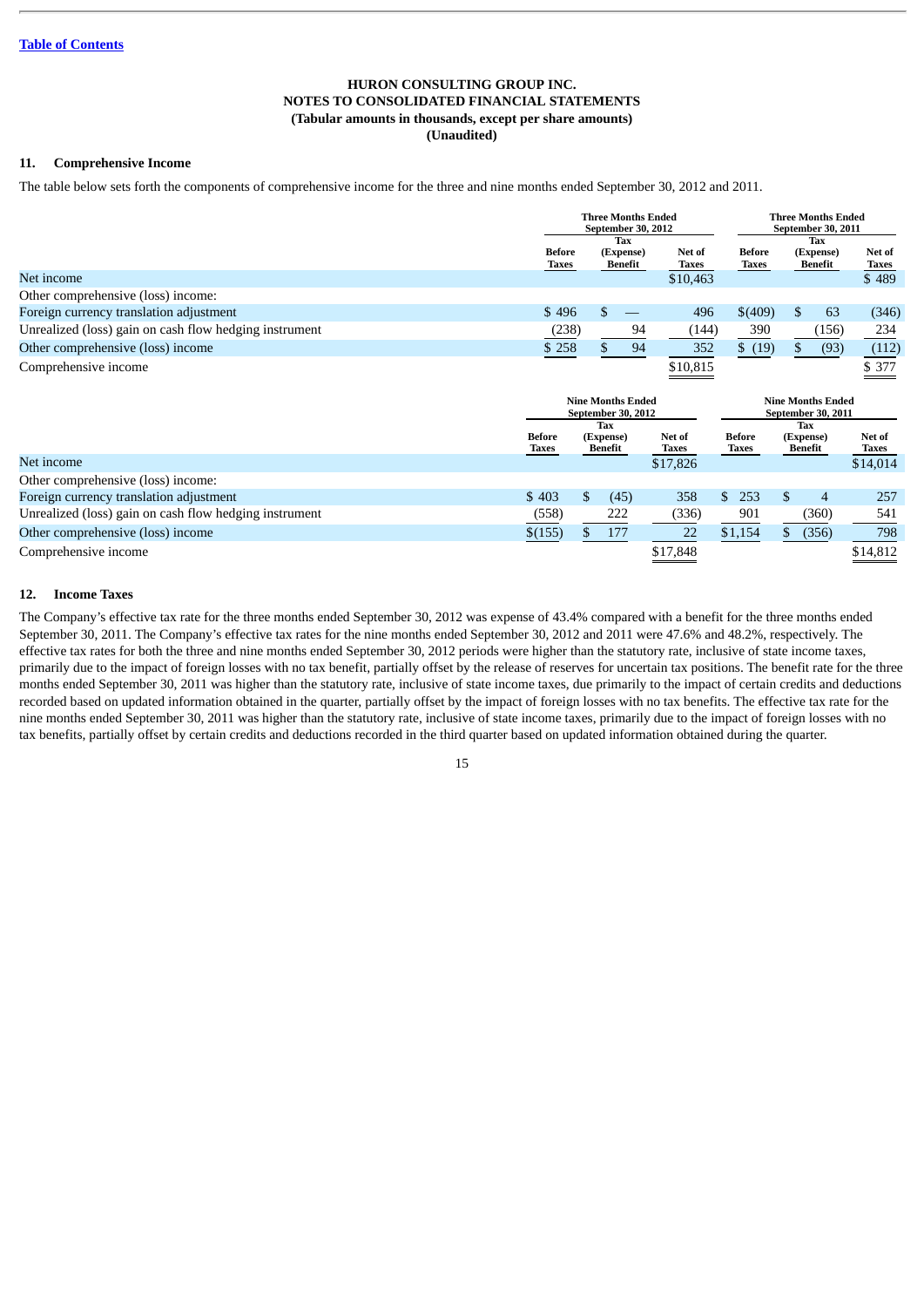#### **13. Commitments, Contingencies and Guarantees**

#### **Litigation**

#### *Qui Tam Action*

On December 9, 2009, plaintiff, Associates Against Outlier Fraud, filed a first amended *qui tam* complaint against Huron Consulting Group Inc., and others under the federal and New York state False Claims Act ("FCA") in the United States District Court for the Southern District of New York. The federal and state FCA authorize private individuals (known as "relators") to sue on behalf of the government (known as "*qui tam*" actions) alleging that false or fraudulent claims were knowingly submitted to the government. Once a *qui tam* action is filed, the government may elect to intervene in the action. If the government declines to intervene, the relator may proceed with the action. Under the federal and state FCA, the government may recover treble damages and civil penalties (civil penalties of up to \$11,000 per violation under the federal FCA and \$12,000 per violation under the state FCA). On January 6, 2010, the United States declined to intervene in the lawsuit. After the Court granted Huron's motion to dismiss without prejudice, on September 29, 2010, relator filed a second amended complaint alleging that Huron and others caused St. Vincent Catholic Medical Center to receive more than \$30 million in inflated outlier payments under the Medicare and Medicaid programs in violation of the federal and state FCA and is also seeking to recover an unspecified amount of civil penalties. On June 18, 2012, Huron filed a Summary Judgment motion for dismissal of the action in its entirety which is currently pending. We have conducted preliminary settlement discussions with the relator, and as a result we recorded a charge of \$1.2 million in the second quarter of 2012, in accordance with FASB ASC Topic 450, "Contingencies." No trial date has been set. We believe that the claims are without merit and intend to vigorously defend ourselves in this matter.

From time to time, we are involved in legal proceedings and litigation arising in the ordinary course of business. As of the date of this Quarterly Report on Form 10-Q, we are not a party to or threatened with any other litigation or legal proceeding that, in the current opinion of management, could have a material adverse effect on our financial position or results of operations. However, due to the risks and uncertainties inherent in legal proceedings, actual results could differ from current expected results.

#### **Guarantees**

Guarantees in the form of letters of credit totaling \$3.9 million and \$4.0 million were outstanding at September 30, 2012 and December 31, 2011, respectively, to support certain office lease obligations as well as Middle East performance and bid bonds.

In connection with certain business acquisitions, we were required to pay additional purchase consideration to the sellers if specific performance targets and conditions were met over a number of years as specified in the related purchase agreements. These amounts were calculated and payable at the end of each year based on full year financial results. Additional purchase consideration earned by certain sellers totaled \$32.2 million for the year ended December 31, 2011. As of September 30, 2012, we have no further obligations under these arrangements.

To the extent permitted by law, our bylaws and articles of incorporation require that we indemnify our officers and directors against judgments, fines and amounts paid in settlement, including attorneys' fees, incurred in connection with civil or criminal action or proceedings, as it relates to their services to us if such person acted in good faith. Although there is no limit on the amount of indemnification, we may have recourse against our insurance carrier for certain payments made.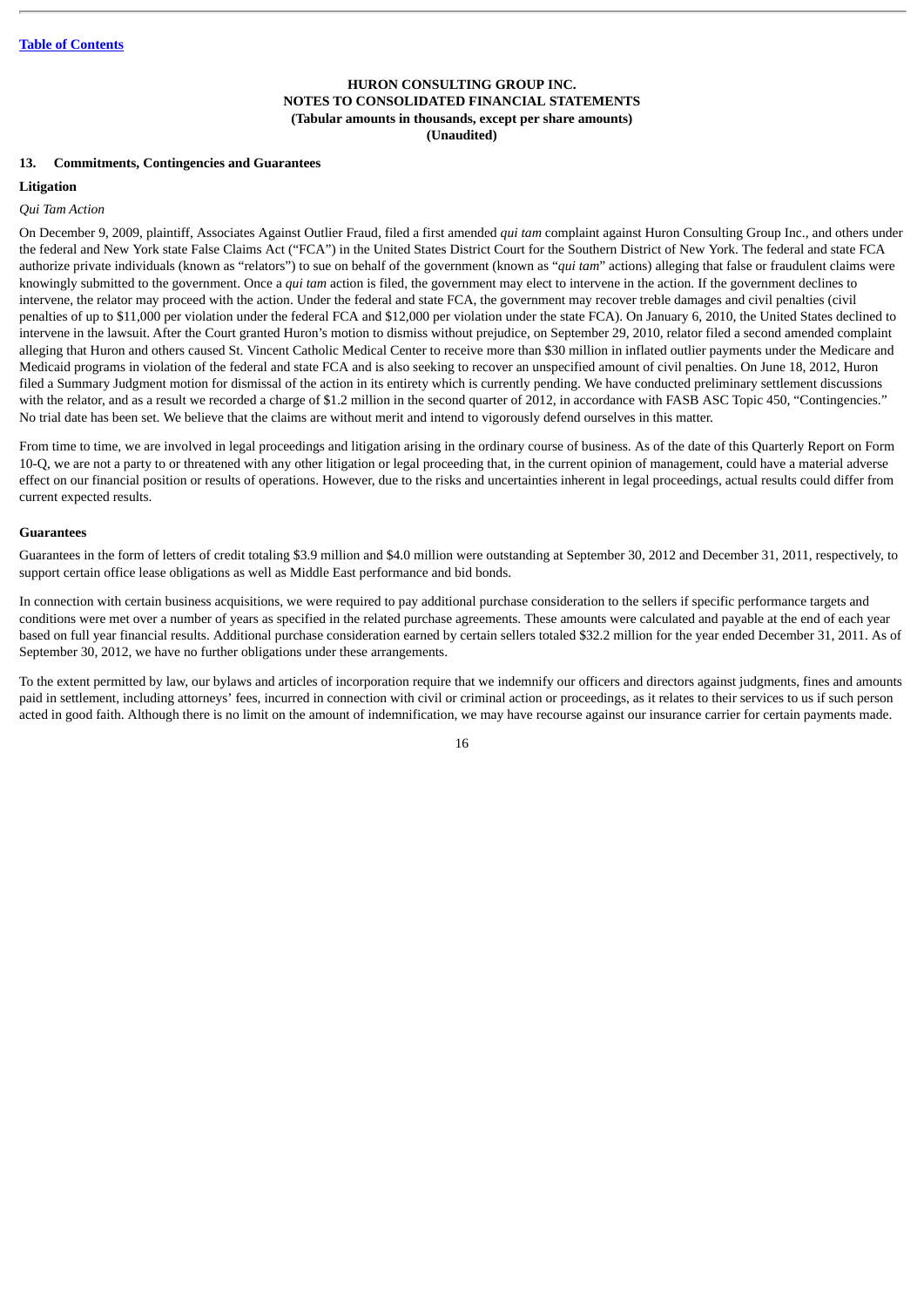#### **14. Segment Information**

Segments are defined by FASB ASC Topic 280, "Segment Reporting," as components of a company in which separate financial information is available and is evaluated regularly by the chief operating decision maker, or decision-making group, in deciding how to allocate resources and in assessing performance. Our chief operating decision maker manages the business under three operating segments: Health and Education Consulting, Legal Consulting, and Financial Consulting.

- **Health and Education Consulting.** Our Health and Education Consulting segment provides consulting services to hospitals, health systems, physicians, managed care organizations, academic medical centers, colleges, universities, and pharmaceutical and medical device manufacturers. This segment's professionals develop and implement solutions and software to help clients address challenges relating to financial management, strategy, operational and organizational effectiveness, research administration, and regulatory compliance. This segment also provides consulting services related to hospital or healthcare organization performance improvement, revenue cycle improvement, turnarounds, merger or affiliation strategies, labor productivity, non-labor cost management, information technology, patient flow improvement, physician practice management, interim management, clinical quality and care variation, and governance and board development.
- **Legal Consulting.** Our Legal Consulting segment provides advisory and business services to assist law departments of major corporations and law firms with their strategy, organizational design and development, operational efficiency, and cost effectiveness. These results-driven services add value to organizations by helping reduce the amounts they spend on legal services and enhance client service. Our expertise focuses on strategic and management consulting, cost management, and technology and information management including matter management, records management, document review and discovery services. Included in this segment's offerings is our V3locity® solution, which delivers a streamlined e-discovery process resulting in more affordable and predictable discovery costs.
- **Financial Consulting.** Our Financial Consulting segment provides financial advisory, interim management and operational consulting services to companies including companies in transition, creditor constituencies, and other stakeholders in connection with out-of-court restructurings and bankruptcy proceedings. For companies in financial distress, we work with management to assess the viability of their business, to develop and implement a turnaround plan to improve cash flow, and to implement a debt-restructuring plan to improve the balance sheet. In some instances, we serve in interim management roles. When out-of-court solutions are not achievable, we assist clients in preparing for Chapter 11 bankruptcy filings and with all aspects of the bankruptcy process by gathering, analyzing, and presenting financial and business information needed to achieve successful reorganizations. We also provide claims management services to help companies process and analyze complex and voluminous claims filed in bankruptcies and related litigation matters. We have an array of services that are flexible and responsive to event- and transaction-based needs across industries. Our professionals consist of certified public accountants, certified insolvency and restructuring advisors, certified turnaround professionals, MBAs, JDs and chartered financial analysts as well as former chief restructuring officers, chief executive officers, chief financial officers and board of directors members.

Segment operating income consists of the revenues generated by a segment, less the direct costs of revenue and selling, general and administrative costs that are incurred directly by the segment. Unallocated corporate costs include costs related to administrative functions that are performed in a centralized manner that are not attributable to a particular segment. These administrative function costs include costs for corporate office support, certain office facility costs, costs relating to accounting and finance, human resources, legal, marketing, information technology and Company-wide business development functions, as well as costs related to overall corporate management.

From time to time, we will reorganize our internal organizational structure to better align our service offerings. During the first quarter of 2012, we moved our healthcare valuation consulting practice from our Health and Education Consulting segment to our Financial Consulting segment. Previously reported segment information has been restated to reflect this move.

The table below sets forth information about our operating segments for the three and nine months ended September 30, 2012 and 2011, along with the items necessary to reconcile the segment information to the totals reported in the accompanying Consolidated Financial Statements.

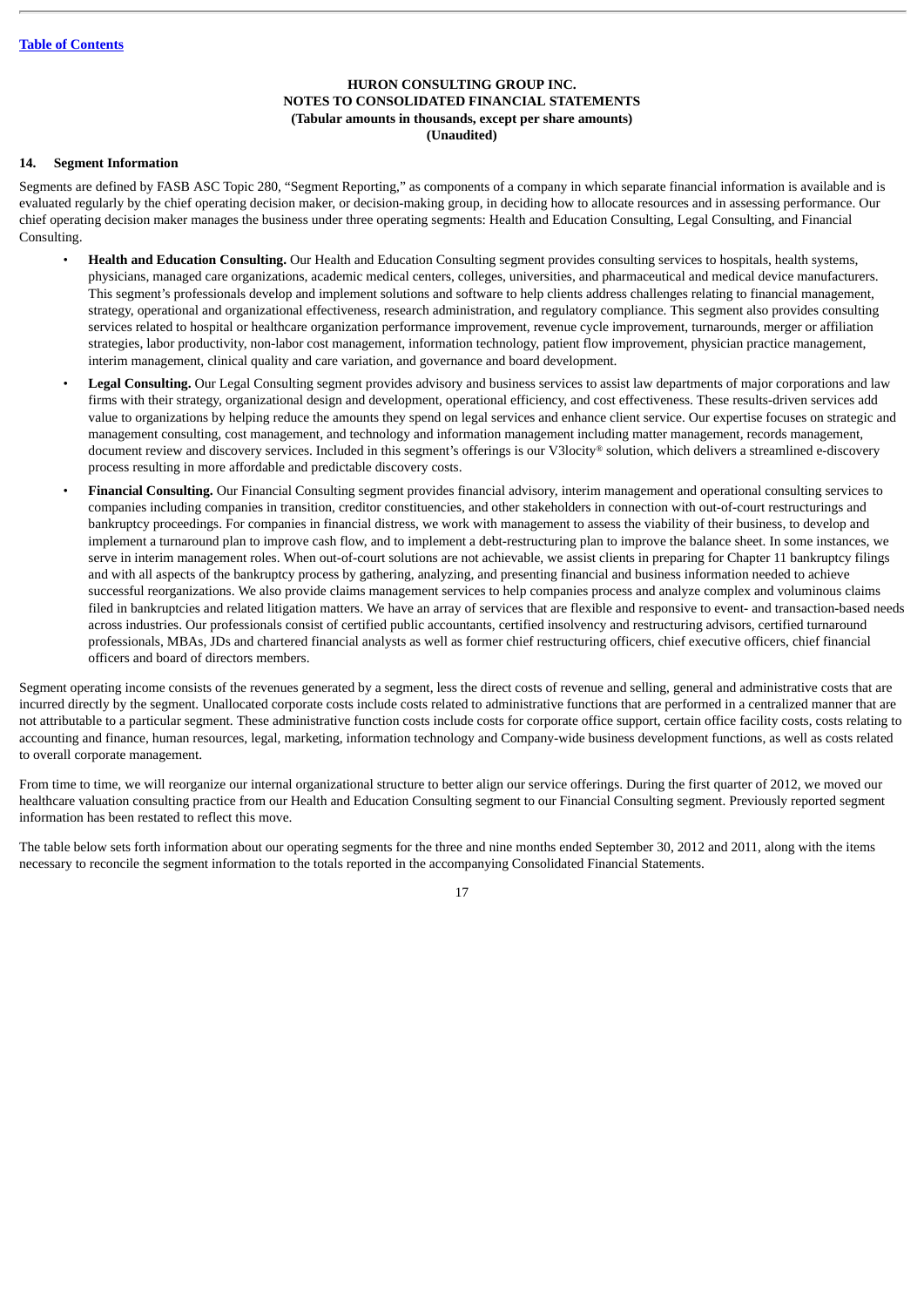|                                                             | <b>Three Months Ended</b><br>September 30, |             | <b>Nine Months Ended</b><br>September 30, |             |
|-------------------------------------------------------------|--------------------------------------------|-------------|-------------------------------------------|-------------|
|                                                             | 2012                                       | 2011        | 2012                                      | 2011        |
| <b>Health and Education Consulting:</b>                     |                                            |             |                                           |             |
| Revenues                                                    | \$109,046                                  | \$101,490   | \$294,932                                 | \$295,248   |
| Operating income                                            | \$45,846                                   | \$ 35,232   | \$95,858                                  | \$97,986    |
| Segment operating income as a percent of segment revenues   | 42.0%                                      | 34.7%       | 32.5%                                     | 33.2%       |
| <b>Legal Consulting:</b>                                    |                                            |             |                                           |             |
| Revenues                                                    | \$46,153                                   | \$43,501    | \$133,443                                 | \$120,790   |
| Operating income                                            | \$11,479                                   | \$12,779    | \$ 33,489                                 | \$32,003    |
| Segment operating income as a percent of segment revenues   | 24.9%                                      | 29.4%       | 25.1%                                     | 26.5%       |
| <b>Financial Consulting:</b>                                |                                            |             |                                           |             |
| Revenues <sup>(1)</sup>                                     | \$<br>6,689                                | 8,588<br>\$ | \$16,821                                  | \$27,232    |
| Operating income                                            | \$<br>1,763                                | 2,824<br>S. | 1,659<br>S.                               | 8,562<br>\$ |
| Segment operating income as a percent of segment revenues   | 26.4%                                      | 32.9%       | 9.9%                                      | 31.4%       |
| <b>Total Company:</b>                                       |                                            |             |                                           |             |
| Revenues                                                    | \$161,888                                  | \$153,579   | \$445,196                                 | \$443,270   |
| Reimbursable expenses                                       | 13,470                                     | 13,140      | 41,820                                    | 38,280      |
| Total revenues and reimbursable expenses                    | \$175,358                                  | \$166,719   | \$487,016                                 | \$481,550   |
| <b>Statements of Earnings reconciliation:</b>               |                                            |             |                                           |             |
| Segment operating income                                    | \$59,088                                   | \$50,835    | \$131,006                                 | \$138,551   |
| Charges not allocated at the segment level:                 |                                            |             |                                           |             |
| Other selling, general and administrative expenses          | 20,562                                     | 20,151      | 65,436                                    | 66,171      |
| Depreciation and amortization expense                       | 4,879                                      | 5,007       | 13,585                                    | 13,589      |
| Goodwill impairment charge                                  | 13,083                                     | 21,973      | 13,083                                    | 21,973      |
| Other expense, net                                          | 2,176                                      | 3,333       | 5,887                                     | 10,401      |
| Income from continuing operations before income tax expense | \$<br>18,388                               | \$<br>371   | \$ 33,015                                 | \$26,417    |

(1) Financial Consulting segment revenues above include amounts related to our healthcare valuation consulting practice of \$1.6 million and \$1.5 million for the three months ended September 30, 2012 and 2011, respectively, and \$3.5 million and \$4.6 million for the nine months ended September 30, 2012 and 2011, respectively.

Goodwill impairment charges are not allocated at the segment level because the underlying goodwill asset is reflective of our corporate investment in the segments. We do not include the impact of goodwill impairment charges in our evaluation of segment performance.

At both September 30, 2012 and December 31, 2011, no single client accounted for greater than 10% of our combined receivables and unbilled services balances. No single client generated greater than 10% of our consolidated revenues during the three and nine months ended September 30, 2012 and 2011.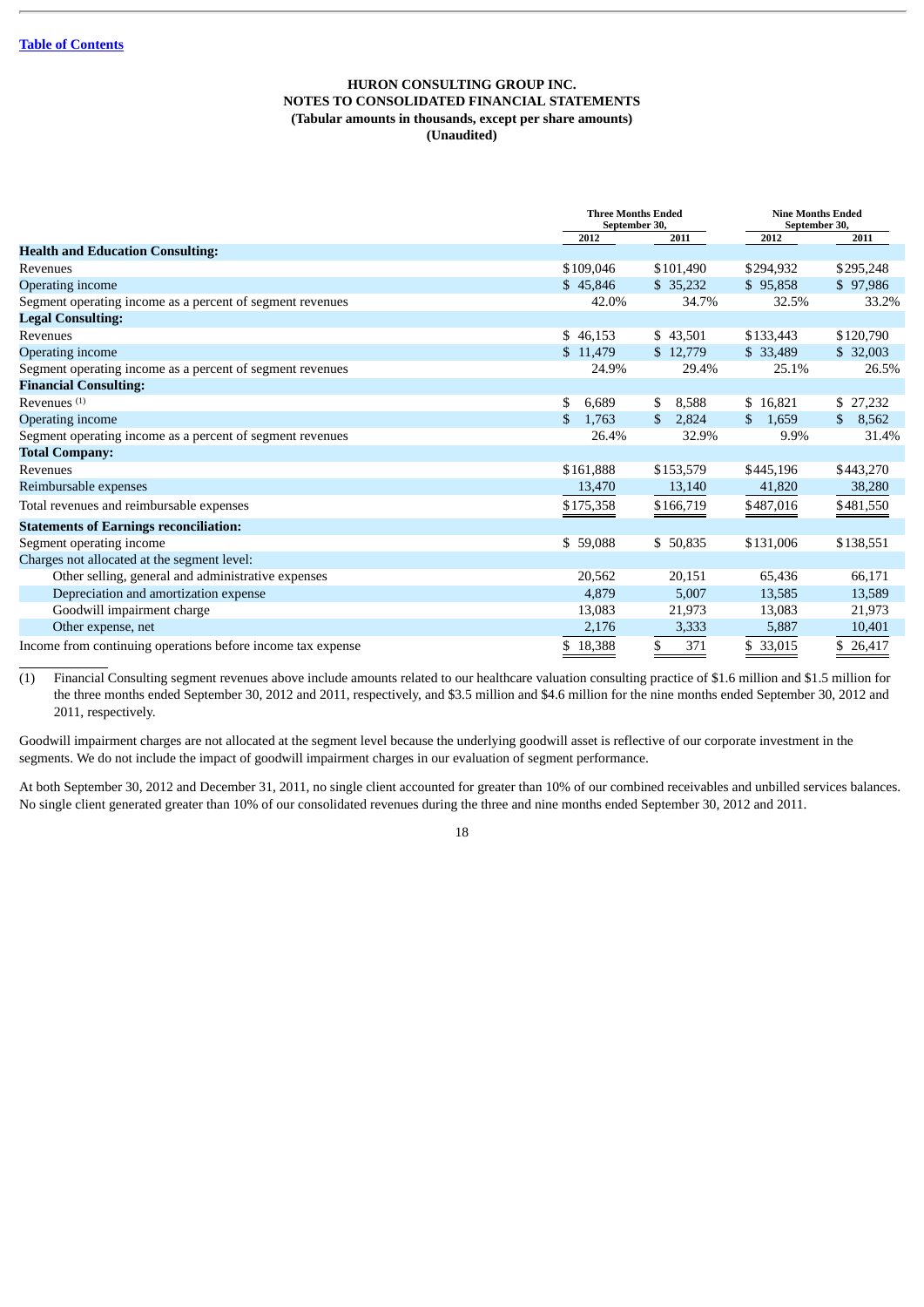#### <span id="page-20-0"></span>**ITEM 2. MANAGEMENT'S DISCUSSION AND ANALYSIS OF FINANCIAL CONDITION AND RESULTS OF OPERATIONS**

In this Quarterly Report on Form 10-Q, unless the context otherwise requires, the terms "Huron," "Company," "we," "us" and "our" refer to Huron Consulting Group Inc. and its subsidiaries.

Statements in this Quarterly Report on Form 10-Q, including the information incorporated by reference herein, that are not historical in nature, including those concerning the Company's current expectations about its future requirements and needs, are "forward-looking" statements as defined in Section 21E of the Securities Exchange Act of 1934, as amended (the "Exchange Act") and the Private Securities Litigation Reform Act of 1995. Forward-looking statements are identified by words such as "may," "should," "expects," "provides," "anticipates," "assumes," "can," "meets," "could," "intends," "might," "predicts," "seeks," "would," "believes," "estimates" or "continues." These forward-looking statements reflect our current expectation about our future requirements and needs, results, levels of activity, performance, or achievements, including, without limitation, that our business continues to grow at the current expectations with respect to, among other factors, utilization rates, billing rates, and the number of revenue-generating professionals; that we are able to expand our service offerings; that we successfully integrate the businesses we acquire; and that existing market conditions continue to trend upward. These statements involve known and unknown risks, uncertainties and other factors, including, among others, those described under "Item 1A. Risk Factors" in our Annual Report on Form 10-K for the year ended December 31, 2011 that may cause actual results, levels of activity, performance or achievements to be materially different from any anticipated results, levels of activity, performance or achievements expressed or implied by these forward-looking statements. We disclaim any obligation to update or revise any forward looking statements as a result of new information, future events, or any other reason.

#### **OVERVIEW**

## **Our Business**

We are a leading provider of operational and financial consulting services. We help clients in diverse industries improve performance, comply with complex regulations, reduce costs, recover from distress, leverage technology, process and review large amounts of complex data, and stimulate growth. We team with our clients to deliver sustainable and measurable results. Our professionals employ their expertise in healthcare administration, finance and operations to provide our clients with specialized analyses and customized advice and solutions that are tailored to address each client's particular challenges and opportunities. We provide consulting services to a wide variety of both financially sound and distressed organizations, including healthcare organizations, leading academic institutions, governmental entities, Fortune 500 companies, medium-sized businesses, and the law firms that represent these various organizations.

We provide our services through three operating segments: Health and Education Consulting, Legal Consulting and Financial Consulting.

#### • **Health and Education Consulting**

Our Health and Education Consulting segment provides consulting services to hospitals, health systems, physicians, managed care organizations, academic medical centers, colleges, universities, and pharmaceutical and medical device manufacturers. This segment's professionals develop and implement solutions and software to help clients address challenges relating to financial management, strategy, operational and organizational effectiveness, research administration, and regulatory compliance. This segment also provides consulting services related to hospital or healthcare organization performance improvement, revenue cycle improvement, turnarounds, merger or affiliation strategies, labor productivity, non-labor cost management, information technology, patient flow improvement, physician practice management, interim management, clinical quality and care variation, and governance and board development.

## • **Legal Consulting**

Our Legal Consulting segment provides advisory and business services to assist law departments of major corporations and law firms with their strategy, organizational design and development, operational efficiency, and cost effectiveness. These results-driven services add value to organizations by helping reduce the amounts they spend on legal services and enhance client service. Our expertise focuses on strategic and management consulting, cost management, and technology and information management including matter management, records management, document review and discovery services. Included in this segment's offerings is our V3locity® solution, which delivers a streamlined e-discovery process resulting in more affordable and predictable discovery costs.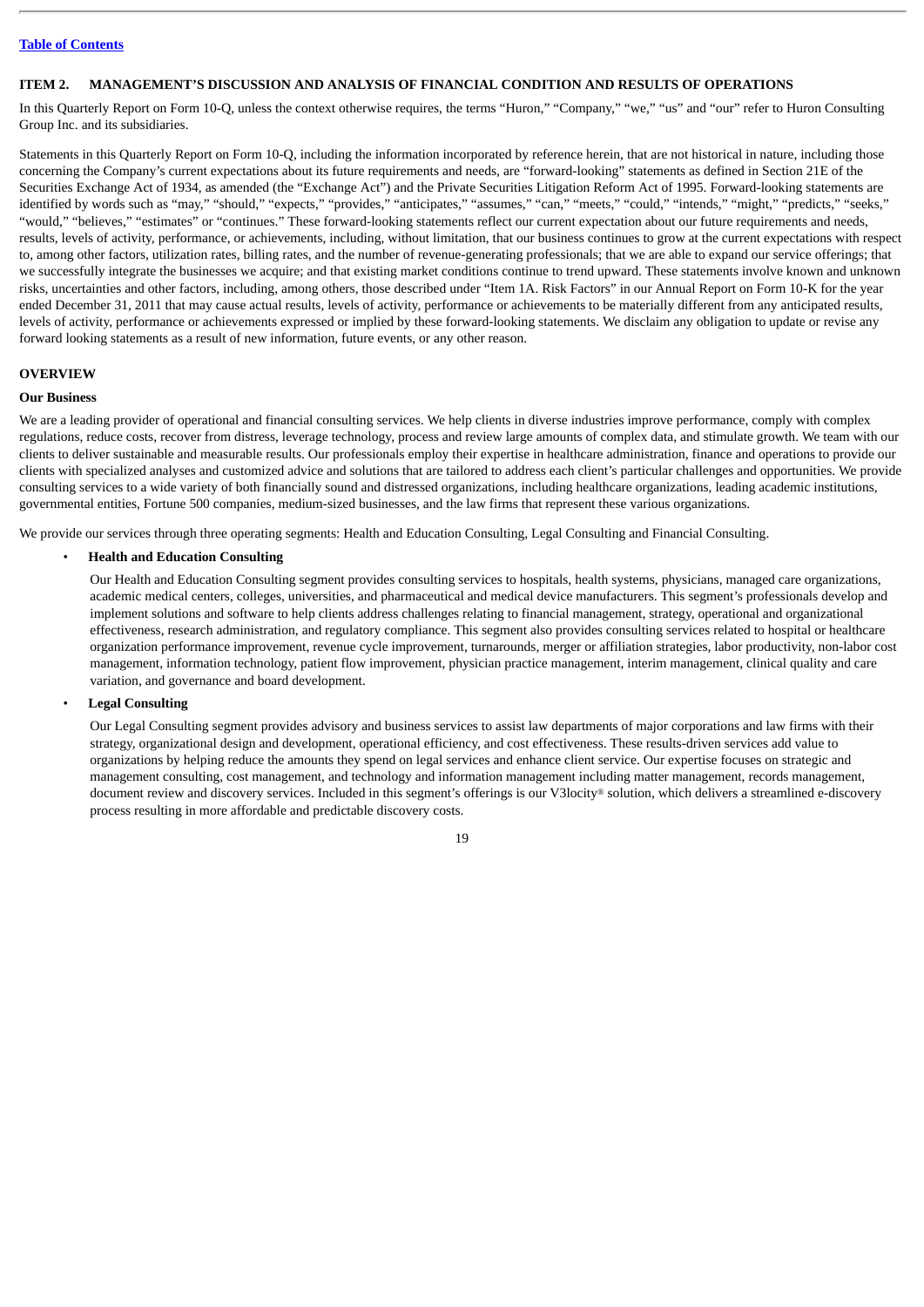#### • **Financial Consulting**

Our Financial Consulting segment provides financial advisory, interim management and operational consulting services to companies including companies in transition, creditor constituencies, and other stakeholders in connection with out-of-court restructurings and bankruptcy proceedings. For companies in financial distress, we work with management to assess the viability of their business, to develop and implement a turnaround plan to improve cash flow, and to implement a debt-restructuring plan to improve the balance sheet. In some instances, we serve in interim management roles. When out-of-court solutions are not achievable, we assist clients in preparing for Chapter 11 bankruptcy filings and with all aspects of the bankruptcy process by gathering, analyzing, and presenting financial and business information needed to achieve successful reorganizations. We also provide claims management services to help companies process and analyze complex and voluminous claims filed in bankruptcies and related litigation matters. We have an array of services that are flexible and responsive to event- and transaction-based needs across industries. Our professionals consist of certified public accountants, certified insolvency and restructuring advisors, certified turnaround professionals, MBAs, JDs and chartered financial analysts as well as former chief restructuring officers, chief executive officers, chief financial officers and board of directors members.

#### **How We Generate Revenues**

A large portion of our revenues is generated by our full-time consultants who provide consulting services to our clients and are billable to our clients based on the number of hours worked. A smaller portion of our revenues is generated by our other professionals, also referred to as full-time equivalents, consisting of specialized finance and operational consultants who work variable schedules as needed by our clients, our document review and electronic data discovery groups, as well as full-time employees who provide software support and maintenance services to our clients. Our document review and electronic data discovery groups generate revenues primarily based on number of hours worked and units produced, such as pages reviewed or amount of data processed. We translate the hours that these other professionals work on client engagements into a full-time equivalent measure that we use to manage our business. From time to time, our fulltime consultants may provide software support and maintenance or document review and electronic data discovery services based on demand for such services and the availability of our full-time consultants. We refer to our full-time consultants and other professionals collectively as revenue-generating professionals.

Revenues generated by our full-time consultants are primarily driven by the number of consultants we employ and their utilization rates, as well as the billing rates we charge our clients. Revenues generated by our other professionals, or full-time equivalents, are largely dependent on the number of consultants we employ, their hours worked and billing rates charged, as well as the number of pages reviewed and amount of data processed in the case of our document review and electronic data discovery groups, respectively.

We generate the majority of our revenues from providing professional services under three types of billing arrangements: time-and-expense, fixed-fee, and performance-based.

Time-and-expense billing arrangements require the client to pay based on either the number of hours worked, the number of pages reviewed, or the amount of data processed by our revenue-generating professionals at agreed upon rates. We recognize revenues under time-and-expense billing arrangements as the related services are rendered. Time-and-expense engagements represented 48.1% and 44.0% of our revenues in the third quarter of 2012 and 2011, respectively. Timeand-expense engagements represented 48.1% and 43.8% of our revenues in the first nine months of 2012 and 2011, respectively.

In fixed-fee billing arrangements, we agree to a pre-established fee in exchange for a pre-determined set of professional services. We set the fees based on our estimates of the costs and timing for completing the engagements. It is the client's expectation in these engagements that the pre-established fee will not be exceeded except in mutually agreed upon circumstances. We recognize revenues under fixed-fee billing arrangements using a proportionate performance approach, which is based on our estimates of work completed to-date versus the total services to be provided under the engagement. For the quarters ended September 30, 2012 and 2011, fixed-fee engagements represented approximately 31.8% and 34.5%, respectively, of our revenues. For the nine months ended September 30, 2012 and 2011, fixed-fee engagements represented approximately 35.6% and 36.3%, respectively, of our revenues.

In performance-based fee billing arrangements, fees are tied to the attainment of contractually defined objectives. We enter into performance-based engagements in essentially two forms. First, we generally earn fees that are directly related to the savings formally acknowledged by the client as a result of adopting our recommendations for improving operational and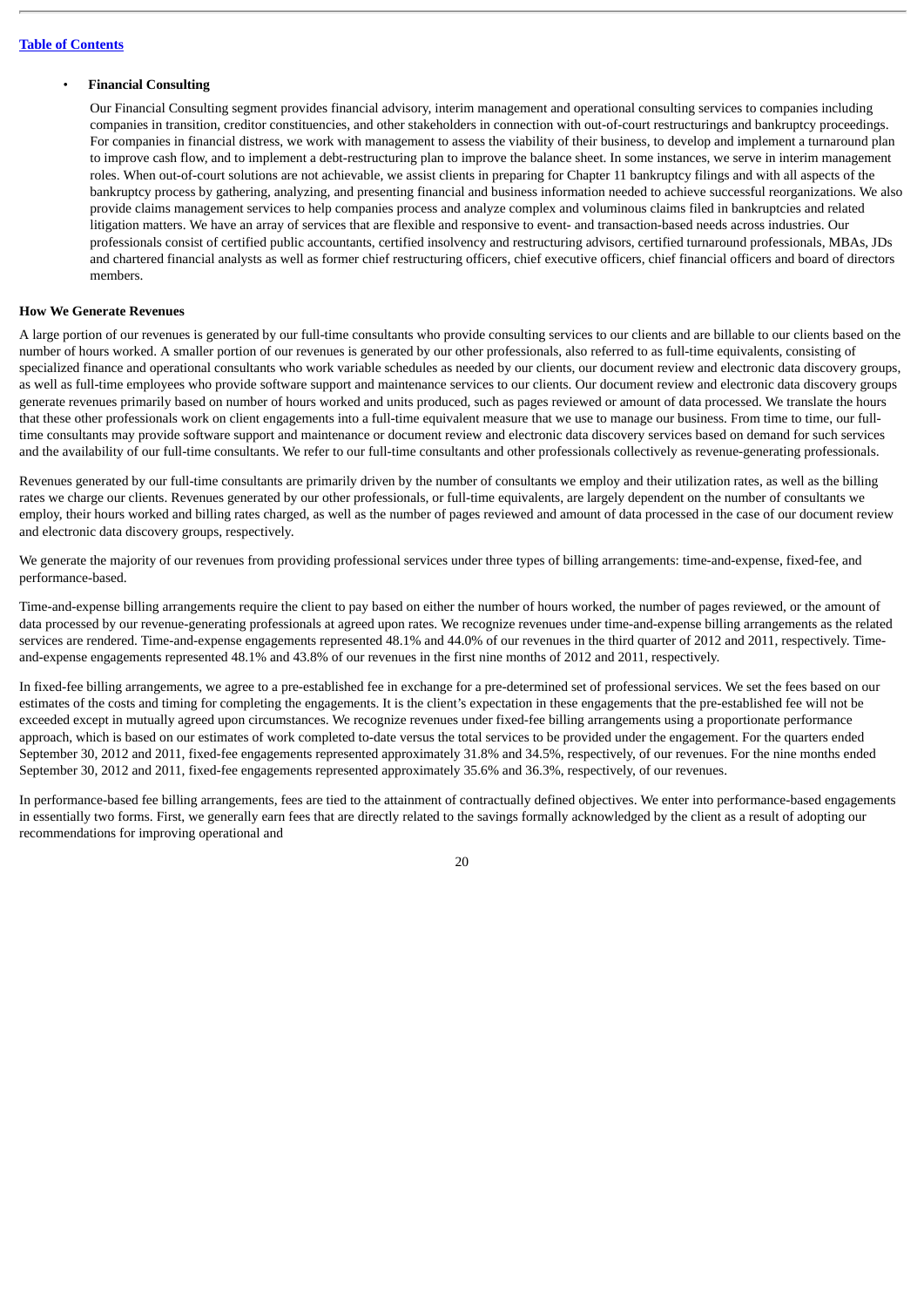cost effectiveness in the areas we review. Second, we have performance-based engagements in which we earn a success fee when and if certain pre-defined outcomes occur. Often, performance-based fees supplement our time-and-expense or fixed-fee engagements. We do not recognize revenues under performancebased billing arrangements until all related performance criteria are met. Performance-based fee revenues represented 16.8% and 18.8% of our revenues in the third quarter of 2012 and 2011, respectively. Performance-based fee revenues represented 12.7% and 17.3% of our revenues in the first nine months of 2012 and 2011, respectively. Performance-based fee engagements may cause significant variations in quarterly revenues and operating results depending on the timing of achievement of the performance-based criteria.

We also generate revenues from licensing two types of proprietary software to clients. License revenue from our research administration and compliance software is recognized in accordance with FASB ASC Topic 985-605, generally in the month in which the software is delivered. License revenue from our revenue cycle management software is sold only as a component of our consulting projects and the services we provide are essential to the functionality of the software. Therefore, revenues from these software licenses are recognized over the term of the related consulting services contract in accordance with FASB ASC Topic 605-35. Clients that have purchased one of our software licenses can pay an annual fee for software support and maintenance. Annual support and maintenance fee revenue is recognized ratably over the support period, which is generally one year. These fees are billed in advance and included in deferred revenues until recognized. Support and maintenance revenues represented 3.3% and 2.7% of our revenues in the third quarters of 2012 and 2011, respectively. Support and maintenance revenues represented 3.6% and 2.6% of our revenues in the first nine months of 2012 and 2011, respectively.

Our quarterly results are impacted principally by our full-time consultants' utilization rate, the number of business days in each quarter and the number of our revenue-generating professionals who are available to work. Our utilization rate can be negatively affected by increased hiring because there is generally a transition period for new professionals that results in a temporary drop in our utilization rate. The number of business work days is also affected by the number of vacation days taken by our consultants and holidays in each quarter. Our utilization rate can also be affected by seasonal variations in the demand for our services from our clients.

Time-and-expense engagements do not provide us with a high degree of predictability as to performance in future periods. Unexpected changes in the demand for our services can result in significant variations in utilization and revenues and present a challenge to optimal hiring and staffing. Moreover, our clients typically retain us on an engagement-by-engagement basis, rather than under long-term recurring contracts. The volume of work performed for any particular client can vary widely from period to period.

#### **Business Strategy, Opportunities and Challenges**

Our primary strategy is to meet the needs of our clients by providing a balanced portfolio of service offerings and capabilities, so that we can adapt quickly and effectively to emerging opportunities in the marketplace. To achieve this, we have entered into select acquisitions of complementary businesses and continue to hire highly qualified professionals.

To expand our business, we will remain focused on growing our existing relationships and developing new relationships, execute our managing director compensation plan to attract and retain senior practitioners, continue to promote and provide an integrated approach to service delivery, broaden the scope of our existing services, and acquire complementary businesses. We will regularly evaluate the performance of our practices to ensure our investments meet these objectives. Furthermore, we intend to enhance our visibility in the marketplace by refining our overarching messaging and value propositions for the organization as well as each practice. The launch of our Huron Legal, Huron Healthcare, Huron Education and Huron Life Sciences brand identities during 2011 was a major step in clearly articulating the benefits we offer our clients. We will continue to focus on reaching our client base through clear, concise, endorsed messages.

## **CRITICAL ACCOUNTING POLICIES**

Management's discussion and analysis of financial condition and results of operations are based upon our consolidated financial statements, which have been prepared in accordance with GAAP. We review our financial reporting and disclosure practices and accounting policies to ensure that our financial reporting and disclosures provide accurate information relative to the current economic and business environment. The preparation of financial statements in conformity with GAAP requires management to make assessments, estimates and assumptions that affect the reported amounts of assets and liabilities and disclosure of contingent assets and liabilities as of the date of the financial statements, as well as the reported amounts of revenues and expenses during the reporting period. Critical accounting policies are those policies that we believe present the most complex or subjective measurements and have the most potential to impact our financial position and operating results. While all decisions regarding accounting policies are important, we believe that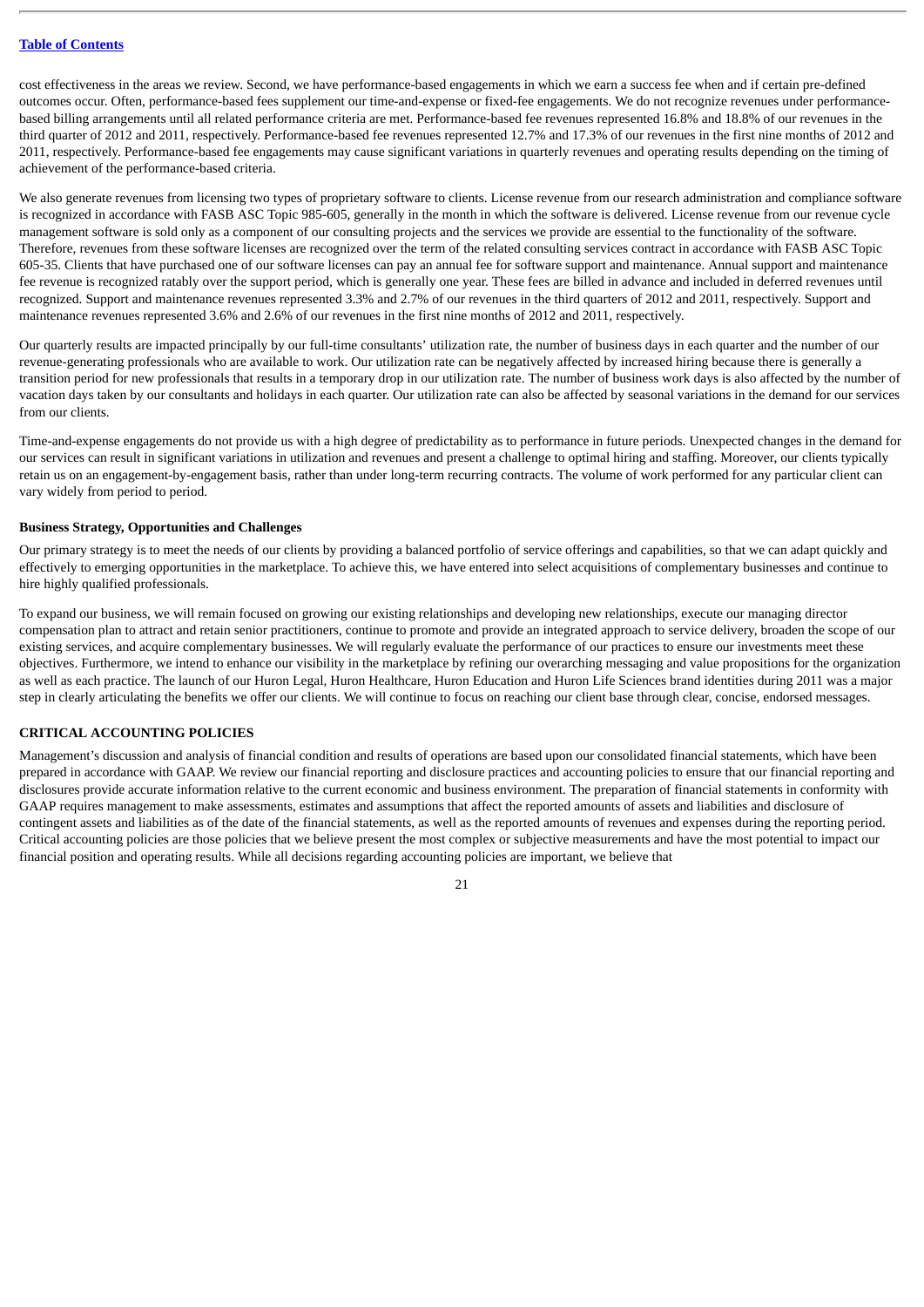there are four accounting policies that could be considered critical. These critical accounting policies relate to revenue recognition, allowances for doubtful accounts and unbilled services, carrying values of goodwill and other intangible assets, and valuation of net deferred tax assets. For a detailed discussion of these critical accounting policies, see "Item 7. Management's Discussion and Analysis of Financial Condition and Results of Operations – Critical Accounting Policies" in our Annual Report on Form 10-K for the year ended December 31, 2011. Below is an update to our critical accounting policy relating to the carrying values of goodwill and other intangible assets. There have been no material changes to our other critical accounting policies during the first nine months of 2012.

#### **Carrying Values of Goodwill and Other Intangible Assets**

Goodwill represents the excess of the cost of an acquired business over the net of the amounts assigned to assets acquired and liabilities assumed. Pursuant to the provisions of FASB ASC Topic 350, "Intangibles – Goodwill and Other," goodwill is required to be tested at the reporting unit level for impairment annually or whenever indications of impairment arise. Our policy is to perform the annual goodwill impairment test as of November  $30<sup>th</sup>$  each year. In the second quarter of 2012, our Financial Consulting segment leadership undertook several initiatives intended to improve the segment's financial performance. While the segment's third quarter financial results improved over the second quarter results, the progress of the financial, operational, and business development improvements was not in line with our expectations. We now believe the likely time frame to improve the segment's performance will be longer than originally anticipated. Therefore, we concluded that the carrying value of the segment likely exceeds its fair value and, in connection with the preparation of our financial statements for the quarter ended September 30, 2012, we performed an interim impairment test.

Goodwill impairment is determined using a two-step process. The first step of the goodwill impairment test is to identify potential impairment by comparing the fair value of a reporting unit with its net book value (or carrying amount), including goodwill. If the fair value of a reporting unit exceeds its carrying amount, goodwill of the reporting unit is considered not to be impaired and the second step of the impairment test is unnecessary. If the carrying amount of the reporting unit exceeds its fair value, the second step of the goodwill impairment test is performed to measure the amount of the impairment loss, if any. The second step of the goodwill impairment test compares the implied fair value of the reporting unit's goodwill with the carrying amount of that goodwill. If the carrying amount of the reporting unit's goodwill exceeds the implied fair value of that goodwill, an impairment loss is recognized in an amount equal to that excess. The implied fair value of goodwill is determined in the same manner as the amount of goodwill recognized in a business combination. That is, the fair value of the reporting unit is allocated to all of the assets and liabilities of that unit (including any unrecognized intangible assets) as if the reporting unit had been acquired in a business combination and the fair value of the reporting unit was the purchase price paid to acquire the reporting unit.

Based on the result of the first step of the goodwill impairment analysis, we determined that the fair value of our Financial Consulting segment was less than its carrying value as of September 30, 2012 and, as such, we applied the second step of the goodwill impairment test to this segment. Based on the result of this second step of the goodwill impairment analysis, we recorded a \$13.1 million non-cash pretax charge to reduce the carrying value of goodwill in our Financial Consulting segment. As a result of the charge recognized during the third quarter, the carrying amount of our total goodwill was reduced to \$518.5 million at September 30, 2012.

In estimating the fair value of our Financial Consulting segment, we considered the income approach and the market approach. The income approach recognizes that the value of an asset is premised upon the expected receipt of future economic benefits. This approach involves projecting the cash flows the asset is expected to generate. Fair value indications are developed in the income approach by discounting expected future cash flows available to the investor at a rate which reflects the risk inherent in the investment. The market approach is primarily comprised of the guideline company and the guideline transaction methods. The guideline company method compares the subject company to selected reasonably similar companies whose securities are actively traded in the public markets. The guideline transaction method gives consideration to the prices paid in recent transactions that have occurred in the subject company's industry.

In determining the fair value of our Financial Consulting segment, we have relied on a combination of the income approach and the market approach, utilizing the guideline company method, with a fifty-fifty weighting. For companies providing services similar to those provided by us, the income and market approaches will generally provide the most reliable indications of value because the value of such companies is more dependent on their ability to generate earnings than on the value of the individual assets.

 $\overline{22}$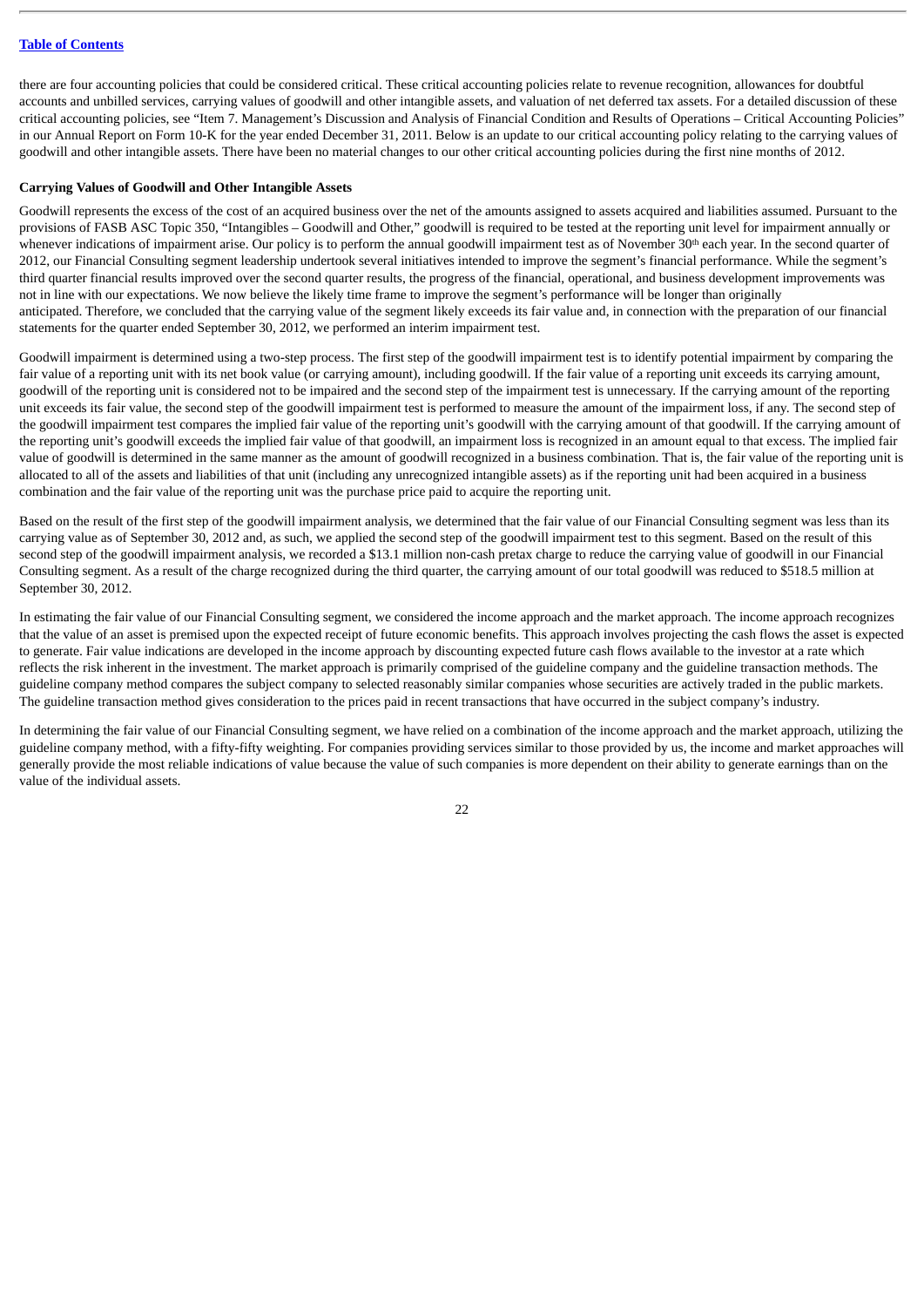In the income approach, we utilized a discounted cash flow analysis, which involved estimating the expected after-tax cash flows that will be generated by our Financial Consulting segment and then discounting those cash flows to present value reflecting the relevant risks associated with the segment and the time value of money. This approach requires the use of significant estimates and assumptions, including long-term projections of future cash flows, market conditions, discount rates reflecting the risk inherent in future cash flows, revenue growth, perpetual growth rates and profitability, among others. In estimating future cash flows for our Financial Consulting segment, we relied on an internally generated six-year forecast and a three percent long-term assumed annual revenue growth rate for periods after the six-year forecast. Our forecast is based on our historical experience, current backlog, expected market demand, and other industry information. Our discounted cash flow analysis assumed a 13% weighted average cost of capital ("WACC") discount rate.

In the market approach, we utilized the guideline company method, which involved calculating valuation multiples based on operating data from guideline publicly traded companies. Multiples derived from guideline companies provide an indication of how much a knowledgeable investor in the marketplace would be willing to pay for a company. These multiples were then applied to the operating data for the Financial Consulting segment and adjusted for factors similar to those used in a discounted cash flow analysis to arrive at an indication of value.

Determining the fair value of a segment requires us to make significant judgments, estimates and assumptions. While we believe that the estimates and assumptions underlying our valuation methodology are reasonable, these estimates and assumptions could have a significant impact on whether or not an impairment charge is recognized and also the magnitude of any such charge. The results of an impairment analysis are as of a point in time. There is no assurance that the actual future earnings or cash flows of our Financial Consulting segment will not decline significantly from our projections. Any significant decline in our operations could result in additional goodwill impairment charges. A one percent increase in the discount rate would decrease the fair value of our Financial Consulting segment by \$1.0 million. A one percent decrease in the long-term assumed growth rate or a 10% change in the weighting of the income approach and the market approach would not have had a significant effect on the fair value of the segment.

After taking into account the \$13.1 million impairment charge, the carrying values of goodwill for each of our segments as of September 30, 2012 are as follows (in thousands):

|                            | Health     |            |            |           |
|----------------------------|------------|------------|------------|-----------|
|                            | and        |            |            |           |
|                            | Education  | Legal      | Financial  |           |
|                            | Consulting | Consulting | Consulting | Total     |
| Carrying Value of Goodwill | \$449,464  | \$52.914   | \$16.094   | \$518,472 |

Intangible assets represent purchased assets that lack physical substance but can be distinguished from goodwill. Our intangible assets, net of accumulated amortization, totaled \$20.4 million at September 30, 2012 and consist of customer contracts, customer relationships, non-competition agreements, trade names, technology and software, and the document reviewer database. We use valuation techniques in estimating the initial fair value of acquired intangible assets. These valuations are primarily based on the present value of the estimated net cash flows expected to be derived from the intangible assets, discounted for assumptions such as future customer attrition. We evaluate our intangible assets for impairment whenever events or changes in circumstances indicate that the carrying amount of the assets may not be recoverable. Therefore, changes such as higher or earlier-than-expected customer attrition or obsolescence of technology or software may result in higher future amortization charges or an impairment charge for intangible assets. All intangible assets related to our Financial Consulting segment were fully amortized prior to September 30, 2012.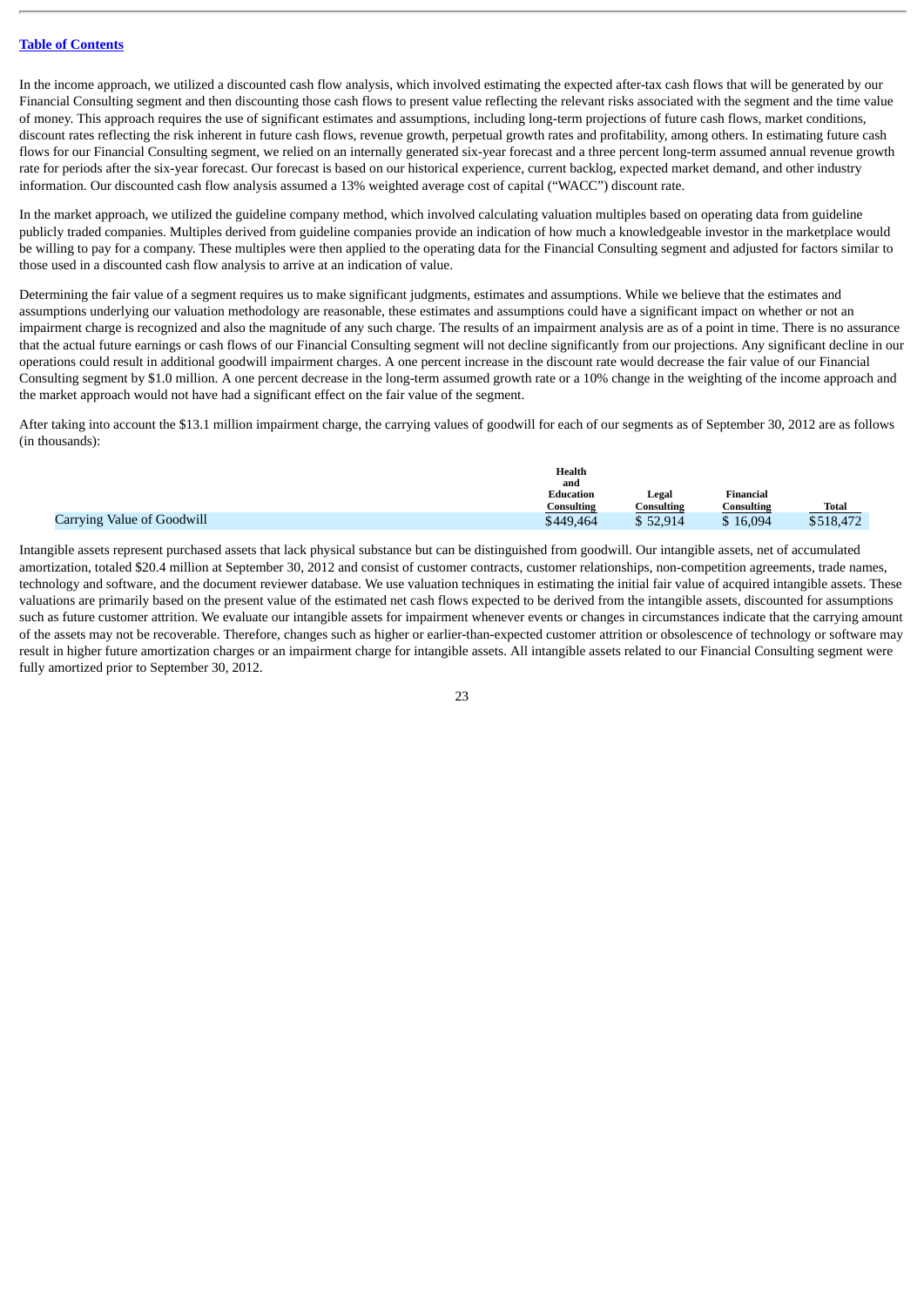## **RESULTS OF OPERATIONS**

The following table sets forth, for the periods indicated, selected segment and consolidated operating results and other operating data. Segment operating income consists of the revenues generated by a segment, less the direct costs of revenue and selling, general and administrative costs that are incurred directly by the segment. Unallocated costs include corporate costs related to administrative functions that are performed in a centralized manner that are not attributable to a particular segment. See Note 4 "Discontinued Operations" of this Quarterly Report on Form 10-Q for information related to our discontinued operations.

| <b>Segment and Consolidated Operating Results</b>                      | <b>Three Months Ended</b><br>September 30. |             | <b>Nine Months Ended</b><br>September 30, |           |
|------------------------------------------------------------------------|--------------------------------------------|-------------|-------------------------------------------|-----------|
| (in thousands):                                                        | 2012                                       | 2011        | 2012                                      | 2011      |
| <b>Revenues and reimbursable expenses:</b>                             |                                            |             |                                           |           |
| Health and Education Consulting (1)                                    | \$109,046                                  | \$101,490   | \$294,932                                 | \$295,248 |
| <b>Legal Consulting</b>                                                | 46.153                                     | 43,501      | 133,443                                   | 120,790   |
| Financial Consulting (1)                                               | 6,689                                      | 8,588       | 16,821                                    | 27,232    |
| <b>Total revenues</b>                                                  | 161,888                                    | 153,579     | 445,196                                   | 443,270   |
| Total reimbursable expenses                                            | 13,470                                     | 13,140      | 41,820                                    | 38,280    |
| <b>Total revenues and reimbursable expenses</b>                        | \$175,358                                  | \$166,719   | \$487,016                                 | \$481,550 |
| <b>Operating income:</b>                                               |                                            |             |                                           |           |
| Health and Education Consulting (1)                                    | 45,846<br>\$                               | \$35,232    | \$95,858                                  | \$97,986  |
| Legal Consulting                                                       | 11,479                                     | 12,779      | 33,489                                    | 32,003    |
| Financial Consulting <sup>(1)</sup>                                    | 1,763                                      | 2,824       | 1,659                                     | 8,562     |
| Total segment operating income                                         | 59.088                                     | 50,835      | 131,006                                   | 138,551   |
| Operating expenses not allocated to segments                           | 38,524                                     | 47,131      | 92,104                                    | 101,733   |
| <b>Total operating income</b>                                          | 20,564<br>\$                               | \$<br>3,704 | \$ 38,902                                 | \$ 36,818 |
| <b>Other Operating Data:</b>                                           |                                            |             |                                           |           |
| Number of full-time billable consultants (at period end) (2):          |                                            |             |                                           |           |
| Health and Education Consulting (1)                                    | 1,187                                      | 1,031       | 1,187                                     | 1,031     |
| <b>Legal Consulting</b>                                                | 134                                        | 107         | 134                                       | 107       |
| Financial Consulting <sup>(1)</sup>                                    | 65                                         | 73          | 65                                        | 73        |
| <b>Total</b>                                                           | 1,386                                      | 1,211       | 1,386                                     | 1,211     |
| Average number of full-time billable consultants (for the period) (2): |                                            |             |                                           |           |
| Health and Education Consulting (1)                                    | 1,161                                      | 996         | 1,113                                     | 955       |
| <b>Legal Consulting</b>                                                | 128                                        | 112         | 122                                       | 117       |
| Financial Consulting <sup>(1)</sup>                                    | 67                                         | 74          | 68                                        | 75        |
| Total                                                                  | 1,356                                      | 1,182       | 1,303                                     | 1,147     |
| Full-time billable consultant utilization rate (3):                    |                                            |             |                                           |           |
| Health and Education Consulting (1)                                    | 75.9%                                      | 78.1%       | 77.3%                                     | 77.6%     |
| <b>Legal Consulting</b>                                                | 66.9%                                      | 64.1%       | 68.8%                                     | 58.1%     |
| Financial Consulting <sup>(1)</sup>                                    | 56.9%                                      | 71.5%       | 55.2%                                     | 74.3%     |
| <b>Total</b>                                                           | 74.2%                                      | 76.4%       | 75.4%                                     | 75.5%     |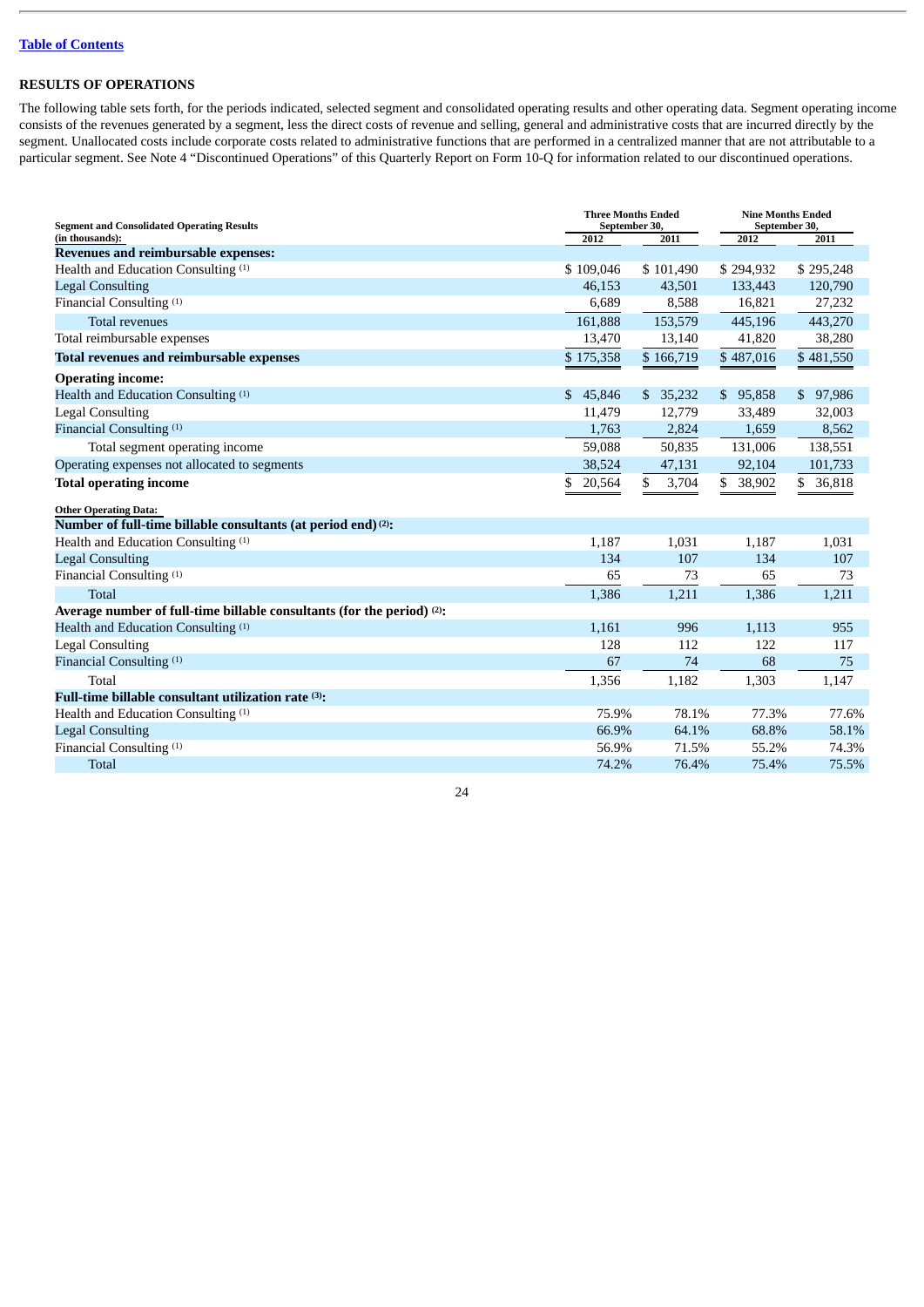|                                                                  | <b>Three Months Ended</b><br>September 30, |                |       |              | <b>Nine Months Ended</b><br>September 30, |     |       |
|------------------------------------------------------------------|--------------------------------------------|----------------|-------|--------------|-------------------------------------------|-----|-------|
|                                                                  | 2012<br>2011                               |                | 2012  |              | 2011                                      |     |       |
| <b>Other Operating Data (Continued):</b>                         |                                            |                |       |              |                                           |     |       |
| Full-time billable consultant average billing rate per hour (4): |                                            |                |       |              |                                           |     |       |
| Health and Education Consulting (1)                              | \$<br>239                                  | \$             | 250   | \$           | 215                                       | \$  | 244   |
| <b>Legal Consulting</b>                                          | \$<br>265                                  | S.             | 236   | \$           | 246                                       | \$  | 234   |
| Financial Consulting (1)                                         | \$<br>368                                  | S              | 327   | \$           | 306                                       | \$. | 328   |
| Total                                                            | \$<br>246                                  | \$             | 254   | S            | 221                                       | \$  | 249   |
| Revenue per full-time billable consultant (in thousands):        |                                            |                |       |              |                                           |     |       |
| Health and Education Consulting (1)                              | \$<br>84                                   | \$             | 91    | \$           | 233                                       | \$  | 272   |
| <b>Legal Consulting</b>                                          | \$<br>81                                   | \$             | 66    | \$           | 238                                       | \$  | 176   |
| Financial Consulting (1)                                         | \$<br>96                                   | \$             | 111   | $\mathbf{s}$ | 238                                       | \$. | 351   |
| Total                                                            | \$<br>84                                   | \$             | 90    | \$           | 233                                       | \$  | 268   |
| Average number of full-time equivalents (for the period) (5):    |                                            |                |       |              |                                           |     |       |
| Health and Education Consulting (1)                              | 144                                        |                | 145   |              | 143                                       |     | 144   |
| <b>Legal Consulting</b>                                          | 1,082                                      |                | 1,032 |              | 981                                       |     | 955   |
| Financial Consulting (1)                                         | 3                                          |                | 2     |              |                                           |     | 2     |
| Total                                                            | 1,229                                      |                | 1,179 |              | 1,125                                     |     | 1,101 |
| Revenue per full-time equivalents (in thousands):                |                                            |                |       |              |                                           |     |       |
| Health and Education Consulting (1)                              | \$<br>81                                   | $\mathfrak{L}$ | 73    | \$           | 254                                       | \$  | 245   |
| <b>Legal Consulting</b>                                          | \$<br>33                                   | \$             | 35    | S            | 106                                       | \$. | 105   |
| Financial Consulting (1)                                         | \$<br>77                                   | \$             | 205   | \$           | 648                                       | \$  | 462   |
| Total                                                            | \$<br>39                                   | \$             | 40    | \$           | 126                                       | \$  | 124   |

(1) Reflects the reclassification of our healthcare valuation consulting practice from our Health and Education Consulting segment to our Financial Consulting segment in conjunction with an internal reorganization during the first quarter of 2012. Financial Consulting segment revenues for the three months ended September 30, 2012 and 2011 include \$1.6 million and \$1.5 million, respectively, related to our healthcare valuation consulting practice. Financial Consulting segment revenues for the nine months ended September 30, 2012 and 2011 include \$3.5 million and \$4.6 million, respectively, related to our healthcare valuation consulting practice.

(2) Consists of our full-time professionals who provide consulting services and generate revenues based on the number of hours worked.

(3) Utilization rate for our full-time billable consultants is calculated by dividing the number of hours all our full-time billable consultants worked on client assignments during a period by the total available working hours for all of these consultants during the same period, assuming a forty-hour work week, less paid holidays and vacation days.

(4) Average billing rate per hour for our full-time billable consultants is calculated by dividing revenues for a period by the number of hours worked on client assignments during the same period.

(5) Consists of consultants who work variable schedules as needed by our clients, as well as other professionals who generate revenues primarily based on number of hours worked and units produced, such as pages reviewed and data processed. Also includes full-time employees who provide software support and maintenance services to our clients.

## **Non-GAAP Measures**

We also assess our results of operations using certain non-GAAP financial measures. These non-GAAP financial measures differ from GAAP because the non-GAAP financial measures we calculate to measure adjusted EBITDA, adjusted net income from continuing operations and adjusted diluted earnings per share exclude a number of items required by GAAP, each discussed below. These non-GAAP financial measures should be considered in addition to, and not as a substitute for or superior to, any measure of performance, cash flows or liquidity prepared in accordance with GAAP. Our non-GAAP financial measures may be defined differently from time to time and may be defined differently than similar terms used by other companies, and accordingly, care should be exercised in understanding how we define our non-GAAP financial measures.

Our management uses the non-GAAP financial measures to gain an understanding of our comparative operating performance, for example when comparing such results with previous periods or forecasts. These non-GAAP financial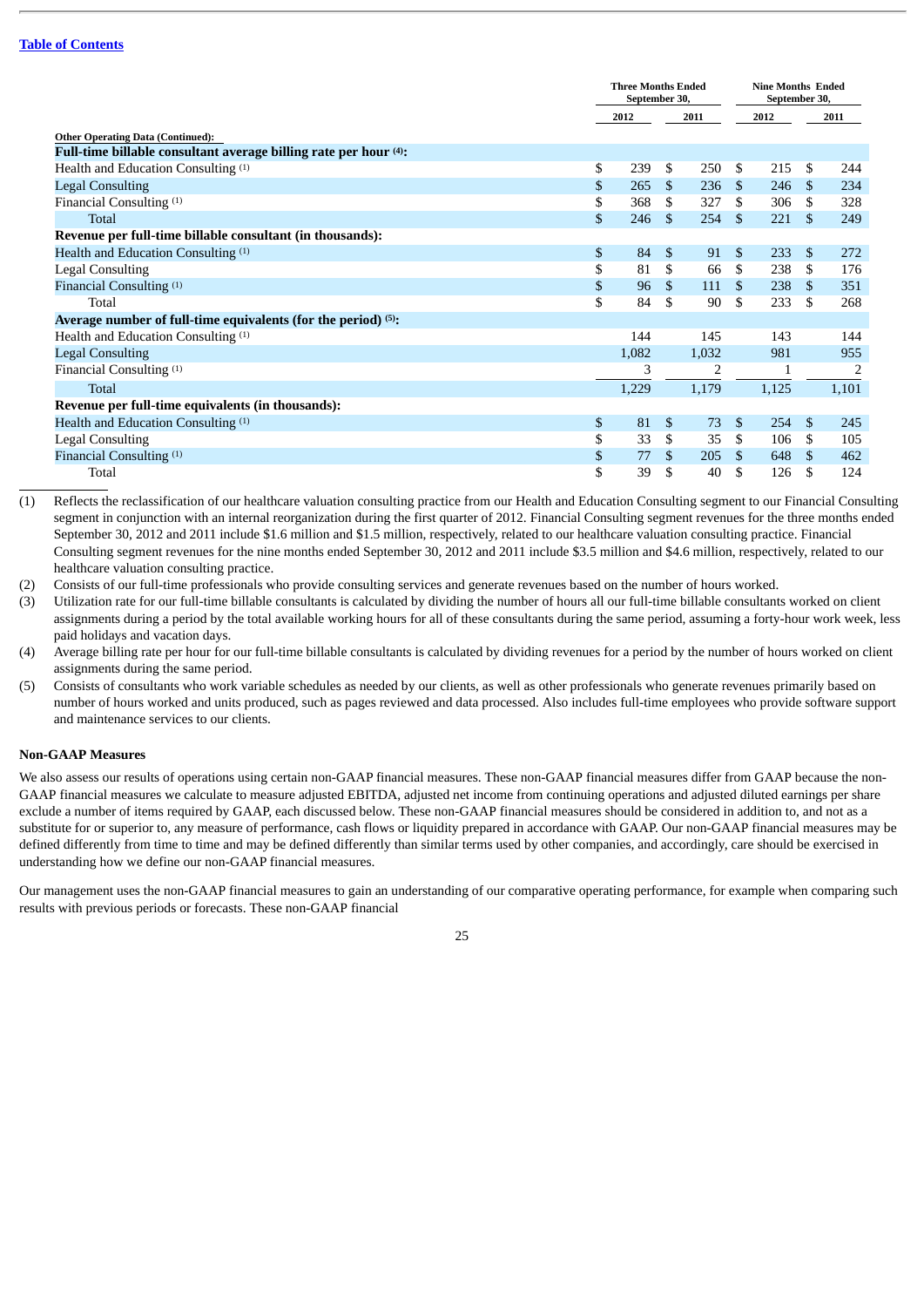measures are used by management in their financial and operating decision making because management believes they reflect our ongoing business in a manner that allows for meaningful period-to-period comparisons. Management also uses these non-GAAP financial measures when publicly providing our business outlook, for internal management purposes, and as a basis for evaluating potential acquisitions and dispositions. We believe that these non-GAAP financial measures provide useful information to investors and others (a) in understanding and evaluating Huron's current operating performance and future prospects in the same manner as management does, (b) in comparing in a consistent manner Huron's current financial results with Huron's past financial results and (c) in understanding the Company's ability to generate cash flows from operations that are available for taxes, capital expenditures, and debt repayment.

The reconciliations of these non-GAAP financial measures from GAAP to non-GAAP are as follows (in thousands):

|                                                                         | <b>Three Months Ended</b><br>September 30, |             | <b>Nine Months Ended</b><br>September 30, |           |
|-------------------------------------------------------------------------|--------------------------------------------|-------------|-------------------------------------------|-----------|
|                                                                         | 2012                                       | 2011        | 2012                                      | 2011      |
| <b>Revenues</b>                                                         | \$161,888                                  | \$153,579   | \$445,196                                 | \$443,270 |
| Net income from continuing operations                                   | \$10,416                                   | 1,052<br>S. | \$17,308                                  | \$13,690  |
| Add back:                                                               |                                            |             |                                           |           |
| Income tax expense (benefit)                                            | 7,972                                      | (681)       | 15,707                                    | 12,727    |
| Interest and other expenses                                             | 2,176                                      | 3,333       | 5,887                                     | 10,401    |
| Depreciation and amortization                                           | 5,666                                      | 6,316       | 16,656                                    | 17,700    |
| Earnings before interest, taxes, depreciation and amortization (EBITDA) | 26,230                                     | 10,020      | 55,558                                    | 54,518    |
| Add back:                                                               |                                            |             |                                           |           |
| Restatement related expenses                                            | 68                                         | 845         | 1.785                                     | 3,870     |
| Restructuring charges                                                   | 2,194                                      | 394         | 3,253                                     | 1,379     |
| Litigation settlements, net                                             |                                            |             | 1,150                                     | 1,096     |
| Goodwill impairment charges                                             | 13,083                                     | 21,973      | 13,083                                    | 21,973    |
| <b>Adjusted EBITDA</b>                                                  | \$41,575                                   | \$ 33,232   | 74,829                                    | \$82,836  |
| Adjusted EBITDA as a percentage of revenues                             | 25.7%                                      | 21.6%       | 16.8%                                     | 18.7%     |

|                                                                | <b>Three Months Ended</b><br>September 30, |              | <b>Nine Months Ended</b><br>September 30, |           |
|----------------------------------------------------------------|--------------------------------------------|--------------|-------------------------------------------|-----------|
|                                                                | 2012                                       | 2011         | 2012                                      | 2011      |
| Net income from continuing operations                          | \$10,416                                   | \$.<br>1,052 | \$17,308                                  | \$13,690  |
| Weighted average shares - diluted                              | 22,326                                     | 21,968       | 22,247                                    | 21,535    |
| Diluted earnings per share from continuing operations          | 0.47<br>S                                  | 0.05<br>S.   | 0.78<br>S.                                | 0.64      |
| Add back:                                                      |                                            |              |                                           |           |
| Amortization of intangible assets                              | 1,923                                      | 1,986        | 5,149                                     | 6,270     |
| Restatement related expenses                                   | 68                                         | 845          | 1,785                                     | 3,870     |
| Restructuring charges                                          | 2,194                                      | 394          | 3,253                                     | 1,379     |
| Litigation settlements, net                                    |                                            |              | 1,150                                     | 1,096     |
| Goodwill impairment charges                                    | 13,083                                     | 21,973       | 13,083                                    | 21,973    |
| Tax effect                                                     | (6, 840)                                   | (10,079)     | (9,701)                                   | (13, 835) |
| Total adjustments, net of tax                                  | 10,428                                     | 15,119       | 14,719                                    | 20,753    |
| Adjusted net income from continuing operations                 | 20,844                                     | \$16,171     | \$32,027                                  | \$34,443  |
| Adjusted diluted earnings per share from continuing operations | 0.93                                       | 0.74         | 1.44                                      | 1.60      |

These non-GAAP financial measures include adjustments for the following items:

*Restatement related expenses:* We have incurred significant expenses related to our 2009 financial statement restatement. We have excluded the effect of these restatement related expenses from our non-GAAP measures due to the nonrecurring nature of the underlying event as a means to provide comparability with periods that were not impacted by the restatement related expenses.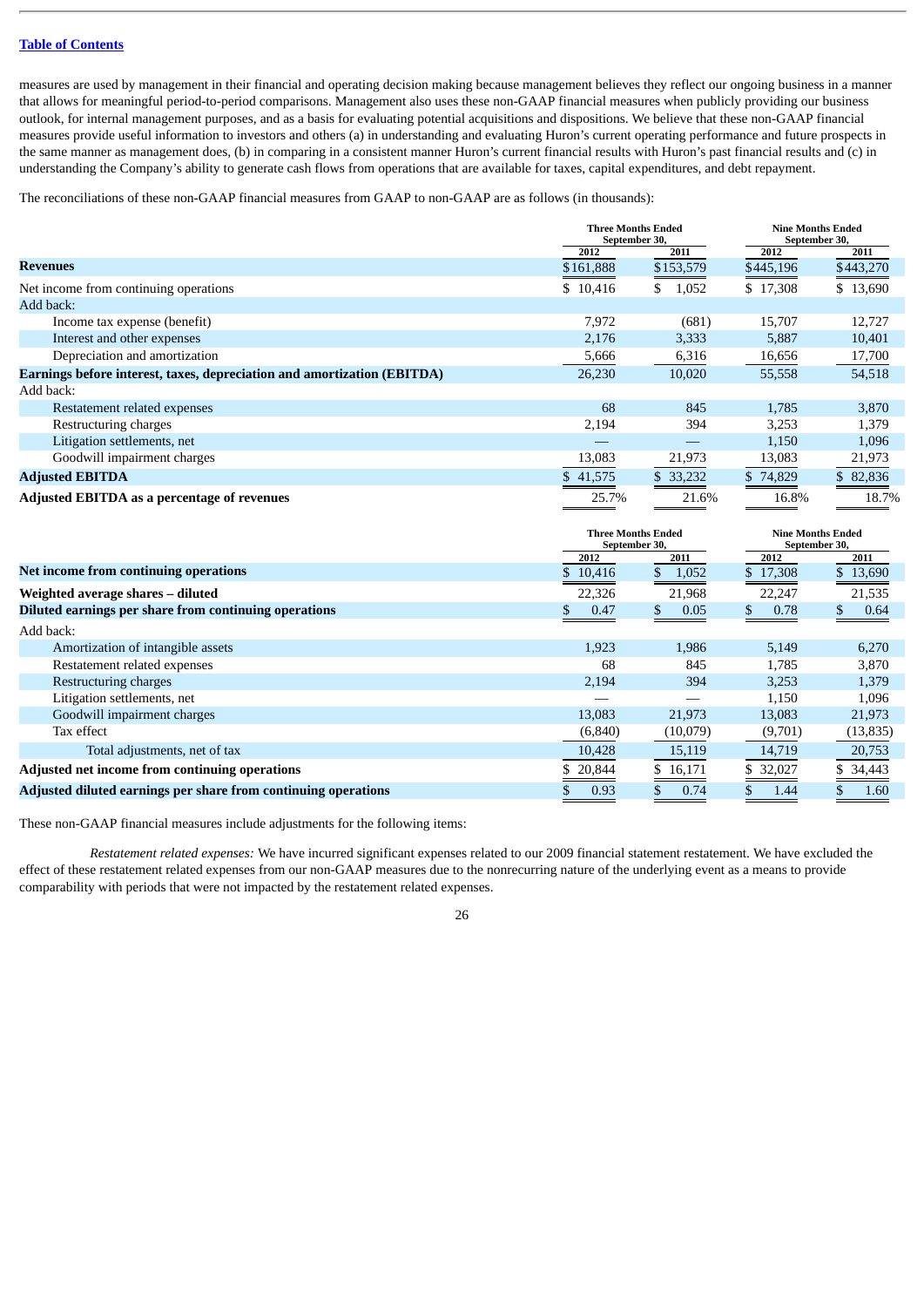*Restructuring charges:* We have incurred charges due to the restructuring of various parts of our business. These restructuring charges have primarily consisted of severance charges and office space reductions, including the accelerated depreciation of certain leasehold improvements. We have excluded the effect of the restructuring charges from our non-GAAP measures as a means to provide comparability with periods that were not impacted by a restructuring charge. Additionally, the amount of each restructuring charge is significantly affected by the timing and size of the restructured business or component of a business.

*Litigation settlement expense:* We have excluded the effects of litigation settlement expenses because they are infrequent events and their exclusion permits comparability with periods that were not impacted by these charges.

*Amortization of intangible assets*: We have excluded the effect of amortization of intangible assets from the non-GAAP measures presented above. Amortization of intangibles is inconsistent in its amount and frequency and is significantly affected by the timing and size of our acquisitions.

*Goodwill impairment charges*: We have excluded the effects of goodwill impairment charges in the third quarters of 2012 and 2011 because they are infrequent events and their exclusion permits comparability with periods that were not impacted by such charges.

*Tax effect:* The non-GAAP income tax adjustment reflects the incremental tax rate applicable to the non-GAAP adjustments.

*Income tax expense, Interest and other expenses, Depreciation and amortization:* We have excluded the effects of income tax expense, interest and other expenses, and depreciation and amortization in the calculation of EBITDA as these are customary exclusions as defined by the calculation of EBITDA to arrive at meaningful earnings from core operations excluding the effect of such items.

## **Three Months Ended September 30, 2012 Compared to Three Months Ended September 30, 2011**

#### **Revenues**

Revenues increased \$8.3 million, or 5.4%, to \$161.9 million for the third quarter of 2012 from \$153.6 million for the third quarter of 2011.

The overall increase was attributable to a \$7.7 million increase in revenue from our full-time billable consultants and a \$0.6 million increase in revenue from our full-time equivalents. The increase in full-time billable consultant revenues was driven by an increase in the average number of billable consultants, partially offset by decreases in our consultant utilization rate and our average billing rate. The increase reflects strengthened demand for our services in the Health and Education Consulting and Legal Consulting segments, partially offset by a decrease in demand for our services in the Financial Consulting segment. The increase in full-time equivalent revenue was primarily attributable to an increase in the average number of full-time equivalents, partially offset by a decrease in revenues per full-time equivalent. Revenue attributable to full-time equivalents primarily reflected increased use of contractors in our Health and Education Consulting segment, partially offset by slightly decreased demand for our document review and electronic data discovery services in the Legal Consulting segment.

#### **Total Direct Costs**

Our total direct costs decreased \$4.1 million, or 4.4%, to \$90.1 million in the three months ended September 30, 2012 from \$94.2 million in the three months ended September 30, 2011. The decrease was primarily related to a \$3.5 million decrease in contractor expense and a \$1.1 million decrease in salaries, bonuses and related expenses for our revenue-generating professionals, partially offset by a \$0.5 million increase in technology expense.

Total direct costs for the three months ended September 30, 2012 included \$1.8 million of share-based compensation expense and \$0.8 million of intangible asset amortization expense, primarily representing customer-related assets and software. Total direct costs for the three months ended September 30, 2011 included \$3.4 million of share-based compensation expense and \$1.3 million of intangible asset amortization expense. The decrease in share-based compensation expense during the third quarter of 2012 reflects a decrease in expense related to certain retention awards granted in 2009 that became fully vested in 2011, increased award forfeitures and a reduction in our estimate of the number of awards that will be granted based on 2012 performance. The decrease in intangible asset amortization is attributable to certain intangible assets that became fully amortized during the third quarter of 2012, partially offset by amortization of intangible assets acquired in connection with business acquisitions that occurred during the first nine months of 2012.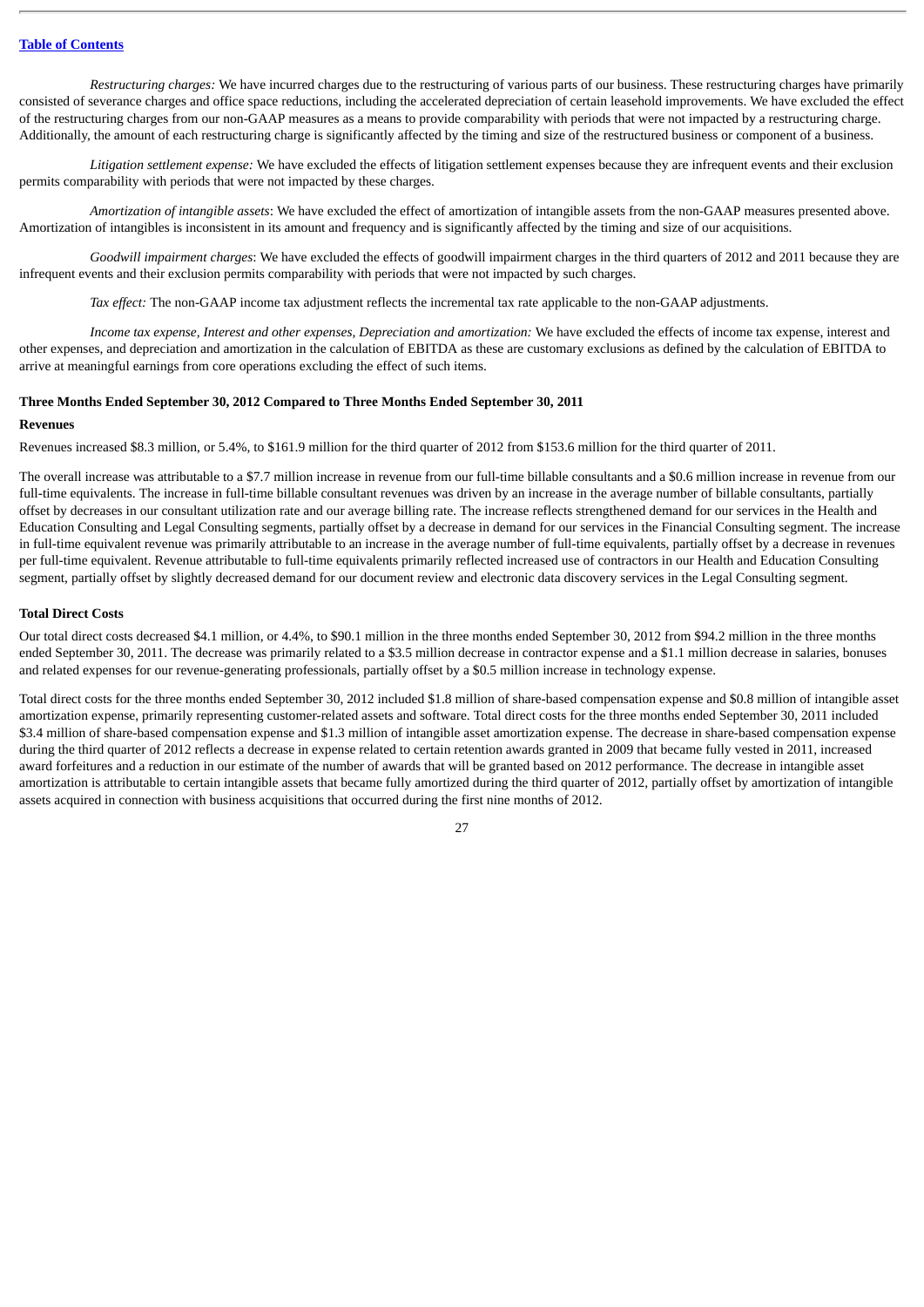#### **Operating Expenses**

Selling, general and administrative expenses increased \$3.5 million, or 12.6%, to \$31.1 million in the third quarter of 2012 from \$27.6 million in the third quarter of 2011. This increase was primarily related to a \$1.8 million increase in meetings expense, a \$0.9 million increase in severance expense, a \$0.6 million increase in facilities expense, and a \$0.5 million increase in legal expense. These increases were partially offset by a \$0.6 million decrease in salaries, bonuses and related expenses for our support personnel.

During the third quarter of 2012, we incurred a \$2.2 million pre-tax restructuring charge primarily related to the consolidation of office space in the Washington, D.C. area as a result of the AdamsGrayson acquisition, accelerated depreciation on leasehold improvements at our New York office location, which we plan to relocate during the fourth quarter of 2012, and brokerage fees related to the execution of a sublease arrangement for the New York space commencing in the first quarter of 2013 through the remainder of the lease term, which expires in 2016. We expect the remaining accelerated depreciation charge in 2012 related to our New York office to be \$0.4 million. We do not expect to incur any additional significant restructuring charges related to the New York office relocation. See Note 8 "Restructuring Charges" for further discussion of restructuring expense. Restructuring expense was \$0.4 million in the third quarter of 2011.

Expenses incurred in connection with our 2009 restatement decreased by \$0.7 million to \$0.1 million in the third quarter of 2012 from \$0.8 million in the third quarter of 2011. These expenses primarily consisted of legal fees in both periods.

Depreciation and amortization expense decreased by \$0.1 million to \$4.9 million in the three months ended September 30, 2012 from \$5.0 million in the three months ended September 30, 2011. Non-direct intangible asset amortization relates to customer relationships, non-competition agreements and trade names acquired in connection with our acquisitions.

Goodwill impairment charge expense was \$13.1 million for the quarter ended September 30, 2012 and was related to our Financial Consulting segment. See Note 5 "Goodwill and Intangible Assets" and the Critical Accounting Policies section above for further discussion of this charge. Goodwill impairment charge expense was \$22.0 million for the quarter ended September 30, 2011, and also related to our Financial Consulting segment.

#### **Operating Income**

Operating income increased \$16.9 million to \$20.6 million in the third quarter of 2012 from \$3.7 million in the third quarter of 2011. Operating margin, which is defined as operating income expressed as a percentage of revenues, increased to 12.7% in the three months ended September 30, 2012 compared to 2.4% in the three months ended September 30, 2011. This increase is primarily attributable to a decrease in goodwill impairment expense, a decrease in contractor expense and a decrease in salaries, bonuses and related expense for both our revenue-generating professionals and our support personnel as a percentage of revenues, partially offset by an increase in meetings expense.

## **Other Expense, Net**

Other expense, net decreased by \$1.1 million to \$2.2 million in the third quarter of 2012 from \$3.3 million in the third quarter of 2011. This decrease was primarily attributable to a \$0.7 million increase in other income and a \$0.4 million decrease in interest expense. The increase in other income was the result of improved performance of the investments used to fund our deferred compensation liability. The decrease in interest expense was driven by lower average borrowing levels during the quarter.

#### **Income Tax Expense**

For the third quarter of 2012, we recognized income tax expense from continuing operations of \$8.0 million on income from continuing operations of \$18.4 million. For the third quarter of 2011, we recognized income tax benefit from continuing operations of \$0.7 million on income from continuing operations of \$0.4 million. Our effective tax rate for the third quarter of 2012 was expense of 43.4% compared with a benefit in the same period last year. The effective tax rate in the third quarter of 2012 was slightly higher than the statutory rate, inclusive of state income taxes, due primarily to the impact of foreign losses with no tax benefit, partially offset by the release of reserves for uncertain tax positions. The effective benefit rate in the third quarter of 2011 was higher than the statutory rate, inclusive of state income taxes, due primarily to the impact of certain credits and deductions recorded based on updated information obtained in the quarter, partially offset by the impact of foreign losses with no tax benefit.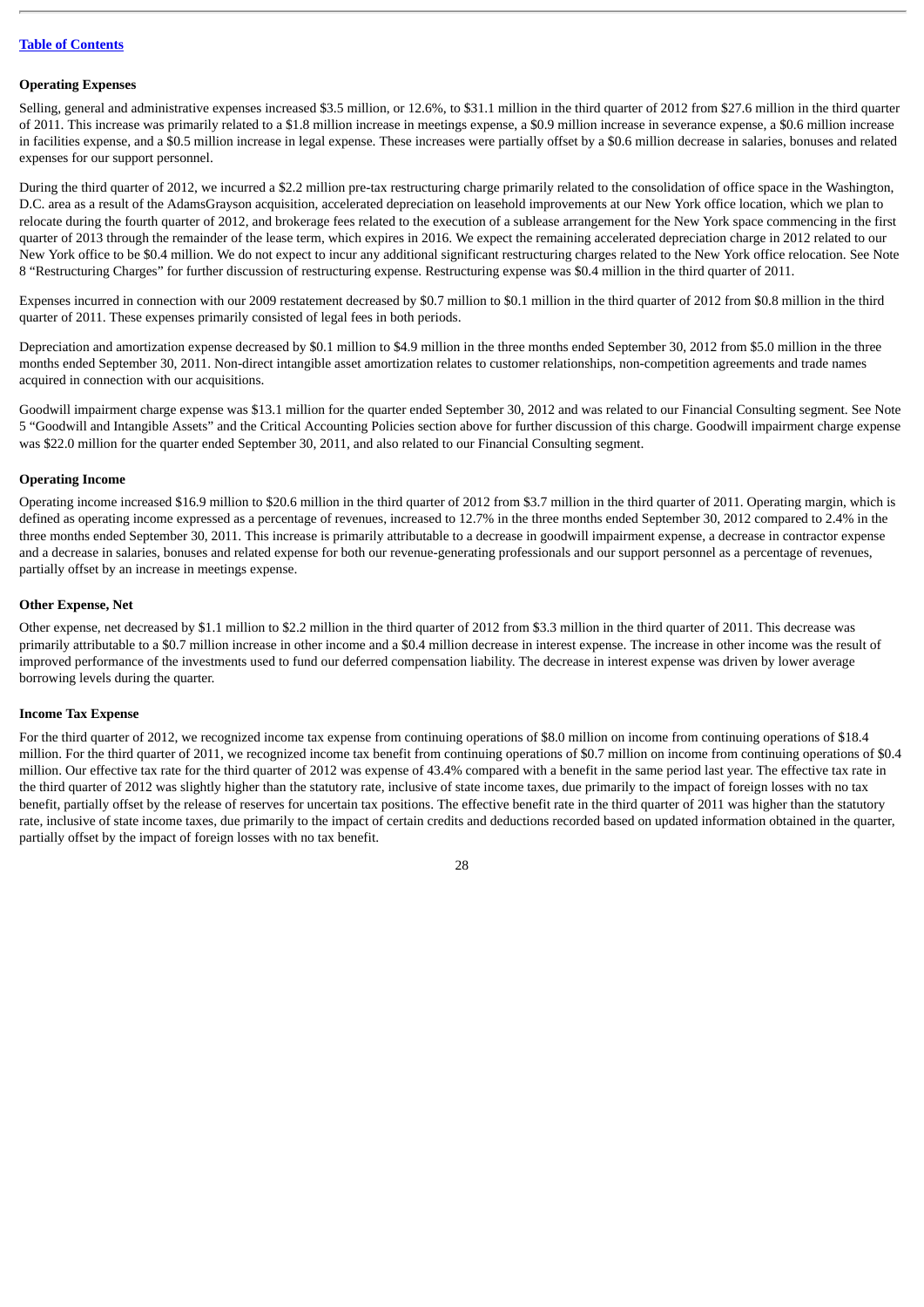#### **Net Income from Continuing Operations**

Net income from continuing operations was \$10.4 million for the three months ended September 30, 2012 compared to net income from continuing operations of \$1.1 million for the same period last year. The increase in net income from continuing operations was primarily due to the increase in operating income and the decrease in other expense, net, as discussed above, partially offset by the corresponding increase in income tax expense. As a result of the increase in net income from continuing operations, diluted earnings per share from continuing operations for the third quarter of 2012 was \$0.47 compared to diluted earnings per share from continuing operations of \$0.05 for the third quarter of 2011.

#### **Discontinued Operations**

Net income from discontinued operations was less than \$0.1 million in the third quarter of 2012, compared to net loss from discontinued operations of \$0.6 million in the third quarter of 2011. See Note 4 "Discontinued Operations" of this Quarterly Report on Form 10-Q for further information about our discontinued operations.

#### **Segment Results**

#### **Health and Education Consulting**

#### **Revenues**

Health and Education Consulting segment revenues increased \$7.5 million, or 7.4%, to \$109.0 million for the third quarter of 2012 from \$101.5 million for the third quarter of 2011. Revenues from time-and-expense engagements, fixed-fee engagements, performance-based arrangements and software support and maintenance arrangements represented 26.4%, 44.1%, 24.7% and 4.8% of this segment's revenues during the three months ended September 30, 2012, respectively, compared to 19.0%, 48.5%, 28.4% and 4.1%, respectively, for the comparable period in 2011.

Of the overall \$7.5 million increase in revenues, \$6.5 million was attributable to our full-time billable consultants and \$1.0 million was related to our full-time equivalents. The overall increase in revenues reflected an increase in the average number of full-time billable consultants, partially offset by decreases in average billing rate and consultant utilization rate. Performance-based fee revenues were \$26.9 million during the third quarter of 2012 compared to \$28.9 million during the third quarter of 2011. Performance-based fee engagements may cause significant variations in quarterly revenues, operating results and average billing rates due to the timing of achievement of the performance-based criteria.

#### **Operating Income**

Health and Education Consulting segment operating income increased \$10.6 million, or 30.1%, to \$45.8 million in the three months ended September 30, 2012 from \$35.2 million in the three months ended September 30, 2011. The Health and Education Consulting segment operating margin, defined as segment operating income expressed as a percentage of segment revenues, increased to 42.0% for the third quarter of 2012 from 34.7% in the same period last year. The increase in this segment's operating margin was primarily attributable to decreases in salaries, bonus and related expenses for our revenue-generating professionals, contractor expense and technology expense, partially offset by increases in meetings expense and severance expense as a percentage of revenues.

#### **Legal Consulting**

#### **Revenues**

Legal Consulting segment revenues increased \$2.7 million, or 6.1%, to \$46.2 million for the third quarter of 2012 from \$43.5 million for the third quarter of 2011. Revenues from time-and-expense engagements, fixed-fee engagements, and support and maintenance arrangements represented 95.9%, 3.8%, and 0.3%, respectively, of this segment's revenues during the three months ended September 30, 2012. Revenues from time-and-expense engagements and fixed-fee engagements represented 95.0% and 5.0%, respectively, of this segment's revenues for the comparable period in 2011.

Of the overall \$2.7 million increase in revenues, \$2.9 million was generated by our full-time billable consultants, partially offset by a \$0.2 million decrease in revenue generated by our full-time equivalents. The increase in revenues reflected an increase in demand for our advisory services, partially offset by a slight decrease in demand for our document review and electronic data discovery services. The increase in full-time billable consultant revenue reflected a higher number of full-time billable consultants, higher consultant utilization and an increased average billing rate. The decrease in revenue attributable to our full-time equivalents was driven by a decrease in average revenue per full-time equivalent, partially offset by an increase in the average number of full-time equivalents.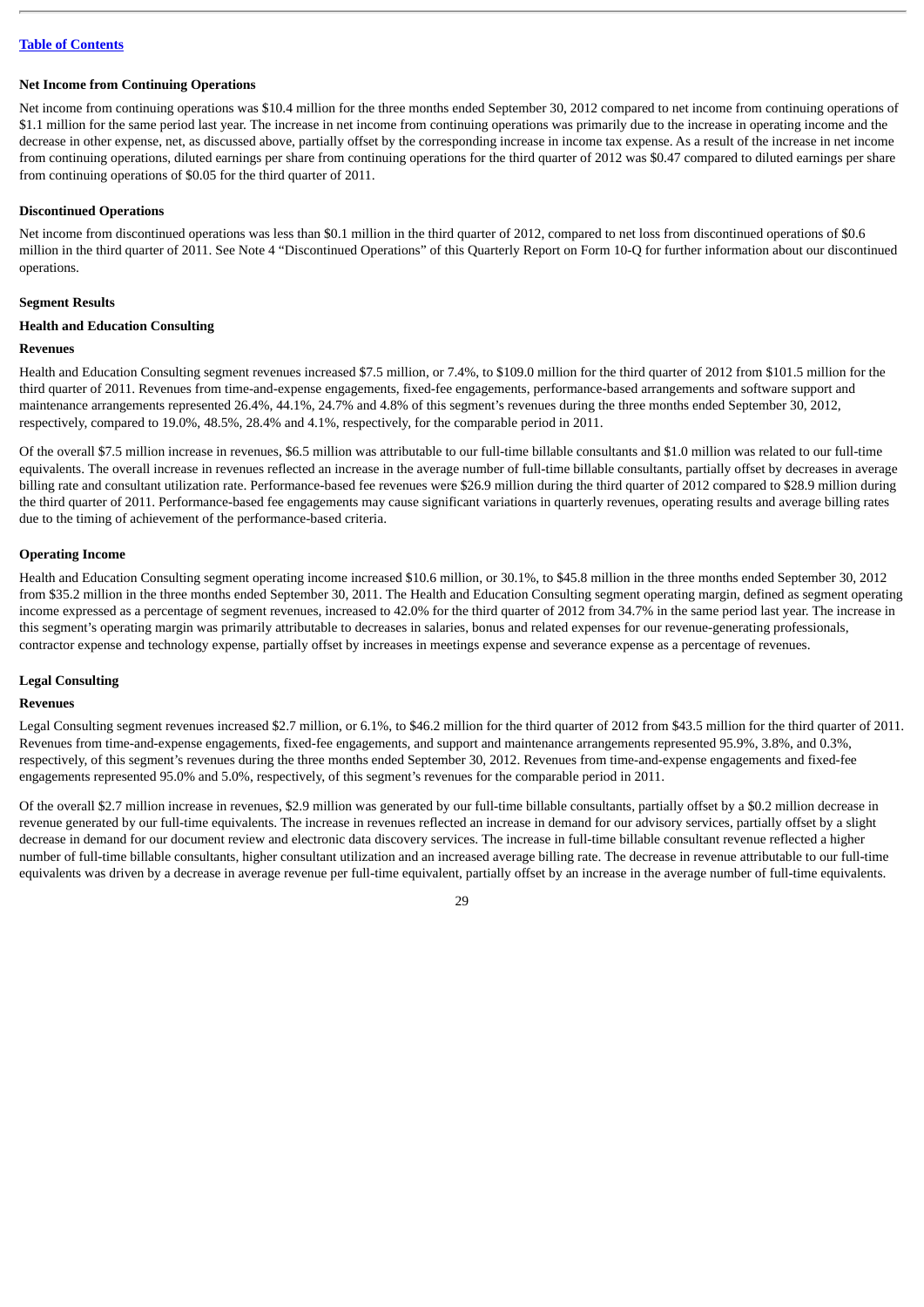#### **Operating Income**

Legal Consulting segment operating income decreased by \$1.3 million, or 10.2%, to \$11.5 million in the three months ended September 30, 2012 from \$12.8 million in the three months ended September 30, 2011. Segment operating margin decreased to 24.9% for the third quarter of 2012 from 29.4% in the same period last year. The decrease in this segment's operating margin was primarily attributable to increases in salaries, bonuses and related expenses for both our revenue-generating professionals and support personnel, technology expense, practice administration and meetings expenses, and rent and depreciation expenses as a percentage of segment revenues, partially offset by a decrease in contractor expense.

#### **Financial Consulting**

#### **Revenues**

Financial Consulting segment revenues decreased \$1.9 million, or 22.1%, to \$6.7 million for the third quarter of 2012 from \$8.6 million for the third quarter of 2011. Revenues from time-and-expense engagements, fixed-fee engagements, and performance-based arrangements represented 70.1%, 26.2%, and 3.7%, respectively, of this segment's revenues during the third quarter of 2012. Revenues from time-and-expense engagements and fixed-fee engagements represented 79.1% and 20.9%, respectively, for the comparable period in 2011.

Of the overall \$1.9 million decrease in revenues, \$1.7 million was attributable to a decrease in revenues from our full-time billable consultants and \$0.2 million was attributable to our full-time equivalents. The overall decrease in revenues reflects a lower number of full-time billable consultants and lower consultant utilization, partially offset by an increase in average billing rates during the quarter.

#### **Operating Income**

Financial Consulting segment operating income decreased by \$1.0 million, or 37.6%, to \$1.8 million in the three months ended September 30, 2012 compared to \$2.8 million in the three months ended September 30, 2011. Segment operating margin decreased to 26.4% for the third quarter of 2012 from 32.9% in the same period last year. This segment's operating margin decreased primarily due to increased salaries and related expenses for our revenue-generating professionals as a percentage of revenues.

#### **Nine Months Ended September 30, 2012 Compared to Nine Months Ended September 30, 2011**

#### **Revenues**

Revenues increased \$1.9 million, or 0.4%, to \$445.2 million for the first nine months of 2012 from \$443.3 million for the first nine months of 2011.

The overall increase was attributable to a \$4.7 million increase in revenues from our full-time equivalents, partially offset by a \$2.8 million decrease in revenues from our full-time billable consultants. The increase in full-time equivalent revenues was attributable to an increase in the average number of full-time equivalents as well as an increase in average revenue per full-time equivalent. Revenues attributable to full-time equivalents reflected an increase in demand for our document review and electronic data discovery services in the Legal Consulting segment as well as increased use of contractors in the Health and Education Consulting segment, partially offset by decreased use of contractors in the Financial Consulting segment. The decrease in full-time billable consultant revenues was driven by a decrease in our average billing rate, partially offset by an increase in the number of full-time billable consultants. The consultant utilization rate held steady between periods.

#### **Total Direct Costs**

Our total direct costs increased \$4.8 million, or 1.7%, to \$281.0 million in the nine months ended September 30, 2012 from \$276.2 million for the comparable period in 2011. The increase was primarily related to a \$12.0 million increase in salaries, bonuses and related expenses for our revenue-generating professionals, a \$1.9 million increase in technology expense and a \$1.1 million increase in rent expense for our document review locations. These increases were partially offset by a \$9.3 million decrease in contractor expense and a \$1.0 million decrease in direct intangible asset amortization.

Total direct costs for the nine months ended September 30, 2012 included \$8.2 million of share-based compensation expense and \$3.1 million of intangible asset amortization expense, primarily representing customer-related assets and software. Total direct costs for the nine months ended September 30, 2011 included \$10.4 million of share-based compensation expense and \$4.1 million of intangible asset amortization expense. The decrease in share-based compensation expense during the first nine months of 2012 reflects a decrease in expense related to certain retention awards

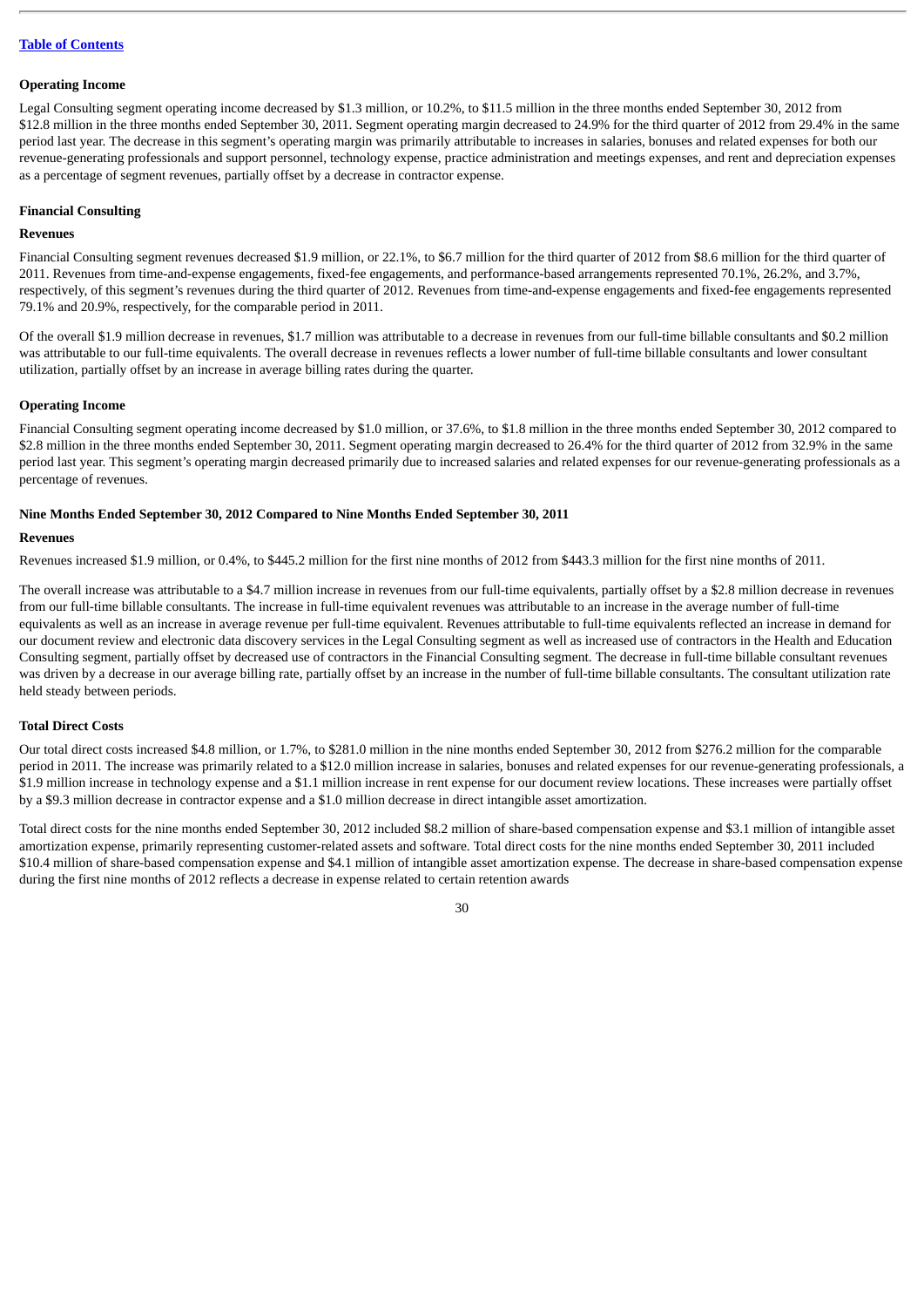granted in 2009 that became fully vested in 2011, increased award forfeitures and a reduction in our estimate of the number of awards that will be granted based on 2012 performance when compared to 2011 performance. The decrease in intangible asset amortization is attributable to certain intangible assets that became fully amortized during the third quarter of 2012, partially offset by amortization of intangible assets acquired in connection with business acquisitions that occurred during the first nine months of 2012.

#### **Operating Expenses**

Selling, general and administrative expenses increased \$4.1 million, or 4.7%, to \$92.4 million in the first nine months of 2012 from \$88.3 million in the first nine months of 2011. This increase was primarily related to a \$1.9 million increase in legal expense, a \$1.1 million increase in meeting expense, a \$0.9 million increase in severance expense, a \$0.9 million increase in professional services expense and a \$0.6 million increase in computer equipment and supplies expense. These increases were partially offset by a \$1.0 million decrease in promotion and sponsorship expenses.

In the first nine months of 2012, we recorded \$3.3 million in restructuring expense, primarily consisting of accelerated depreciation on leasehold improvements at our New York office location, which we plan to relocate during the fourth quarter of 2012, brokerage fees related to the execution of a sublease arrangement for this space commencing in the first quarter of 2013 through the remainder of the lease term, which expires in 2016, and charges related to our consolidation of office space in the Washington, D.C. area as a result of the AdamsGrayson acquisition. These charges were partially offset by the net favorable impact of updated assumptions for lease accruals related to previously vacated office spaces. We expect the remaining accelerated depreciation charge in 2012 related to our New York office to be \$0.4 million. We do not expect to incur any additional significant restructuring charges related to the New York office relocation. See Note 8 "Restructuring Charges" for further discussion of restructuring expense. Restructuring expense was \$1.4 million in the first nine months of 2011.

Expenses incurred in connection with our 2009 restatement decreased by \$2.1 million to \$1.8 million in the first three quarters of 2012 from \$3.9 million in the first three quarters of 2011. These expenses primarily consisted of legal fees in both periods.

Litigation settlement expense was \$1.2 million for the nine months ended September 30, 2012. Related to the *qui tam* action discussed in "Legal Proceedings" and in Note 13 "Commitments, Contingencies and Guarantees," we conducted preliminary settlement discussions with the relator, and as a result we recorded a charge of \$1.2 million in the second quarter of 2012, in accordance with FASB ASC Topic 450, "Contingencies."

Depreciation and amortization expense was \$13.6 million in both the nine months ended September 30, 2012 and the nine months ended September 30, 2011. Non-direct intangible asset amortization relates to customer relationships, non-competition agreements and trade names acquired in connection with our acquisitions.

Goodwill impairment charge expense was \$13.1 million for the three quarters ended September 30, 2012 and was related to our Financial Consulting segment. See Note 5 "Goodwill and Intangible Assets" and the Critical Accounting Policies section above for further discussion of this charge. Goodwill impairment charge expense was \$22.0 million for the three quarters ended September 30, 2011, and also was related to our Financial Consulting segment.

#### **Operating Income**

Operating income increased \$2.1 million, or 5.7%, to \$38.9 million in the first nine months of 2012 from \$36.8 million in the first nine months of 2011. Operating margin, which is defined as operating income expressed as a percentage of revenues, increased to 8.7% in the nine months ended September 30, 2012 compared to 8.3% for the comparable period in 2011. This increase is primarily attributable to the decreases in contractor expense and goodwill impairment charge expense, partially offset by increases of salaries, bonuses and related expense for our revenue-generating professionals, legal expense, technology expense and meetings expense as a percentage of revenues.

## **Other Expense, Net**

Other expense, net decreased by \$4.5 million to \$5.9 million in the first nine months of 2012 from \$10.4 million in the first nine months of 2011. The decrease was attributable to a \$3.7 million, or 37%, decrease in interest expense and an \$0.8 million increase in other income. The decrease in interest expense was the result of lower borrowing levels during the first nine months of 2012 when compared to the first nine months of 2011 and a decrease in our effective interest rate. The first nine months of 2011 also included a \$0.5 million write-off of debt issue costs related to the refinancing of our credit facility during that period. The increase in other income was the result of improved performance of the investments used to fund our deferred compensation liability.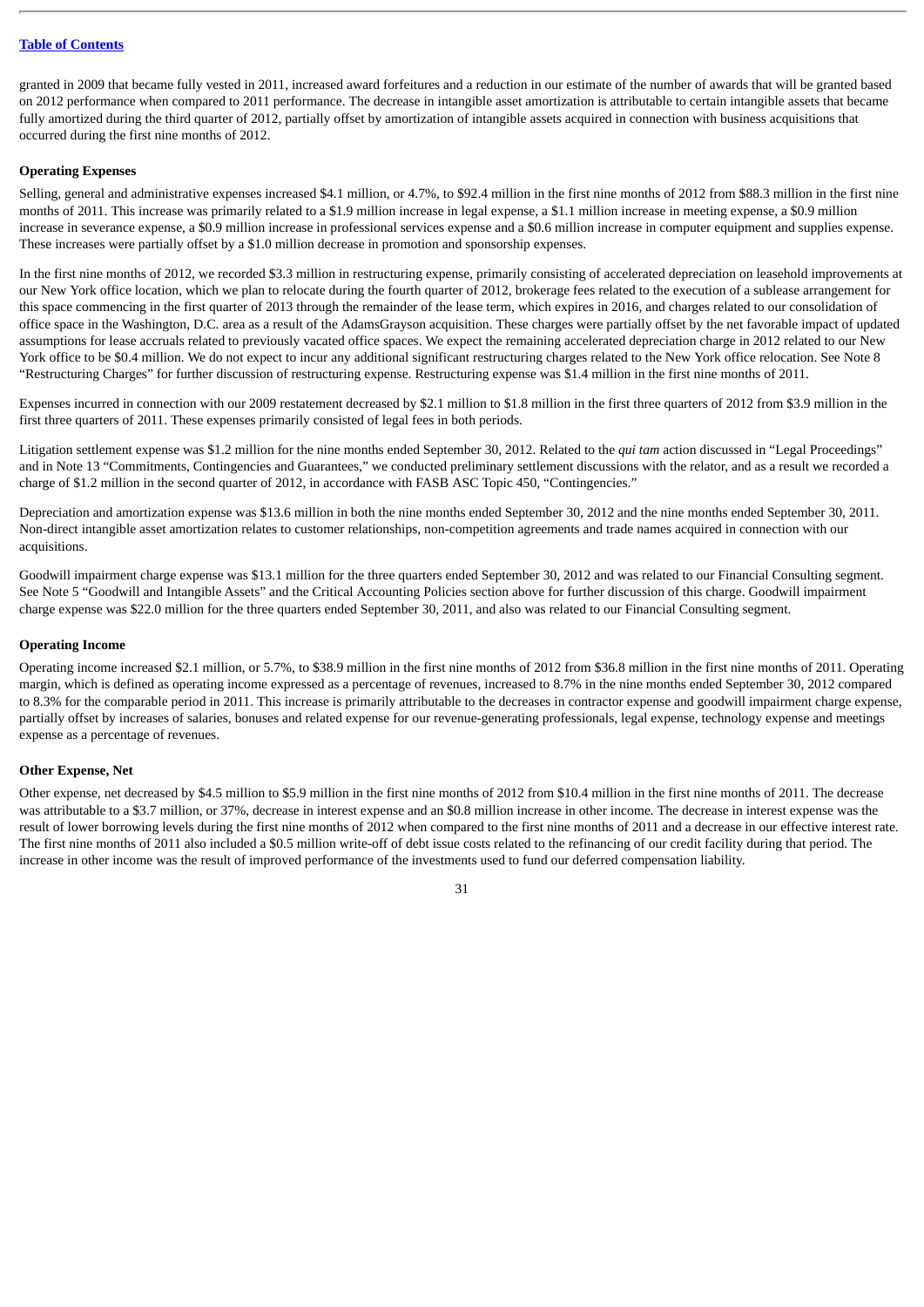#### **Income Tax Expense**

For the first nine months of 2012, we recognized income tax expense from continuing operations of \$15.7 million on income from continuing operations of \$33.0 million. For the first nine months of 2011, we recognized income tax expense from continuing operations of \$12.7 million on income from continuing operations of \$26.4 million. Our effective tax rates for the first nine months of 2012 and 2011 were 47.6% and 48.2%, respectively. The effective tax rate for the 2012 period was higher than the statutory rate, inclusive of state income taxes, primarily due to the impact of foreign losses with no tax benefit, partially offset by the release of reserves for uncertain tax positions. The effective tax rate for the 2011 period was higher than the statutory rate, inclusive of state income taxes, primarily due to the impact of foreign losses with no tax benefits, partially offset by certain credits and deductions recorded based on updated information obtained during the third quarter.

#### **Net Income from Continuing Operations**

Net income from continuing operations was \$17.3 million for the nine months ended September 30, 2012 compared to net income from continuing operations of \$13.7 million for the same period last year. The increase in net income from continuing operations was primarily due to the increase in operating income and the decrease in other expense, net, due to the factors discussed above, partially offset by an increase in income tax expense. As a result of the increase in net income from continuing operations, diluted earnings per share from continuing operations for the first nine months of 2012 was \$0.78 compared to diluted earnings per share from continuing operations of \$0.64 for the first nine months of 2011.

#### **Discontinued Operations**

Net income from discontinued operations was \$0.5 million in the first nine months of 2012, compared to net income from discontinued operations of \$0.3 million in the first nine months of 2011. See Note 4 "Discontinued Operations" of this Quarterly Report on Form 10-Q for further information about our discontinued operations.

#### **Segment Results**

#### **Health and Education Consulting**

#### **Revenues**

Health and Education Consulting segment revenues decreased \$0.3 million, or 0.1%, to \$294.9 million for the first nine months of 2012 from \$295.2 million for the first nine months of 2011. Revenues from time-and-expense engagements, fixed-fee engagements, performance-based arrangements and software support and maintenance arrangements represented 25.1%, 50.4%, 19.1% and 5.4% of this segment's revenues during the nine months ended September 30, 2012, respectively, compared to 20.3%, 49.9%, 25.8% and 4.0%, respectively, for the comparable period in 2011.

Of the overall \$0.3 million decrease in revenues, \$1.2 million was attributable to our full-time billable consultants, partially offset by an increase of \$0.9 million related to our full-time equivalents. The overall decrease in revenues reflected a decrease in average billing rate and consultant utilization rate, partially offset by an increase in the number of full-time billable consultants. Performance-based revenues decreased \$19.9 million to \$56.3 million during the first nine months of 2012 from \$76.2 million during the first nine months of 2011. Performance-based fee engagements may cause significant variations in quarterly revenues, operating results and average billing rates due to the timing of achieving the performance-based criteria.

#### **Operating Income**

Health and Education Consulting segment operating income decreased \$2.1 million, or 2.2%, to \$95.9 million in the nine months ended September 30, 2012 from \$98.0 million in the nine months ended September 30, 2011. The Health and Education Consulting segment operating margin, defined as segment operating income expressed as a percentage of segment revenues, decreased to 32.5% for the first nine months of 2012 from 33.2% in the same period last year. The decrease in this segment's operating margin was primarily attributable to an increase in salaries, bonus and related expenses for both our revenue-generating and support personnel and meetings expense, partially offset by decreases in contractor expense and technology expense.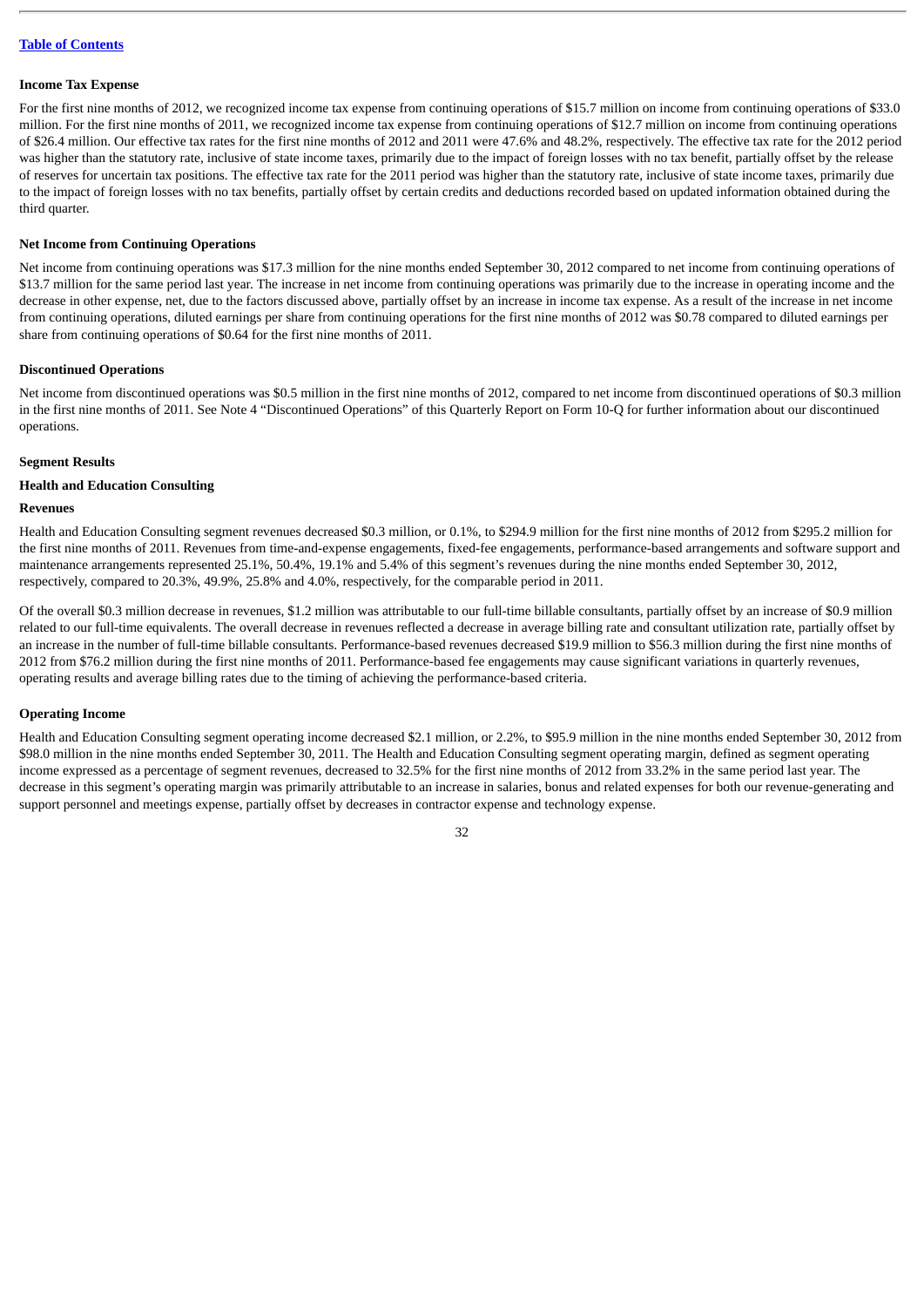#### **Legal Consulting**

#### **Revenues**

Legal Consulting segment revenues increased \$12.6 million, or 10.5%, to \$133.4 million for the first nine months of 2012 from \$120.8 million for the first nine months of 2011. Revenues from time-and-expense engagements, fixed-fee engagements, and support and maintenance arrangements represented 95.8%, 4.1% and 0.1% respectively, of this segment's revenues during the nine months ended September 30, 2012. During the same period in 2011, revenues from time-andexpense engagements and fixed-fee engagements represented 93.4% and 6.6%, respectively, of this segment's revenues.

Of the overall \$12.6 million increase in revenues, \$8.5 million was attributable to our full-time billable consultants and \$4.1 million was attributable to our fulltime equivalents. The increase in revenues reflected both an increase in demand for our advisory services as well as an increase in demand for our document review and electronic data discovery services. The increase in full-time billable consultant revenue reflected a higher average number of full-time billable consultants, higher consultant utilization and higher average billing rates. The increase in revenue attributable to our full-time equivalents was driven by an increase in the average number of full-time equivalents as well as an increase in average revenue per full-time equivalent.

## **Operating Income**

Legal Consulting segment operating income increased by \$1.5 million, or 4.6%, to \$33.5 million in the nine months ended September 30, 2012 from \$32.0 million in the nine months ended September 30, 2011. Segment operating margin decreased to 25.1% for the first nine months of 2012 from 26.5% in the same period last year. The decrease in this segment's operating margin was attributable to higher salaries, bonuses and related expenses for our revenuegenerating professionals and support personnel, technology expense and rent expense as a percentage of segment revenues, partially offset by lower contractor expense.

#### **Financial Consulting**

#### **Revenues**

Financial Consulting segment revenues decreased \$10.4 million, or 38.2%, to \$16.8 million for the first nine months of 2012 from \$27.2 million for the first nine months of 2011. Revenues from time-and-expense engagements, fixed-fee engagements and performance-based arrangements represented 73.8%, 24.7%, and 1.5%, respectively, of this segment's revenues during the first nine months of 2012. Revenues from time-and-expense engagements, fixed-fee engagements and performance-based arrangements represented 76.2%, 21.5% and 2.3%, respectively, for the comparable period in 2011.

Of the overall \$10.4 million decrease in revenues, \$10.1 million was attributable to a decrease in revenues from our full-time billable consultants and \$0.3 million was related to our full-time equivalents. The overall decrease in revenues reflects a lower average number of full-time billable consultants, lower consultant utilization and lower average billing rates during the first nine months of 2012, due primarily to lower demand for the Financial Consulting segment's services.

## **Operating Income**

Financial Consulting segment operating income decreased by \$6.9 million to \$1.7 million in the nine months ended September 30, 2012 compared to \$8.6 million in the nine months ended September 30, 2011. Segment operating margin decreased to 9.9% for the first nine months of 2012 from 31.4% in the same period last year. This segment's operating margin decreased primarily due to increased salaries and related expenses for our revenue-generating professionals as a percentage of revenues.

## **LIQUIDITY AND CAPITAL RESOURCES**

Cash and cash equivalents decreased \$1.9 million, from \$5.1 million at December 31, 2011 to \$3.2 million at September 30, 2012. Our primary sources of liquidity are cash flows from operations and debt capacity available under our credit facility.

Cash flows provided by operating activities totaled \$40.4 million for the nine months ended September 30, 2012 and \$54.9 million for the same period last year. Our operating assets and liabilities consist primarily of receivables from billed and unbilled services, accounts payable and accrued expenses, and accrued payroll and related benefits. The volume of services rendered and the related billings and timing of collections on those billings, as well as payments of our accounts payable and salaries, bonuses and benefits to employees affect these account balances. The decrease in cash provided by operations

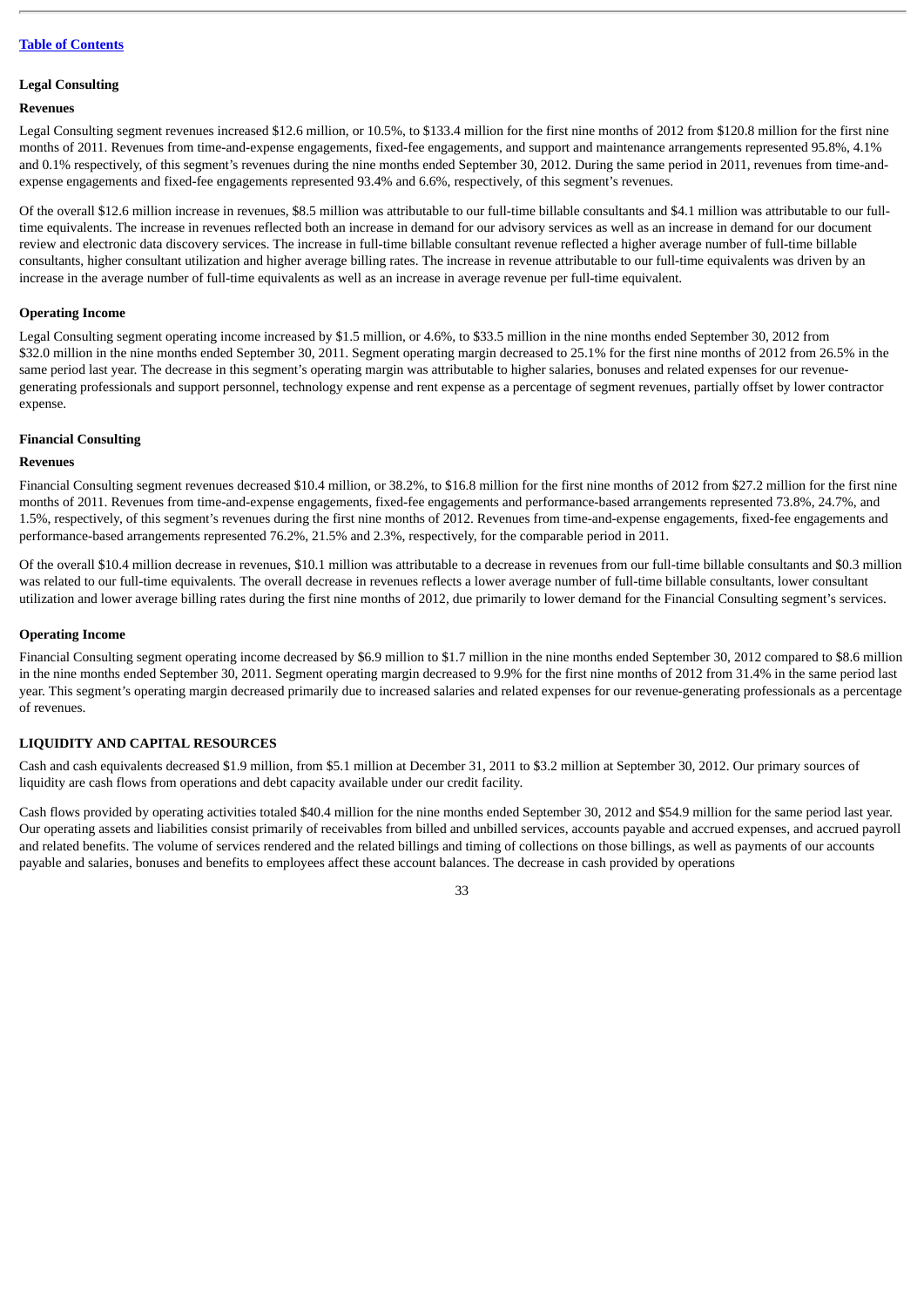in the first nine months of 2012 compared to the first nine months of 2011 was primarily attributable to higher direct costs and selling, general and administrative expenses and an increase in the amount paid for the annual performance bonuses during the first quarter of 2012, partially offset by higher income tax receivable collections during the period.

Cash used in investing activities was \$68.7 million for the nine months ended September 30, 2012 and \$34.5 million for the same period in the prior year. The use of cash in both periods included payments for businesses acquired in prior periods totaling \$32.2 million and \$23.9 million in the first nine months of 2012 and 2011, respectively. These payments for acquired businesses were primarily comprised of additional purchase consideration earned by the selling shareholders of businesses that we acquired based on the achievement of financial performance targets as specified in the related purchase agreements. During 2012, we also made payments of \$21.6 million to the selling shareholders of newly acquired businesses. The use of cash in the first nine months of 2012 and 2011 also included purchases of property and equipment of \$14.3 million and \$10.5 million, respectively. We estimate that the cash utilized for capital expenditures in 2012 will be approximately \$20 million, primarily for information technology related equipment and software and leasehold improvements. We also expect to continue to invest in capital expenditures related to our document review and processing business for information technology related equipment and software.

During 2011, the Company and certain of the Company's subsidiaries as guarantors entered into an Amended and Restated Credit Agreement with various financial institutions, as amended by the first amendment to the credit agreement dated as of August 31, 2012 (collectively, the "2011 Credit Agreement"). The 2011 Credit Agreement replaced the previous Credit Agreement, dated as of June 7, 2006, and all subsequent amendments thereto, by and among the Company and the lenders therein.

The 2011 Credit Agreement consists of a senior secured credit facility in an aggregate principal amount of \$450.0 million comprised of a five-year revolving credit facility ("Revolver") under which the Company may borrow from time to time up to \$247.5 million and a \$202.5 million five-year term loan facility ("Term Loan") that was funded in a single advance on the closing date of the first amendment. The 2011 Credit Agreement provides for the option to increase the revolving credit facility in an aggregate amount of up to \$50 million subject to certain requirements as defined in the 2011 Credit Agreement. The proceeds of the senior secured credit facility were used to refinance existing indebtedness and will continue to be used for working capital, capital expenditures, and other corporate purposes.

The obligations under the 2011 Credit Agreement are secured pursuant to a Security Agreement with Bank of America as Administrative Agent. The Security Agreement grants Bank of America, N.A. for the ratable benefit of the lenders under the 2011 Credit Agreement, a first-priority lien, subject to permitted liens, on substantially all of the personal property assets of the Company and the subsidiary guarantors. The Revolver and Term Loan are also secured by a pledge of 100% of the voting stock or other equity interests in our domestic subsidiaries and 65% of the voting stock or other equity interests in our foreign subsidiaries.

Fees and interest on borrowings vary based on our total debt to earnings before interest, taxes, depreciation and amortization ("EBITDA") ratio as set forth in the 2011 Credit Agreement. Interest is based on a spread over the London Interbank Offered Rate ("LIBOR") or a spread over the base rate, as selected by the Company. The base rate is the greater of (a) the Federal Funds Rate plus 0.5%, (b) the Prime Rate and (c) except during a Eurodollar Unavailability Period, the Eurodollar Rate plus 1.0%.

The Term Loan, as amended, is subject to scheduled quarterly amortization payments equal to 10.5% of the original principal balance in year one, 12.3% in year two, 13.0% in year three, 14.8% in year four, and 49.4% in year five, as set forth in the 2011 Credit Agreement. The maturity date for the Term Loan is August 31, 2017, at which time the outstanding principal balance and all accrued interest will be due and payable in full. All outstanding borrowings under the Revolver, as amended, will be due upon expiration of the 2011 Credit Agreement on August 31, 2017.

Under the 2011 Credit Agreement, dividends are restricted to an amount up to \$50 million plus 50% of cumulative consolidated net income from the closing date of the 2011 Credit Agreement plus 50% of the net cash proceeds from equity issuances. In addition, certain acquisitions and similar transactions need to be approved by the lenders.

The 2011 Credit Agreement contains quarterly financial covenants that require us to maintain a minimum fixed charge coverage ratio of 2.25 to 1.00 and a maximum leverage ratio of 3.00 to 1.00 with step-downs in subsequent periods, as those ratios are defined therein, as well as a minimum net worth greater than \$150 million. At September 30, 2012, we were in compliance with these financial covenants with a fixed charge coverage ratio of 3.36 to 1.00, a leverage ratio of 2.07 to 1.00, and net worth greater than \$150 million. Furthermore, based upon projected operating results, management estimates that we will meet the financial debt covenants at future covenant measurement dates. At December 31, 2011, we were also in compliance with our financial debt covenants.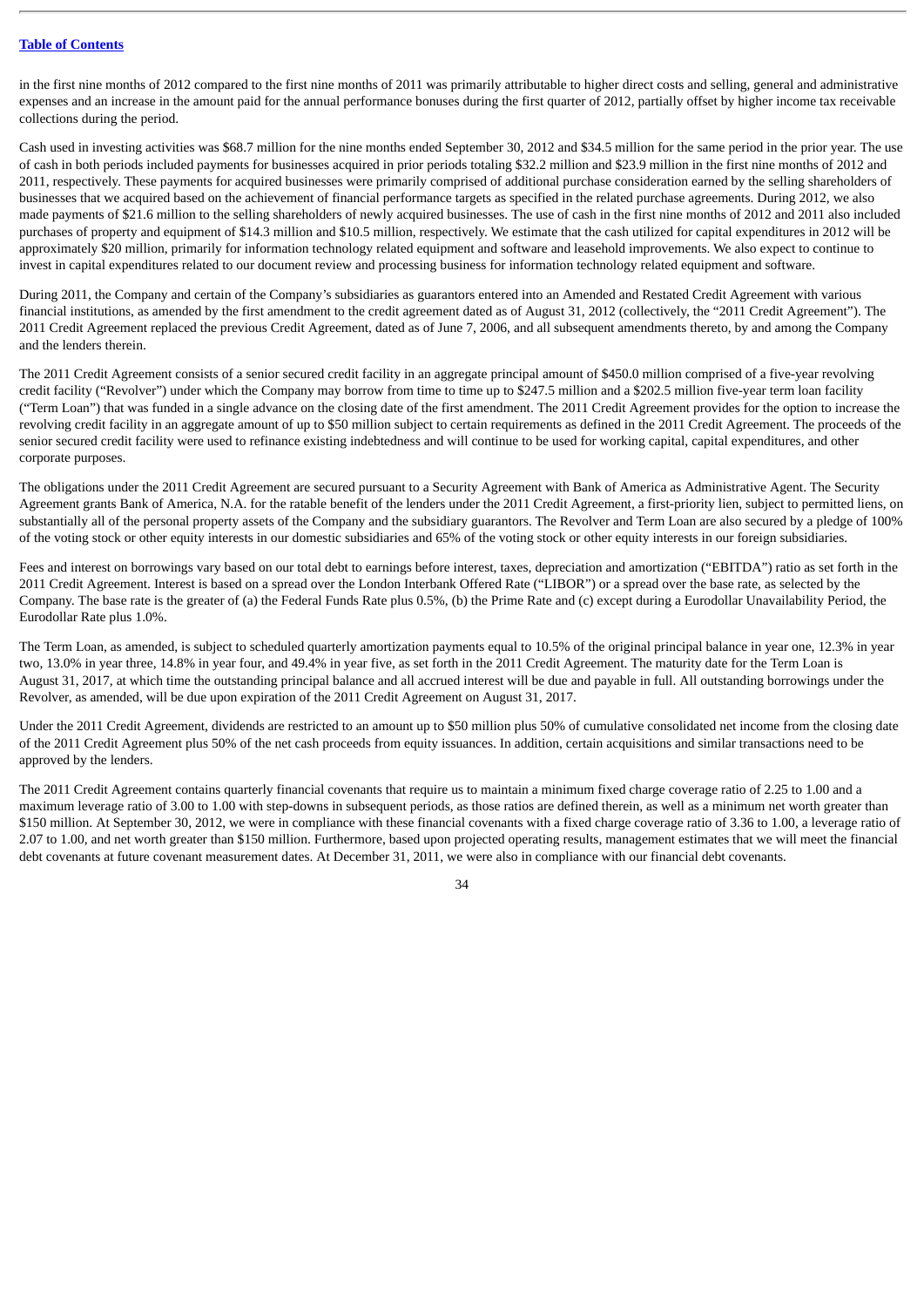The borrowing capacity under the 2011 Credit Agreement is reduced by any outstanding letters of credit and payments under the Term Loan. At September 30, 2012, outstanding letters of credit totaled \$3.9 million and are primarily used as security deposits for our office facilities. As of September 30, 2012, the unused borrowing capacity under the 2011 Credit Agreement was \$218.6 million. Borrowings outstanding under this credit facility at September 30, 2012 totaled \$222.5 million. These borrowings carried a weighted average interest rate of 2.7%, including the effect of the interest rate swaps described in Note 9 "Derivative Instrument and Hedging Activity." During the first nine months of 2012, the average daily outstanding balance under our credit facility was \$216.9 million. All of the borrowings outstanding under the 2011 Credit Agreement are classified as long-term on our Consolidated Balance Sheets as the principal under the Revolver is not due until 2017 and we intend to fund scheduled quarterly payments under the Term Loan with availability under the Revolver. Borrowings outstanding at December 31, 2011 were \$193.5 million and carried a weighted average interest rate of 3.3%.

See "Risk Factors" in our Annual Report on Form 10-K for the year ended December 31, 2011 for a discussion of certain risks and uncertainties related to the 2011 Credit Agreement.

#### **Future Needs**

Our primary financing need has been to fund our growth. Our growth strategy is to expand our service offerings, which may require investments in new hires, acquisitions of complementary businesses, possible expansion into other geographic areas, and related capital expenditures. We also have cash needs to service our credit facility and repay our term loan. We believe our internally generated liquidity, together with the borrowing capacity available under our revolving credit facility and access to external capital resources will be adequate to fund our long-term growth, cash commitments and debt service obligations. Our ability to secure short-term and long-term financing in the future will depend on several factors, including our future profitability, the quality of our accounts receivable and unbilled services, our relative levels of debt and equity, and the overall condition of the credit markets.

#### **CONTRACTUAL OBLIGATIONS**

For a summary of our commitments to make future payments under contractual obligations, see "Item 7. Management's Discussion and Analysis of Financial Condition and Results of Operations – Contractual Obligations" in our Annual Report on Form 10-K for the year ended December 31, 2011. There have been no significant changes in our contractual obligations since December 31, 2011 except as described below:

- In connection with certain past business acquisitions, we were required to pay additional purchase consideration to the sellers if specific performance targets were met over a number of years as specified in the related purchase agreements. During the first half of 2012, we paid additional purchase consideration of \$32.2 million to selling shareholders of businesses that we acquired as financial performance targets were met in 2011. As of September 30, 2012, we have no further obligations under these arrangements.
- During the first nine months of 2012, our long-term borrowings increased from \$193.5 million as of December 31, 2011 to \$222.5 million as of September 30, 2012.

#### **OFF-BALANCE SHEET ARRANGEMENTS**

We have not entered into any off-balance sheet arrangements.

#### **NEW ACCOUNTING PRONOUNCEMENTS**

In June 2011, the FASB issued ASU 2011-05, "Comprehensive Income (Topic 220): Presentation of Comprehensive Income," which amends current comprehensive income guidance. This accounting update eliminates the option to present the components of other comprehensive income as part of the statement of shareholders' equity. Instead, the Company must report comprehensive income in either a single continuous statement of comprehensive income which contains two sections, net income and other comprehensive income, or in two separate but consecutive statements. The Company adopted this pronouncement in the first quarter of 2012. However, ASU 2011-12, "Deferral of the Effective Date for Amendments to the Presentation of Reclassifications of Items Out of Accumulated Other Comprehensive Income in Accounting Standards Update No. 2011-05," has deferred the specific requirement within ASU 2011-05 to present on the face of the financial statements items that are reclassified from accumulated other comprehensive income to net income separately with their respective components of net income and other comprehensive income. ASU 2011-12 would still

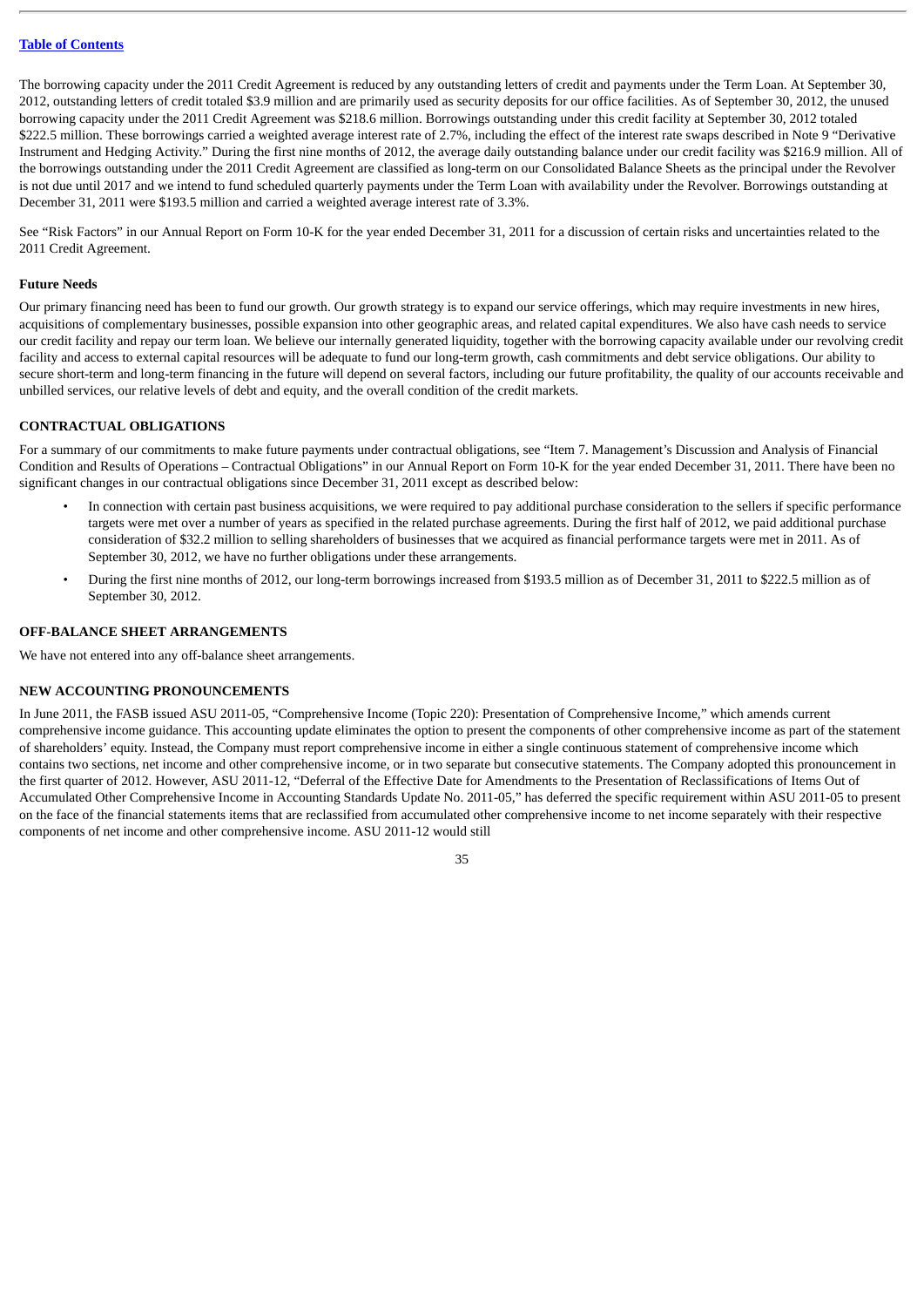require companies to report reclassifications out of accumulated other comprehensive income consistent with the presentation requirements in effect before ASU 2011-05. The Company does not expect the guidance in ASU 2011-12 to impact its Consolidated Financial Statements, as it only requires a change in the format of presentation.

## <span id="page-37-0"></span>**ITEM 3. QUANTITATIVE AND QUALITATIVE DISCLOSURES ABOUT MARKET RISK**

We are exposed to market risks primarily from changes in interest rates and changes in the market value of our investments.

Our exposure to changes in interest rates is limited to borrowings under our bank credit facility, which has variable interest rates tied to the LIBOR, Federal Funds Rate, Prime Rate, or Eurodollar Rate. At September 30, 2012, we had borrowings outstanding totaling \$222.5 million that carried a weighted average interest rate of 2.7%. A hypothetical one percent change in this interest rate would have a \$2.2 million effect on our pre-tax income.

On December 8, 2011, we entered into a forward amortizing interest rate swap agreement effective on February 29, 2012 and ending on April 14, 2016. We entered into this derivative instrument to continue hedging against the interest rate risks of our variable-rate borrowings described above. The swap had an initial notional amount of \$56.6 million and amortizes throughout the term. Under the terms of the interest rate swap agreement, we receive from the counterparty interest on the notional amount based on one-month LIBOR and we pay to the counterparty a fixed rate of 0.9875%.

On May 30, 2012, we entered into an additional forward amortizing interest rate swap agreement effective on May 31, 2012 and ending on April 14, 2016. We entered into this derivative instrument to further hedge against the interest rate risks of our variable-rate borrowings described above. The swap had an initial notional amount of \$37.0 million and amortizes throughout the term. Under the terms of the interest rate swap agreement, we receive from the counterparty interest on the notional amount based on one-month LIBOR and we pay to the counterparty a fixed rate of 0.70%.

Including the impact of the above swap agreements, the effective interest rate on \$87.5 million of our debt was 2.9% as of September 30, 2012.

We have not entered into any other interest rate swaps, caps or collars or other hedging instruments as of September 30, 2012.

From time to time, we invest excess cash in marketable securities. These investments principally consist of overnight sweep accounts. Due to the short maturity of our investments, we have concluded that we do not have material market risk exposure.

## <span id="page-37-1"></span>**ITEM 4. CONTROLS AND PROCEDURES**

#### *Evaluation of Disclosure Controls and Procedures*

Our management, with the participation of the Company's Chief Executive Officer and Chief Financial Officer, has evaluated the effectiveness of our disclosure controls and procedures (as such term is defined in Rules 13a-15(e) and 15d-15(e) under the Securities Exchange Act of 1934, as amended (the "Exchange Act")) as of September 30, 2012. Based on this evaluation, our Chief Executive Officer and Chief Financial Officer have concluded that, as of September 30, 2012, our disclosure controls and procedures were effective in recording, processing, summarizing and reporting, on a timely basis, information required to be disclosed by us in the reports we file or submit under the Exchange Act and such information is accumulated and communicated to management as appropriate to allow timely decisions regarding required disclosure.

#### *Changes in Control over Financial Reporting*

There has been no change in our internal control over financial reporting (as such term is defined in Rules 13a-15(f) and 15d-15(f) under the "Exchange Act") that occurred during the three months ended September 30, 2012 that has materially affected, or is reasonably likely to materially affect, our internal control over financial reporting.

## <span id="page-37-2"></span>**PART II—OTHER INFORMATION**

#### <span id="page-37-3"></span>**ITEM 1. LEGAL PROCEEDINGS**

#### *Qui Tam Action*

On December 9, 2009, plaintiff, Associates Against Outlier Fraud, filed a first amended *qui tam* complaint against Huron Consulting Group Inc., and others under the federal and New York state False Claims Act ("FCA") in the United States District Court for the Southern District of New York. The federal and state FCA authorize private individuals (known as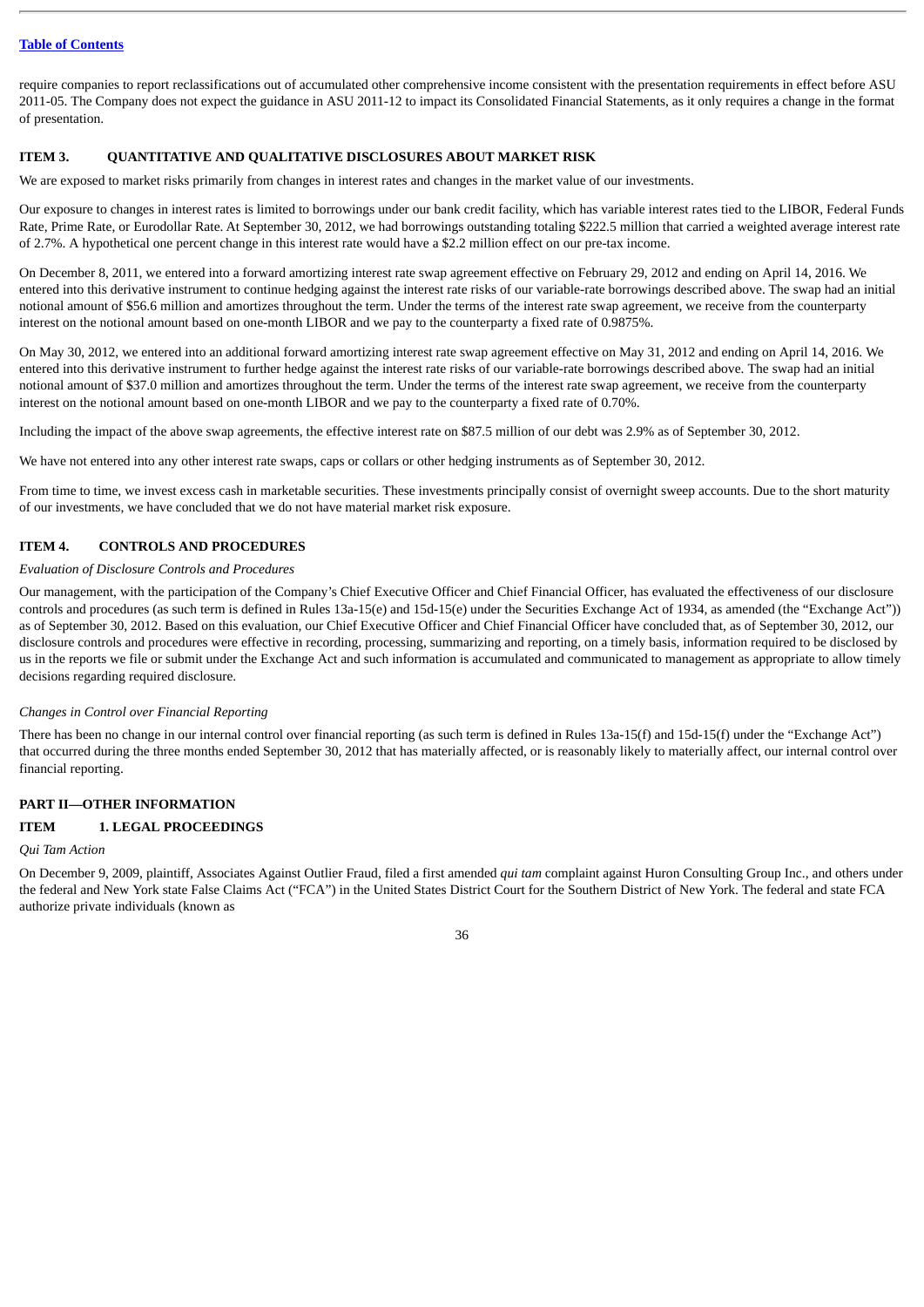"relators") to sue on behalf of the government (known as "*qui tam*" actions) alleging that false or fraudulent claims were knowingly submitted to the government. Once a *qui tam* action is filed, the government may elect to intervene in the action. If the government declines to intervene, the relator may proceed with the action. Under the federal and state FCA, the government may recover treble damages and civil penalties (civil penalties of up to \$11,000 per violation under the federal FCA and \$12,000 per violation under the state FCA). On January 6, 2010, the United States declined to intervene in the lawsuit. After the Court granted Huron's motion to dismiss without prejudice, on September 29, 2010, relator filed a second amended complaint alleging that Huron and others caused St. Vincent Catholic Medical Center to receive more than \$30 million in inflated outlier payments under the Medicare and Medicaid programs in violation of the federal and state FCA and is also seeking to recover an unspecified amount of civil penalties. On June 18, 2012, Huron filed a Summary Judgment motion for dismissal of the action in its entirety which is currently pending. We have conducted preliminary settlement discussions with the relator, and as a result we recorded a charge of \$1.2 million in the second quarter of 2012, in accordance with FASB ASC Topic 450, "Contingencies." No trial date has been set. We believe that the claims are without merit and intend to vigorously defend ourselves in this matter.

From time to time, we are involved in legal proceedings and litigation arising in the ordinary course of business. As of the date of this Quarterly Report on Form 10-Q, we are not a party to or threatened with any other litigation or legal proceeding that, in the current opinion of management, could have a material adverse effect on our financial position or results of operations. However, due to the risks and uncertainties inherent in legal proceedings, actual results could differ from current expected results.

## <span id="page-38-0"></span>**ITEM 1A. RISK FACTORS**

See "Risk Factors" in our 2011 Annual Report on Form 10-K for a complete description of the material risks we face.

## <span id="page-38-1"></span>**ITEM 2. UNREGISTERED SALES OF EQUITY SECURITIES AND USE OF PROCEEDS**

Our 2004 Omnibus Stock Plan permits the netting of common stock upon vesting of restricted stock awards to satisfy individual tax withholding requirements. During the quarter ended September 30, 2012, we re-acquired 1,526 shares of common stock with a weighted average fair market value of \$31.65 as a result of such tax withholdings as presented in the table below.

**Maximum**

| <b>Period</b>    | <b>Total Number of</b><br><b>Shares Withheld to</b><br><b>Satisfy Employee</b><br><b>Tax Withholding</b><br>Requirements | Weighted<br>Average Fair<br><b>Market Value</b><br>Per Share<br>Withheld | <b>Total Number of</b><br><b>Shares Purchased</b><br>as Part of Publicly<br><b>Announced Plans</b><br>or Programs | Maximum<br><b>Number of Shares</b><br>that May Yet Be<br><b>Purchased Under</b><br>the Plans or<br>Programs |
|------------------|--------------------------------------------------------------------------------------------------------------------------|--------------------------------------------------------------------------|-------------------------------------------------------------------------------------------------------------------|-------------------------------------------------------------------------------------------------------------|
| <b>July 2012</b> | 1,526                                                                                                                    | 31.65<br>۲U                                                              | N/A                                                                                                               | N/A                                                                                                         |
| August 2012      |                                                                                                                          |                                                                          | N/A                                                                                                               | N/A                                                                                                         |
| September 2012   |                                                                                                                          |                                                                          | N/A                                                                                                               | N/A                                                                                                         |
| Total            | 1,526                                                                                                                    | 31.65                                                                    | N/A                                                                                                               | N/A                                                                                                         |

 $N/A - Not$  applicable.

## <span id="page-38-2"></span>**ITEM 3. DEFAULTS UPON SENIOR SECURITIES**

None.

## <span id="page-38-3"></span>**ITEM 4. MINE SAFETY DISCLOSURES**

Not applicable.

## <span id="page-38-4"></span>**ITEM 5. OTHER INFORMATION**

None.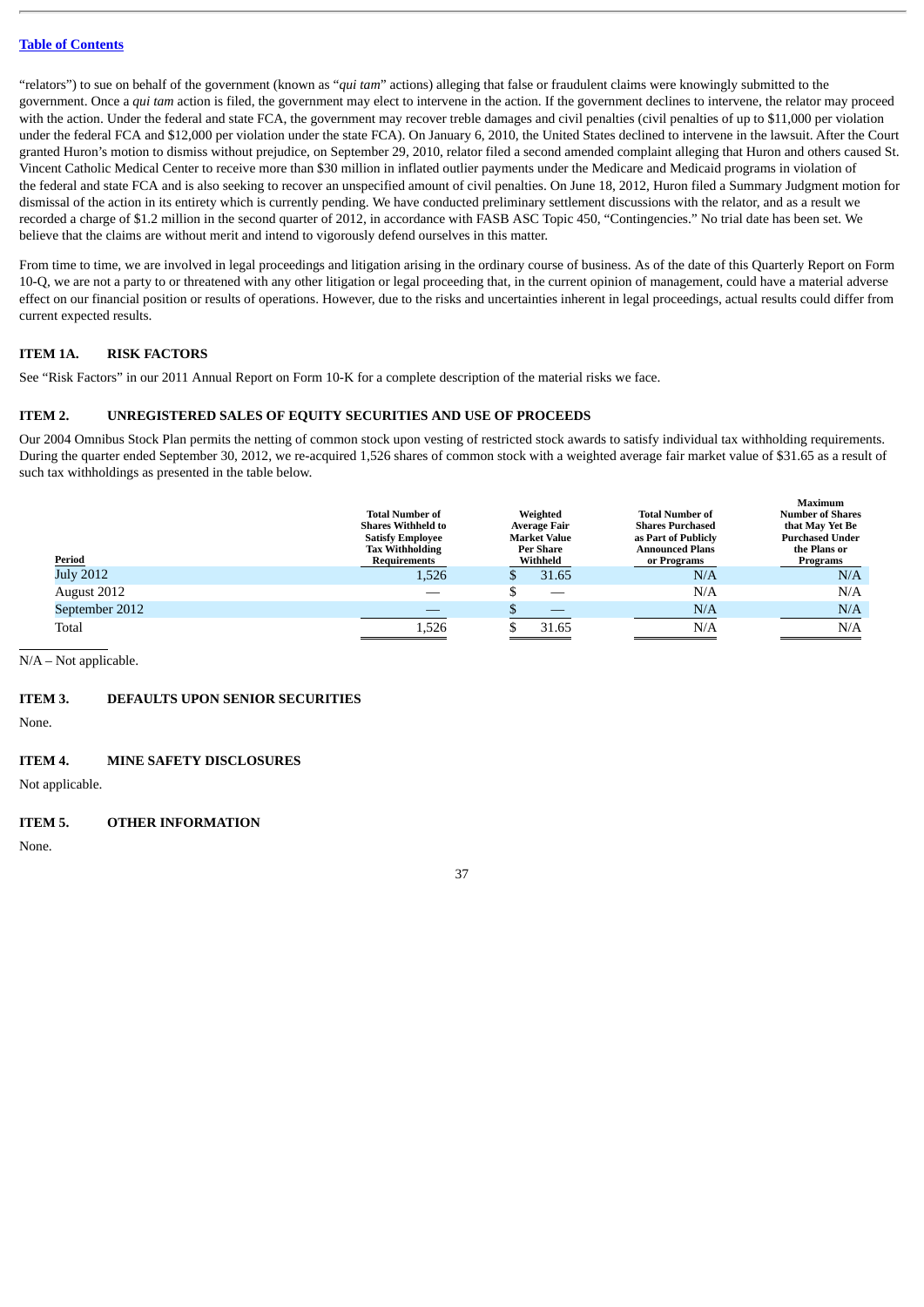## <span id="page-39-0"></span>**ITEM 6. EXHIBITS**

(a) The following exhibits are filed as part of this Quarterly Report on Form 10-Q.

|                   | <b>Exhibit Description</b>                                                                                                                                                                                                                                                                                                                                                                                                              |             | <b>Incorporated by Reference</b>      |                  |         |                |
|-------------------|-----------------------------------------------------------------------------------------------------------------------------------------------------------------------------------------------------------------------------------------------------------------------------------------------------------------------------------------------------------------------------------------------------------------------------------------|-------------|---------------------------------------|------------------|---------|----------------|
| Exhibit<br>Number |                                                                                                                                                                                                                                                                                                                                                                                                                                         |             | Form                                  | Period<br>Ending | Exhibit | Filing<br>Date |
| 3.1               | Third Amended and Restated Certificate of Incorporation of Huron Consulting Group Inc.                                                                                                                                                                                                                                                                                                                                                  |             | $10-K$                                | 12/31/04         | 3.1     | 02/16/05       |
| 3.2               | Amended and Restated Bylaws of Huron Consulting Group Inc.                                                                                                                                                                                                                                                                                                                                                                              |             | $8-K$                                 |                  | 3.1     | 04/14/11       |
| 4.1               | Specimen Stock Certificate.                                                                                                                                                                                                                                                                                                                                                                                                             |             | $S-1$<br>(File No.<br>333-<br>115434) |                  | 4.1     | 10/5/04        |
| 10.1              | Amendment No. 1 to the Credit Agreement, dated as of August 31, 2012, by and among<br>Huron Consulting Group Inc., as the Borrower, certain subsidiaries as Guarantors, the<br>Lenders identified on the signature pages thereto, and Bank of America, N.A., as<br>Administrative Agent for and on behalf of the Lenders.                                                                                                               |             | $8-K$                                 |                  | 10.1    | 09/4/12        |
| 10.2              | Joinder Agreement, dated as of August 20, 2012, by and between LegalSource LLC and<br>Bank of America, N.A., as Administrative Agent and Collateral Agent under the Amended<br>and Restated Credit Agreement dated as of April 14, 2011 among Huron Consulting Group<br>Inc., as Borrower, the Guarantors identified therein, the Lenders identified therein and Bank<br>of America, N.A. as Administrative Agent and Collateral Agent. |             | $8-K$                                 |                  | 10.2    | 09/4/12        |
| 31.1              | Certification of the Chief Executive Officer, pursuant to Rule 13a-14(a)/15d-14(a), as<br>adopted pursuant to Section 302 of the Sarbanes-Oxley Act of 2002.                                                                                                                                                                                                                                                                            | $\mathbf X$ |                                       |                  |         |                |
| 31.2              | Certification of the Chief Financial Officer, pursuant to Rule 13a-14(a)/15d-14(a), as adopted<br>pursuant to Section 302 of the Sarbanes-Oxley Act of 2002.                                                                                                                                                                                                                                                                            | X           |                                       |                  |         |                |
| 32.1              | Certification of the Chief Executive Officer, pursuant to 18 U.S.C. Section 1350, as adopted<br>pursuant to Section 906 of the Sarbanes-Oxley Act of 2002.                                                                                                                                                                                                                                                                              | X           |                                       |                  |         |                |
| 32.2              | Certification of the Chief Financial Officer, pursuant to 18 U.S.C. Section 1350, as adopted<br>pursuant to Section 906 of the Sarbanes-Oxley Act of 2002.                                                                                                                                                                                                                                                                              | X           |                                       |                  |         |                |
| 101.INS*          | <b>XBRL Instance Document</b>                                                                                                                                                                                                                                                                                                                                                                                                           | X           |                                       |                  |         |                |
| 101.SCH*          | XBRL Taxonomy Extension Schema Document                                                                                                                                                                                                                                                                                                                                                                                                 | X           |                                       |                  |         |                |
| $101.CAL*$        | XBRL Taxonomy Extension Calculation Linkbase Document                                                                                                                                                                                                                                                                                                                                                                                   | X           |                                       |                  |         |                |
| 101.LAB*          | XBRL Taxonomy Extension Label Linkbase Document                                                                                                                                                                                                                                                                                                                                                                                         | X           |                                       |                  |         |                |
| 101.PRE*          | XBRL Taxonomy Extension Presentation Linkbase Document                                                                                                                                                                                                                                                                                                                                                                                  | X           |                                       |                  |         |                |
| 101.DEF*          | XBRL Taxonomy Extension Definition Linkbase Document                                                                                                                                                                                                                                                                                                                                                                                    | X           |                                       |                  |         |                |
|                   |                                                                                                                                                                                                                                                                                                                                                                                                                                         |             |                                       |                  |         |                |

\* XBRL (Extensible Business Reporting Language) information is furnished and not filed or a part of a registration statement or prospectus for purposes of sections 11 or 12 of the Securities Act of 1933, is deemed not filed for purposes of section 18 of the Securities Exchange Act of 1934, and otherwise is not subject to liability under these sections.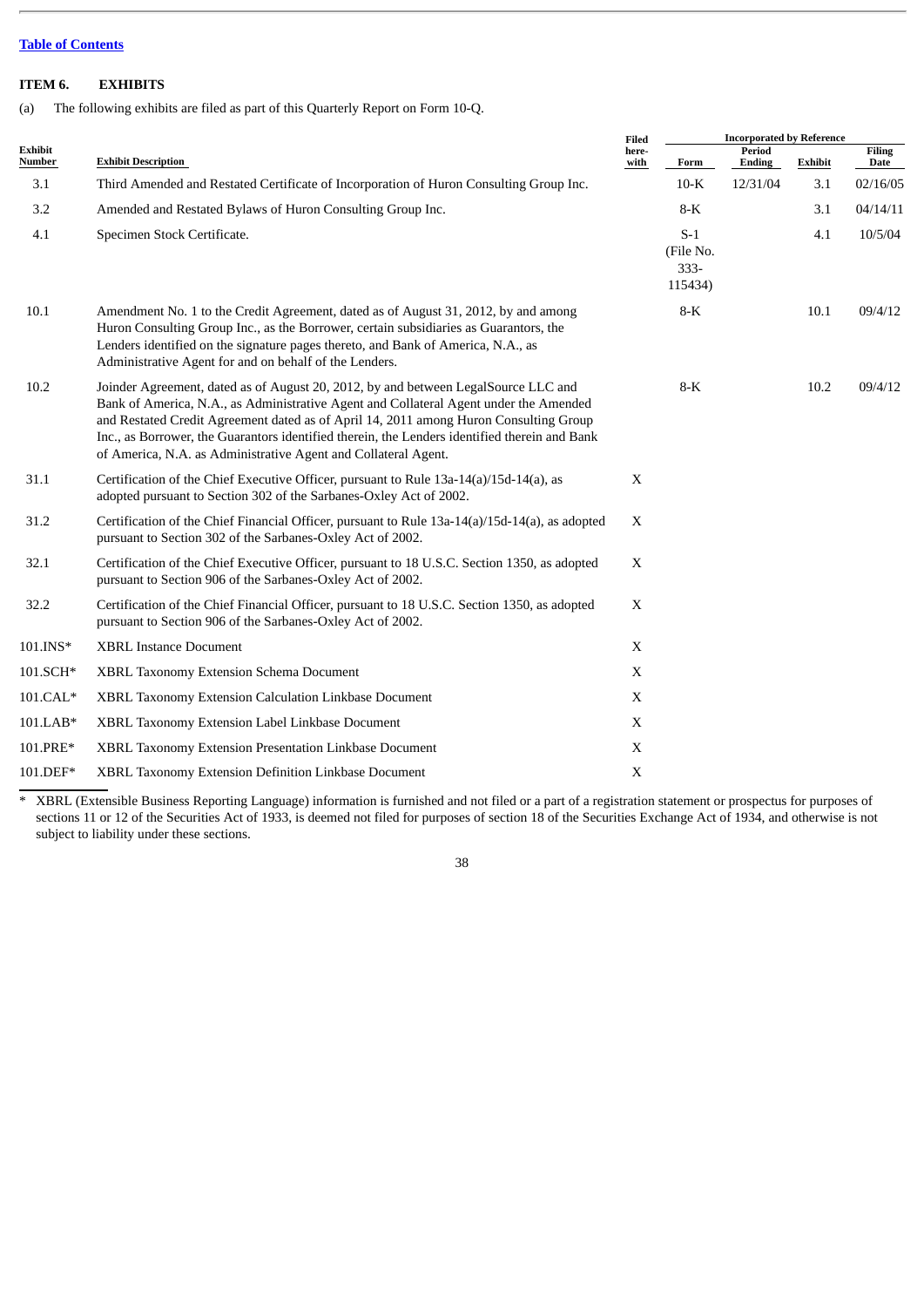## **SIGNATURE**

<span id="page-40-0"></span>Pursuant to the requirements of the Securities Exchange Act of 1934, the registrant has duly caused this report to be signed on its behalf by the undersigned thereunto duly authorized.

Huron Consulting Group Inc.

(Registrant)

Date: October 31, 2012 /s/ C. Mark Hussey

C. Mark Hussey Executive Vice President, Chief Financial Officer and Treasurer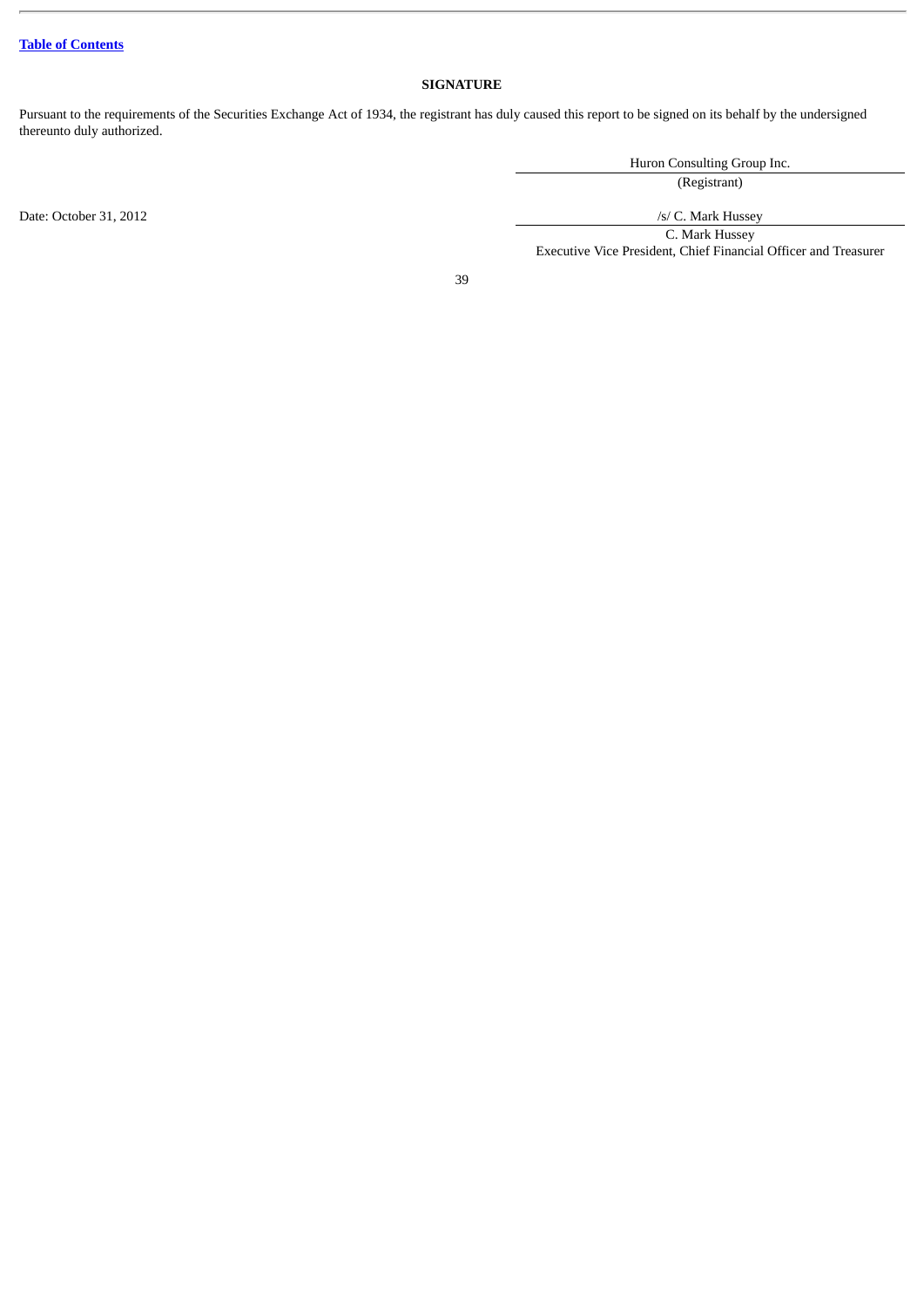## **CERTIFICATION OF THE CHIEF EXECUTIVE OFFICER, PURSUANT TO RULE 13a-14(a)/15d-14(a), AS ADOPTED PURSUANT TO SECTION 302 OF THE SARBANES-OXLEY ACT OF 2002**

I, James H. Roth, certify that:

- 1. I have reviewed this Quarterly Report on Form 10-Q of Huron Consulting Group Inc.;
- 2. Based on my knowledge, this report does not contain any untrue statement of a material fact or omit to state a material fact necessary to make the statements made, in light of the circumstances under which such statements were made, not misleading with respect to the period covered by this report;
- 3. Based on my knowledge, the financial statements, and other financial information included in this report, fairly present in all material respects the financial condition, results of operations and cash flows of the registrant as of, and for, the periods presented in this report;
- 4. The registrant's other certifying officer and I are responsible for establishing and maintaining disclosure controls and procedures (as defined in Exchange Act Rules 13a-15(e) and 15d-15(e)) and internal control over financial reporting (as defined in Exchange Act Rules 13a-15(f) and 15d-15(f)) for the registrant and have:
	- a) Designed such disclosure controls and procedures, or caused such disclosure controls and procedures to be designed under our supervision, to ensure that material information relating to the registrant, including its consolidated subsidiaries, is made known to us by others within those entities, particularly during the period in which this report is being prepared;
	- b) Designed such internal control over financial reporting, or caused such internal control over financial reporting to be designed under our supervision, to provide reasonable assurance regarding the reliability of financial reporting and the preparation of financial statements for external purposes in accordance with generally accepted accounting principles;
	- c) Evaluated the effectiveness of the registrant's disclosure controls and procedures and presented in this report our conclusions about the effectiveness of the disclosure controls and procedures, as of the end of the period covered by this report based on such evaluation; and
	- d) Disclosed in this report any change in the registrant's internal control over financial reporting that occurred during the registrant's most recent fiscal quarter (the registrant's fourth fiscal quarter in the case of an annual report) that has materially affected, or is reasonably likely to materially affect, the registrant's internal control over financial reporting; and
- 5. The registrant's other certifying officer and I have disclosed, based on our most recent evaluation of internal control over financial reporting, to the registrant's auditors and the audit committee of the registrant's board of directors (or persons performing the equivalent functions):
	- a) All significant deficiencies and material weaknesses in the design or operation of internal control over financial reporting which are reasonably likely to adversely affect the registrant's ability to record, process, summarize and report financial information; and
	- b) Any fraud, whether or not material, that involves management or other employees who have a significant role in the registrant's internal control over financial reporting.

Date: October 31, 2012 <br>By: /s/ James H. Roth

James H. Roth President and Chief Executive Officer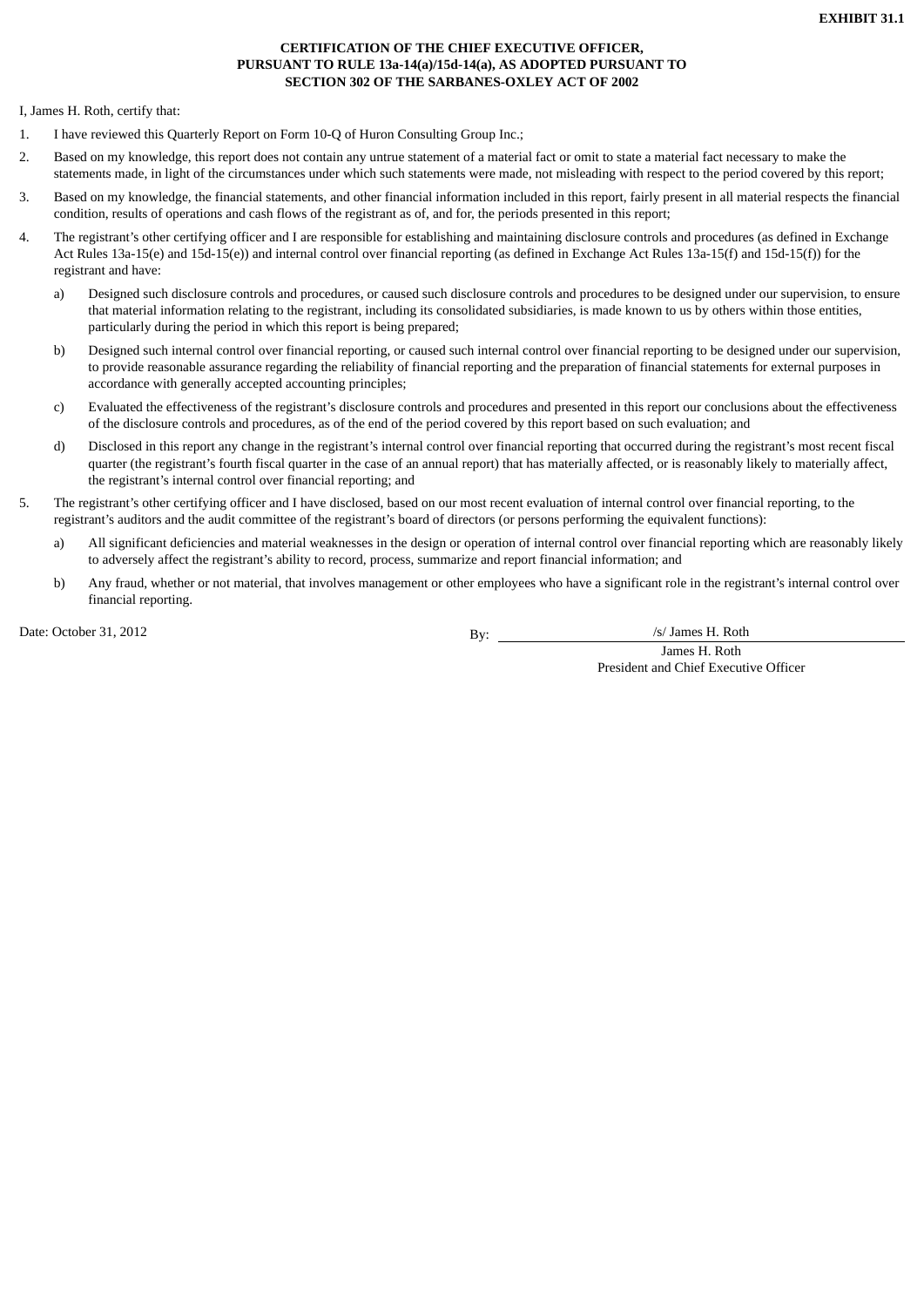## **CERTIFICATION OF THE CHIEF FINANCIAL OFFICER, PURSUANT TO RULE 13a-14(a)/15d-14(a), AS ADOPTED PURSUANT TO SECTION 302 OF THE SARBANES-OXLEY ACT OF 2002**

I, C. Mark Hussey, certify that:

- 1. I have reviewed this Quarterly Report on Form 10-Q of Huron Consulting Group Inc.;
- 2. Based on my knowledge, this report does not contain any untrue statement of a material fact or omit to state a material fact necessary to make the statements made, in light of the circumstances under which such statements were made, not misleading with respect to the period covered by this report;
- 3. Based on my knowledge, the financial statements, and other financial information included in this report, fairly present in all material respects the financial condition, results of operations and cash flows of the registrant as of, and for, the periods presented in this report;
- 4. The registrant's other certifying officer and I are responsible for establishing and maintaining disclosure controls and procedures (as defined in Exchange Act Rules 13a-15(e) and 15d-15(e)) and internal control over financial reporting (as defined in Exchange Act Rules 13a-15(f) and 15d-15(f)) for the registrant and have:
	- a) Designed such disclosure controls and procedures, or caused such disclosure controls and procedures to be designed under our supervision, to ensure that material information relating to the registrant, including its consolidated subsidiaries, is made known to us by others within those entities, particularly during the period in which this report is being prepared;
	- b) Designed such internal control over financial reporting, or caused such internal control over financial reporting to be designed under our supervision, to provide reasonable assurance regarding the reliability of financial reporting and the preparation of financial statements for external purposes in accordance with generally accepted accounting principles;
	- c) Evaluated the effectiveness of the registrant's disclosure controls and procedures and presented in this report our conclusions about the effectiveness of the disclosure controls and procedures, as of the end of the period covered by this report based on such evaluation; and
	- d) Disclosed in this report any change in the registrant's internal control over financial reporting that occurred during the registrant's most recent fiscal quarter (the registrant's fourth fiscal quarter in the case of an annual report) that has materially affected, or is reasonably likely to materially affect, the registrant's internal control over financial reporting; and
- 5. The registrant's other certifying officer and I have disclosed, based on our most recent evaluation of internal control over financial reporting, to the registrant's auditors and the audit committee of the registrant's board of directors (or persons performing the equivalent functions):
	- a) All significant deficiencies and material weaknesses in the design or operation of internal control over financial reporting which are reasonably likely to adversely affect the registrant's ability to record, process, summarize and report financial information; and
	- b) Any fraud, whether or not material, that involves management or other employees who have a significant role in the registrant's internal control over financial reporting.

Date: October 31, 2012 <br>By: /s/ C. Mark Hussey

C. Mark Hussey Executive Vice President, Chief Financial Officer and Treasurer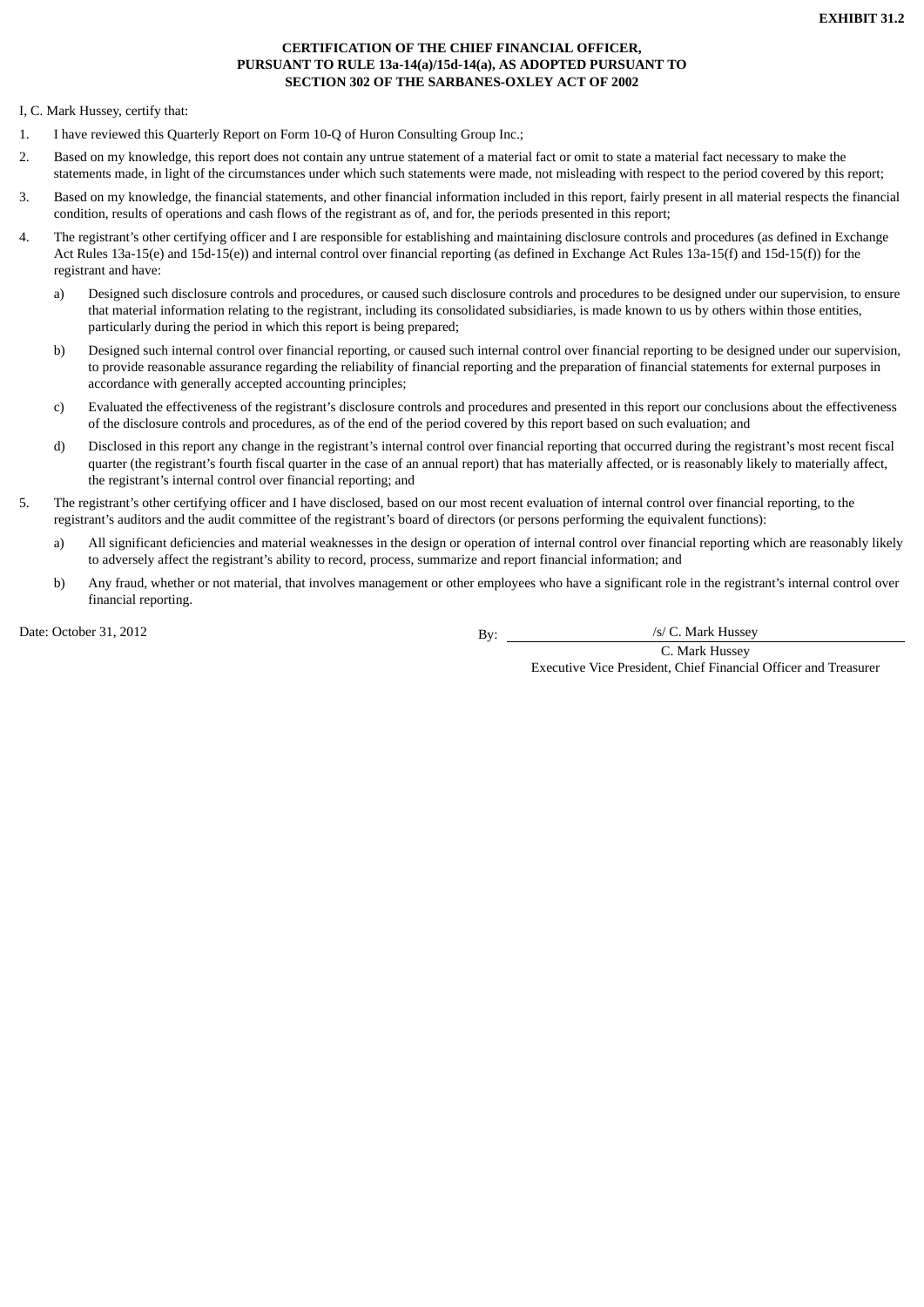## **CERTIFICATION OF THE CHIEF EXECUTIVE OFFICER, PURSUANT TO 18 U.S.C. SECTION 1350, AS ADOPTED PURSUANT TO SECTION 906 OF THE SARBANES-OXLEY ACT OF 2002**

In connection with the Quarterly Report of Huron Consulting Group Inc. (the "Company") on Form 10-Q for the quarter ended September 30, 2012 as filed with the Securities and Exchange Commission on the date hereof (the "Report"), I, James H. Roth, President and Chief Executive Officer of the Company, hereby certify, pursuant to 18 U.S.C. Section 1350, as adopted pursuant to Section 906 of the Sarbanes-Oxley Act of 2002, that to the best of my knowledge:

- 1. The Report fully complies with the requirements of Section 13(a) or 15(d) of the Securities Exchange Act of 1934; and
- 2. The information contained in the Report fairly presents, in all material respects, the financial condition and results of operations of the Company for the periods presented therein.

Date: October 31, 2012 <br>By: /s/ James H. Roth

James H. Roth President and Chief Executive Officer